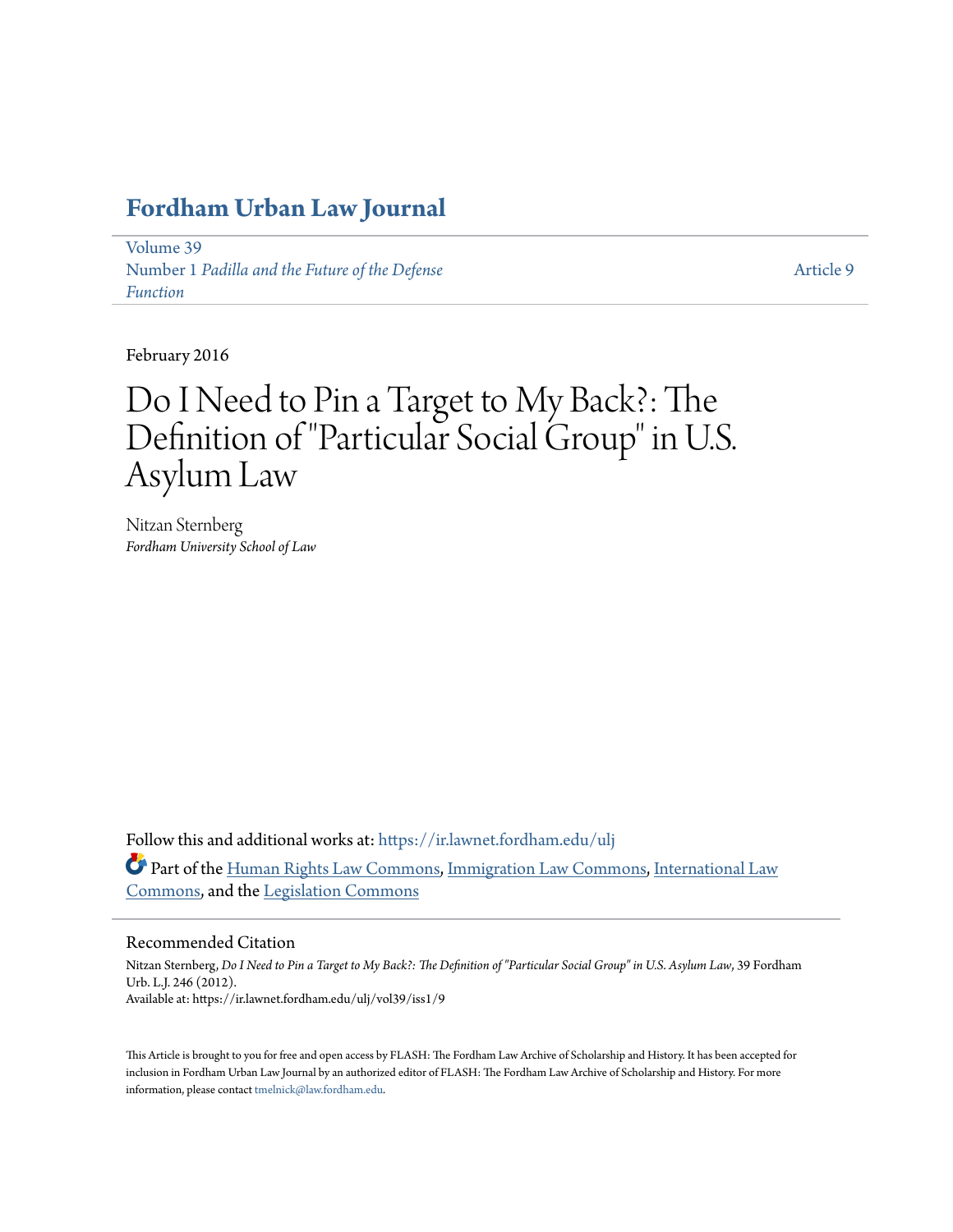# DO I NEED TO PIN A TARGET TO MY BACK?<sup>∗</sup> : THE DEFINITION OF "PARTICULAR SOCIAL GROUP" IN U.S. ASYLUM LAW

Nitzan Sternberg\*\*

|  | B.             | International Origins of U.S. Asylum Law 258               |     |
|--|----------------|------------------------------------------------------------|-----|
|  | C.             | Board of Immigration Appeals and Federal Circuit           |     |
|  |                |                                                            |     |
|  |                | 1. 1985: The Immutable Characteristics Test 261            |     |
|  |                | 2. 2000: The Voluntary Association or Innate               |     |
|  |                |                                                            |     |
|  |                | 3. 2006: The Social Visibility Test and Particularity      |     |
|  |                |                                                            |     |
|  |                | 4. 2007-2008: The Particularity Requirement269             |     |
|  |                | II. Conflict: The Definition of Particular Social Group270 |     |
|  |                | A. Circuits that Follow the Board of Immigration           |     |
|  |                | Appeals: Immutable Characteristics, Social Visibility,     |     |
|  |                |                                                            | 270 |
|  | $\mathbf{B}$ . | Third and Seventh Circuits: Immutable Characteristics      |     |
|  |                | and Rejection of Social Visibility and Particularity274    |     |
|  | C.             | Ninth Circuit: Voluntary Association or Innate             |     |
|  |                | Characteristics Test, or the Application of <i>Chevron</i> |     |
|  |                |                                                            |     |
|  | D.             | Justifications and Criticisms of the Different             |     |
|  |                | Approaches to Defining Particular Social Group 279         |     |
|  |                |                                                            |     |
|  |                |                                                            |     |

<sup>∗</sup> See Gatimi v. Holder, 578 F.3d 611, 616 (7th Cir. 2009) (noting that "[t]he only way, on the Board's view, that the Mungiki defectors can qualify as members of a particular social group is by pinning a target to their backs with the legend 'I am a Mungiki defector."").

<sup>\*\*</sup> J.D. Candidate, Fordham University School of Law, 2012. I would like to thank Katherine Hughes, Greg Milne, and Jennifer Gordon for their insightful feedback, support, and encouragement.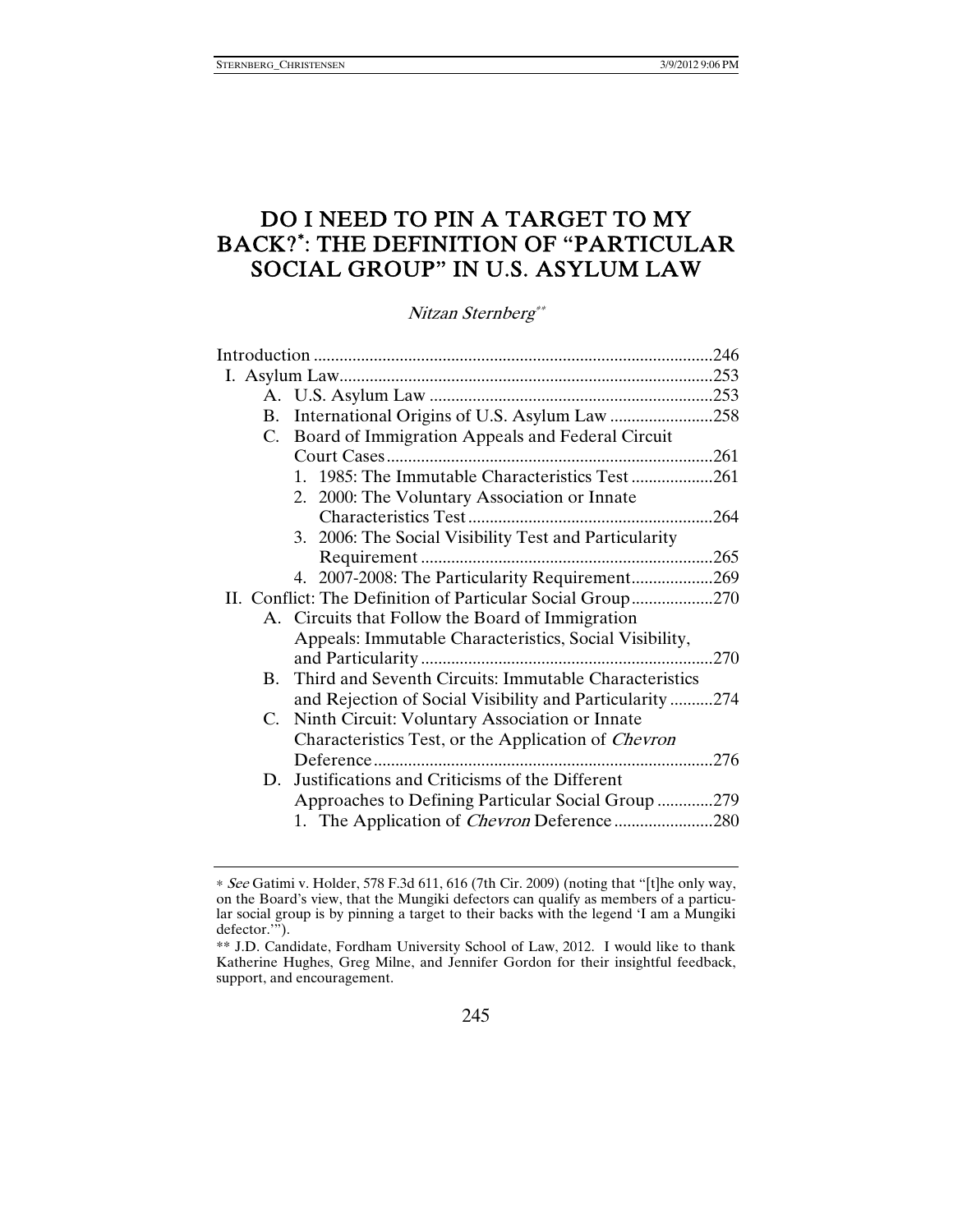| 2. Social Visibility: Strengths and Weaknesses 284      |  |  |
|---------------------------------------------------------|--|--|
| 3. The Ninth Circuit's Innate Characteristics or        |  |  |
|                                                         |  |  |
|                                                         |  |  |
| A. Uniformity and Consistency of Law, and the Supreme   |  |  |
|                                                         |  |  |
| B. Adopting the Third and Seventh Circuits' Approach291 |  |  |
|                                                         |  |  |

### **INTRODUCTION**

More than ten years ago in Cameroon, Elizabeth became a widow.<sup>1</sup> Elizabeth's in-laws accused her of killing her husband for his property, and took away everything she owned.2 Her in-laws shaved her head with a broken bottle, although scissors are customary.<sup>3</sup> She was not allowed to see her children, bathe, or wear clothes for two months.<sup>4</sup> Her husband's family forced her to sleep on the ground.<sup>5</sup> After two months, she escaped with her children to her sister's home.<sup>6</sup> A month later, her in-laws found her and demanded that she either pay the bride price or marry her husband's older brother, who already had two wives.<sup>7</sup> When she told them that she would not marry her husband's brother and that she could not pay the bride price, her inlaws beat her.8 The in-laws threatened that if she did not comply with their demands within one month, they would kill her and take her children.9 Fortunately, Elizabeth and her children were able to leave Cameroon and come to the United States.10

 <sup>1.</sup> See Ngengwe v. Mukasey, 543 F.3d 1029, 1031 (8th Cir. 2008).

 <sup>2.</sup> See id. at 1030–32; T.S. Twibell, The Development of Gender as a Basis for Asylum in United States Immigration Law and Under the United Nations Refugee Convention: Case Studies of Female Asylum Seekers From Cameroon, Eritrea, Iraq and Somalia, 24 GEO. IMMIGR. L.J. 189, 213 (2010) (providing a more detailed version of the facts of Elizabeth Ngengwe's case than is presented in the Eighth Circuit case).

 <sup>3.</sup> See Ngengwe, 543 F.3d at 1031; Twibell, supra note 2, at 214.

 <sup>4.</sup> See Ngengwe, 543 F.3d at 1031; Twibell, supra note 2, at 214.

 <sup>5.</sup> See Ngengwe, 543 F.3d at 1031.

 <sup>6.</sup> See id. at 1032.

 <sup>7.</sup> See id.

 <sup>8.</sup> See id.

 <sup>9.</sup> See id.

 <sup>10.</sup> See id.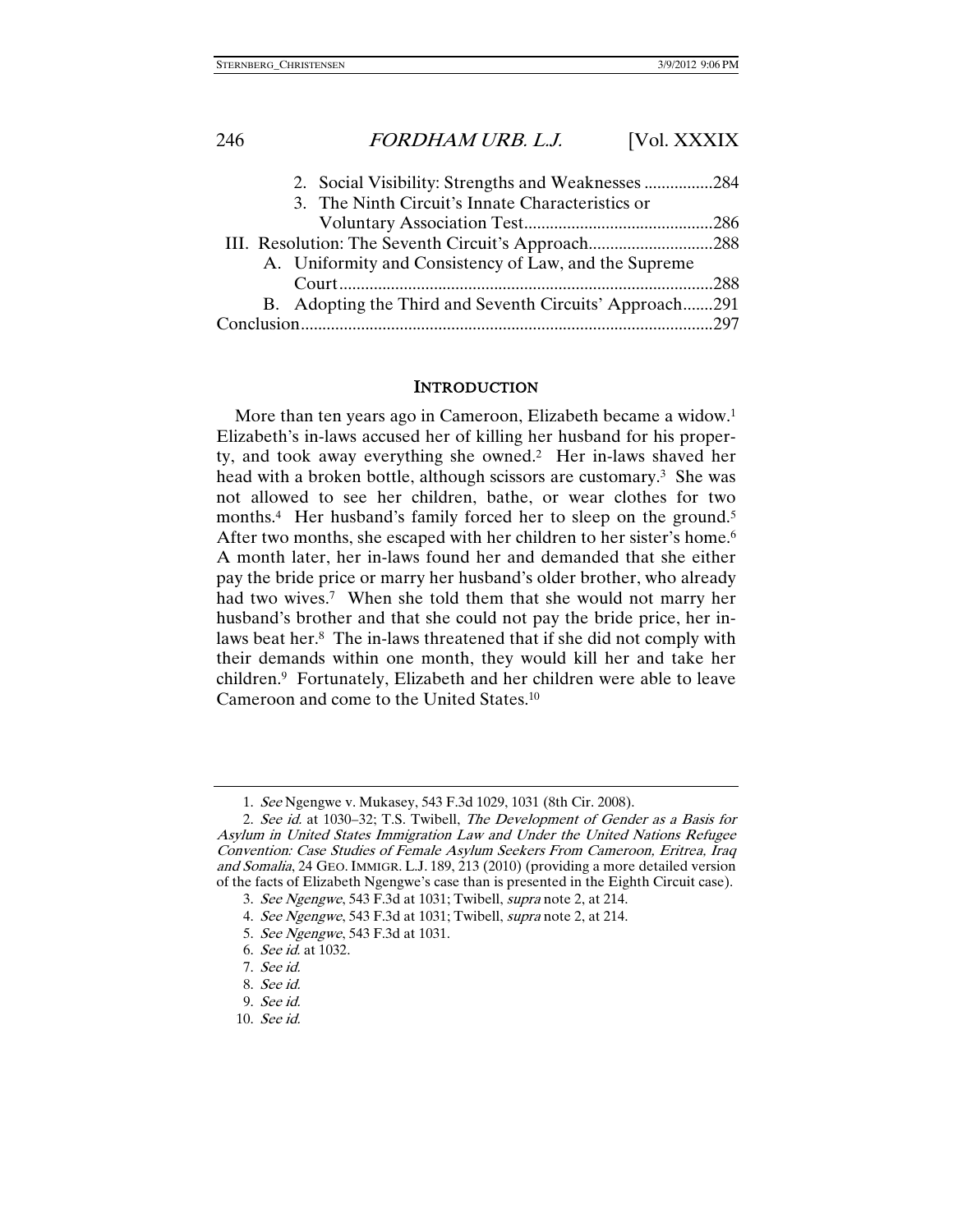More than eight years after requesting asylum, Elizabeth was granted asylum in the United States.<sup>11</sup> To be eligible for asylum, an asylum seeker must establish that she experienced persecution or fear of persecution on account of one of five enumerated grounds, including membership in a "particular social group" ("PSG").<sup>12</sup> When Elizabeth's case came before the United States Court of Appeals for the Eighth Circuit, the court held that Cameroonian widows constitute a PSG, and that the Immigration Judge ("IJ") and Board of Immigration Appeals ("BIA") erred in holding otherwise in her earlier asylum proceedings.13 One year after the Eighth Circuit's decision, the BIA found Elizabeth eligible for asylum.<sup>14</sup> After more than eight years, Elizabeth found refuge in the United States.15

Elizabeth's case highlights how the confusion about which groups constitute PSGs can seriously delay meritorious asylum applications.16 Here, the immigration courts' erroneous rulings invalidating Elizabeth's PSG of female Cameroonian widows stood as a barrier to her asylum claim.17 Just before Elizabeth was granted asylum, the attorney who represented her explained that "Elizabeth's case is approaching almost nine years in the asylum process, and one of the highest courts of the United States has found serious errors with the decision of both the Immigration Judge and the BIA."18 Based on the duration of Elizabeth's case, the attorney concluded that "[t]he oppression that Elizabeth has experienced in Cameroon has continued in the U.S. through the asylum process."19

Thousands of refugees like Elizabeth seek asylum in the United States every year.<sup>20</sup> In 2010, the United States received more than

17. See id.

19. Id.

 <sup>11.</sup> See id. (noting that Elizabeth submitted her asylum application in 2001).

 <sup>12.</sup> See Immigration and Nationality Act § 1101(a)(42), 8 U.S.C.A. § 1101(a)(42) (West 2006).

 <sup>13.</sup> See Ngengwe, 543 F.3d at 1034.

<sup>14.</sup> See Elizabeth Ngengwe, WORLD ORGANIZATION FOR HUMAN RIGHTS USA, http://www.humanrightsusa.org/index.php?option=com\_content&task=view&id=203 &Itemid=158 (last visited Jan. 20, 2012) (noting that after Human Rights USA filed an amicus brief, the BIA found Elizabeth Ngengwe eligible for asylum in December 2009).

 <sup>15.</sup> See id.

 <sup>16.</sup> See Ngengwe, 534 F.3d at 1034.

 <sup>18.</sup> Twibell, supra note 2, at 229.

 <sup>20.</sup> See EXEC. OFFICE FOR IMMIGRATION REVIEW, OFFICE OF PLANNING, ANALY-SIS, AND TECH., FY 2010 STATISTICAL YEAR BOOK I1 (2011), available at http://www. justice.gov/eoir/statspub/fy10syb.pdf (noting that the United States received 32,961 asylum applications in 2010 and granted asylum to 9,869 cases).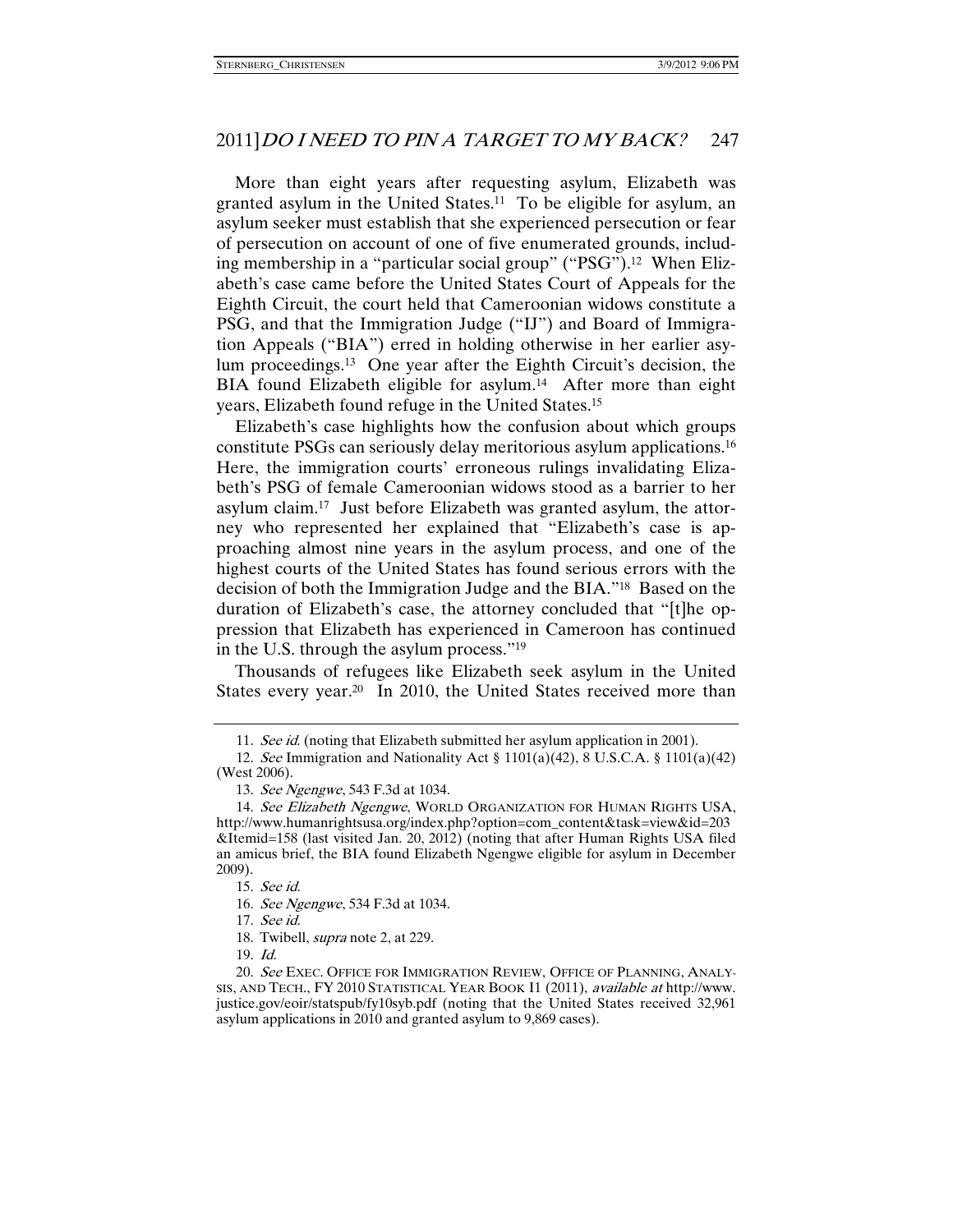$32,000$  asylum applications,<sup>21</sup> the second-highest number of applications in the world.22 The large number of refugees that seek asylum in the United States every year indicates the importance of U.S. asylum law and its substantial effect on the world refugee population.<sup>23</sup>

A refugee seeking asylum in the United States must establish the eligibility of her asylum claim.24 To be eligible for asylum in the United States, an applicant has to establish "persecution or a wellfounded fear of persecution on account of race, religion, nationality, membership in a particular social group, or political opinion."25 The statute governing asylum law, the Immigration and Nationality Act ("INA"), does not define the phrase "particular social group."26 Asylees whose claims do not fit within the categories of race, religion, nationality, or political opinion often try to fit their claims within the undefined category of PSG.<sup>27</sup> As a result, a court's interpretation of PSG can determine the outcome of a case.<sup>28</sup> In fact, among the five

23. See EXEC. OFFICE FOR IMMIGRATION REVIEW, OFFICE OF PLANNING, ANALY-SIS, AND TECH., FY 2009 STATISTICAL YEAR BOOK (2010), available at http:// http://www.justice.gov/eoir/statspub/fy09syb.pdf.

 24. See Immigration and Nationality Act, 8 U.S.C.A. § 1101(a)(42) (West 2006). 25. Id.

 26. See Poroj-Mejia v. Holder, 397 F. App'x 234, 237 (7th Cir. 2010) (stating that the INA does not define PSG); In re Acosta, 19 I. & N. Dec. 211, 232 (B.I.A. 1985) (noting that "Congress did not indicate what it understood ['PSG'] to mean"), overruled on other grounds by In re Mogharrabi, 19 I. & N. Dec. 439 (B.I.A. 1987); Victoria Neilson, Symposium, Globalization, Security & Human Rights: Immigration in the Twenty-First Century: Homosexual or Female? Applying Gender-Based Asylum Jurisprudence to Lesbian Asylum Claims, 16 STAN. L. & POL'Y REV. 417, 421 (2005).

27. See Poroj-Mejia, 397 F. App'x at 236; In re Acosta, 19 I. & N. Dec. at 232; Neilson, *supra* note 26, at 420 (noting that the INA does not define PSG, making it a desirable category for leftover claims which do not fit within race, religion, nationality or political opinion).

 28. See, e.g., In re C-A-, 23 I. & N. Dec. 951, 961 (B.I.A. 2006), aff'd sub nom. Castillo-Arias v. Att'y Gen., 446 F.3d 1190 (11th Cir. 2006) (dismissing the appeal for the asylum case based on the holding that noncriminal drug informants of the Cali drug cartel do not constitute a PSG); In re Kasinga, 21 I. & N. Dec. 357, 365-68 (B.I.A. 1996) (holding that young women in a Togolese tribe, who have not had female genital mutilation ("FGM") and who oppose the practice, constitute a PSG); In re Acosta, 19 I. & N. Dec. at 234-36 (denying eligibility for asylum based, among other factors, on the holding that Salvadoran taxi drivers do not constitute a PSG).

 <sup>21.</sup> See id.

 <sup>22.</sup> U.N. HIGH COMM'R FOR REFUGEES, 2009 GLOBAL TRENDS, REFUGEES, ASY-LUM-SEEKERS, RETURNEES, INTERNALLY DISPLACED AND STATELESS PERSONS 1 (2010), available at http://www.unhcr.org/4c11f0be9.html (noting that South Africa received more asylum applications than any other country in the world, and that the United States received the second largest number of asylum applications in the world in 2009).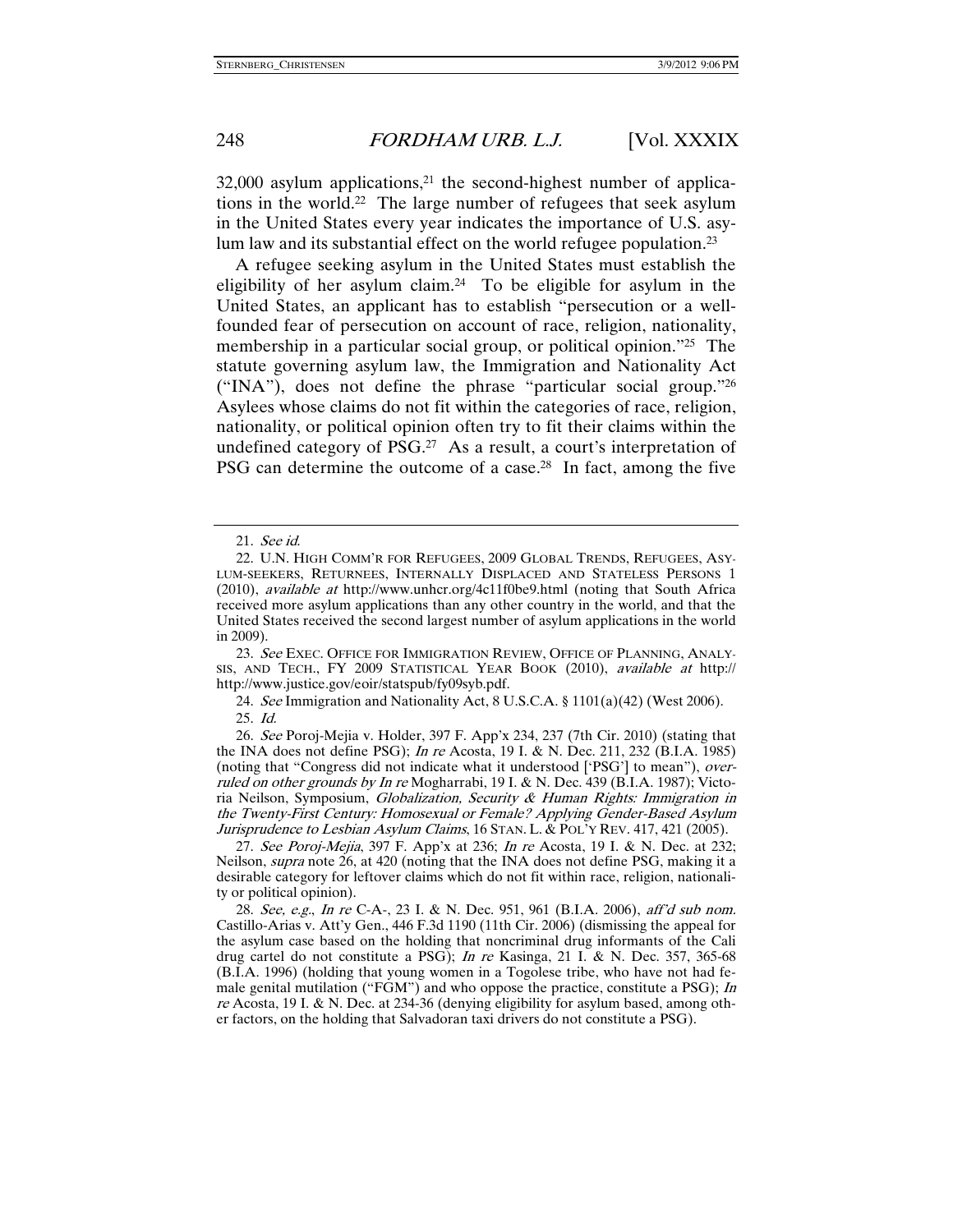grounds for asylum, PSG is the second most frequently used.29 Additionally, the definition of PSG is the most debated ground for asylum.<sup>30</sup> For these reasons,<sup>31</sup> the definition of this term merits analysis.

The debate about asylum law and the definition of PSG is partly informed by policy.32 Commentators advocating for a more inclusive definition of PSG assert that asylum law should comport with the humanitarian purpose of international refugee law.<sup>33</sup> On the other side of the debate, commentators in favor of restricting the definition of PSG make arguments based on the risk of tipping the balance struck by multilateral treaties, the risk of making the other enumerat-

31. See supra notes 26-30 and accompanying text.

 32. In this policy debate, the yardstick problem of how to measure whether asylum law admits too many or too few refugees arises. The yardstick problem is best resolved by Congress as a policy matter and is outside the scope of this Note. This Note does, however, respond to the argument that adopting the Third and Seventh Circuits' approach will open the floodgates for refugees. See infra notes 35–38 and accompanying text; infra notes 357-362 and accompanying text. The yardstick problem centers on the question of whether asylum law admits the correct number of refugees. In contrast, the floodgates argument criticizes various asylum approaches and decisions based on fears of a dramatic increase of refugees in the United States. This Note only tackles the floodgates argument to the extent of defending the Third and Seventh Circuits' approach against it, without commenting specifically on whether the overall number of persons granted asylum in the United States is too high or too low.

 33. See Leonard Birdsong, Symposium, Immigration: To Admit or Deny?: "Give Me Your Gays, Your Lesbians, and Your Victims of Gender Violence, Yearning To Breathe Free of Sexual Persecution . . .": The New Grounds for Grants of Asylum, 32 NOVA L. REV. 357, 360 (2008) (asserting that asylum law and human rights law are closely interrelated) (citations omitted); Arlene Kanter & Kristin Dadey, The Right to Asylum for People with Disabilities, 73 TEMP. L. REV. 1117, 1118, 1120 (2000) (asserting that after World War II, the United States and other countries "sought to fulfill their humanitarian obligations to refugees" in the development of asylum law); Kristen Walker, Defending the 1951 Convention Definition of Refugee, 17 GEO. IMMIGR. L.J. 583, 585 (2003) (citing James Hathaway, A Reconsideration of the Underlying Premise of Refugee Law, 31 HARV. INT'L L.J. 129, 173 (1990)) (rebutting Hathaway's argument that the 1951 Convention is about the triumph of state interest and arguing that the 1951 Convention has a humanitarian purpose).

 <sup>29.</sup> See ANNA MARIE GALLAGHER & SHANE DIZON, 2 IMMIGR. LAW SERV. § 10:138 (2d ed. West 2010).

 <sup>30.</sup> See James C. Hathaway & Michelle Foster, Membership of a Particular Social Group, 15 INT'L J. REFUGEE L. 477 (2003); see also Fatin v. INS, 12 F.3d 1233, 1238 (3d Cir. 1993) (Alito, J.) (citations omitted) (noting that "[b]oth courts and commentators have struggled to define 'particular social group'"); Summary Conclusions: Membership of a Particular Social Group, Expert Roundtable, San Remo, September 2001, in REFUGEE PROTECTION IN INTERNATIONAL LAW: UNHCR'S GLOBAL CON-SULTATIONS ON INTERNATIONAL PROTECTION 312 (Erika Feller, Volker Turk & Frances Nicholson eds., 2003) [hereinafter UNHCR'S GLOBAL CONSULTATIONS] (noting that "membership in a particular social group is the Convention ground with the least clarity").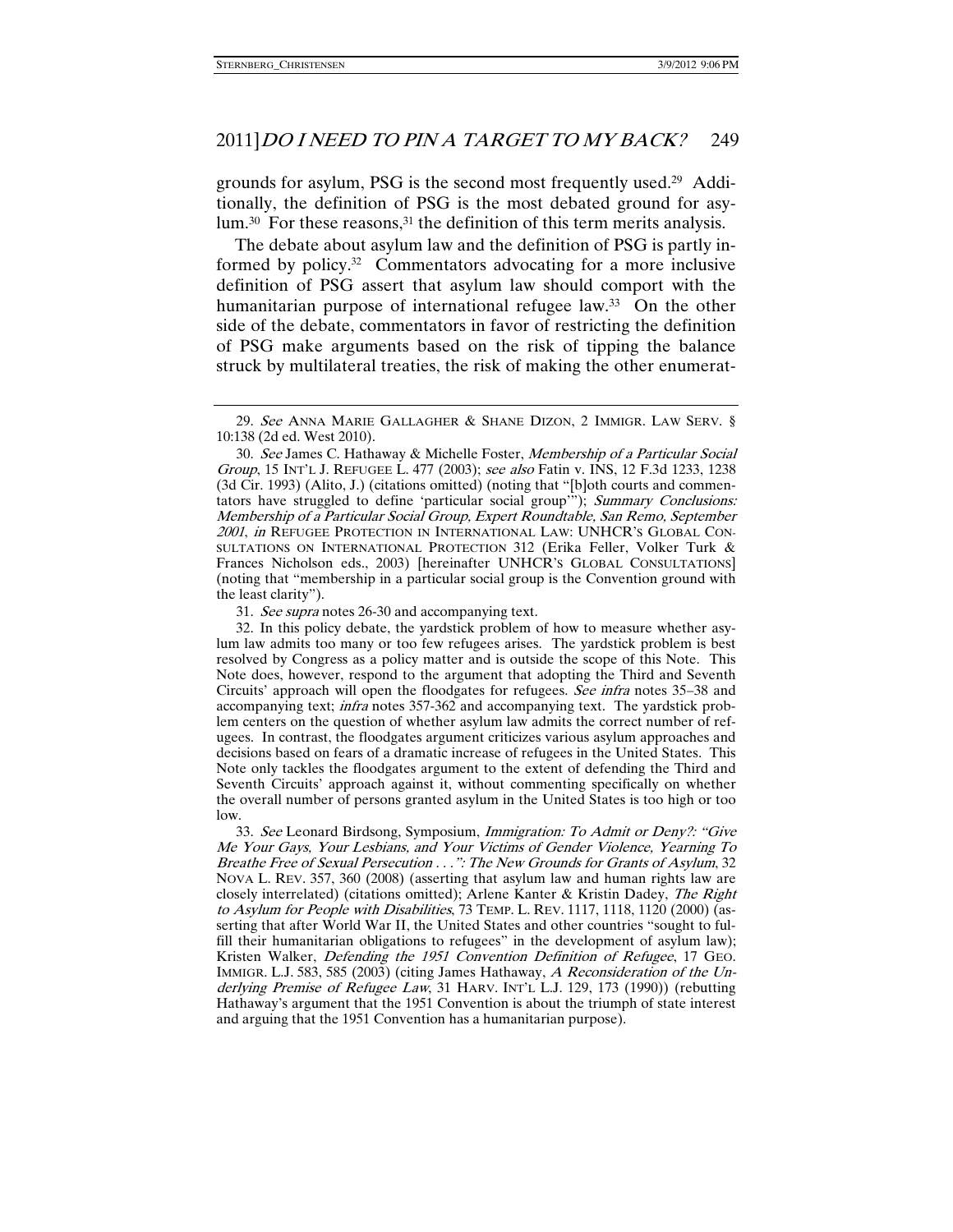ed categories redundant, and the dangers of using PSG as a "safety net."34

The most prominent argument in favor of restricting the definition of PSG is based on concerns about opening the floodgates.35 Advocates of restricting asylum law argue that if the definition of PSG is too broad, the United States will "open the floodgates" of refugees.36 Other commentators contend that floodgate concerns are unwarranted.37 These commentators base their contention on three factors: the negligible effect of past expansions in U.S. asylum law, how floodgates fears did not materialize in other nations, and the hurdles asylum applicants must overcome to obtain asylum.38

The policy debate about U.S. asylum law can be boiled down to arguments about whether asylum laws are too inclusive or too restrictive.39 This Note advocates the position that adjudication concerning PSG should be uniform across jurisdictions to avoid inconsistency and

36. See supra note 35 and accompanying text.

 37. See, e.g., Marisa Silenzi Cianciarulo & Claudia David, Pulling the Trigger: Separation Violence as a Basis for Refugee Protection for Battered Women, 59 AM. U.L. REV. 337, 380-81 (2009); Aubra Fletcher, Note, The REAL ID Act: Furthering Gender Bias in U.S. Asylum Law, 21 BERKELEY J. GENDER L. & JUST. 111, 129 (2006); Sarah Siddiqui, Note, Membership in a Particular Social Group: All Approaches Open Doors for Women to Qualify, 52 ARIZ. L. REV. 505, 527-28 (2010).

 38. See, e.g., Cianciarulo & David, supra note 37, at 380-81 (citing In re Kasinga, 21 I. & N. Dec. 357, 366 (B.I.A. 1996)) (discussing how the BIA's recognition of a social group based on female genital mutilation in  $Kasinga$  faced similar floodgate fears which never materialized and explaining how asylees have other obstacles to surpass after establishing membership in a social group); see Fletcher, supra note 37, at 129 (explaining the favorable experience of Canada); Siddiqui, supra note 37, at 527-28 (describing how the addition of gender as a basis for asylum had a negligible effect on asylum applications and other elements that asylees need to prove).

39. See supra notes 33-38 and accompanying text.

 <sup>34.</sup> See JAMES C. HATHAWAY, THE LAW OF REFUGEE STATUS 158-61 (1991) [hereinafter HATHAWAY, REFUGEE STATUS]; T. Alexander Aleinikoff, Protected Characteristics and Social Perceptions: An Analysis of the Meaning of "Membership in a Particular Social Group," in UNHCR's GLOBAL CONSULTATIONS, supra note 30, at 285.

 <sup>35.</sup> See MICHELLE FOSTER, INTERNATIONAL REFUGEE LAW AND SOCIO-ECONOMIC RIGHTS: REFUGE FROM DEPRIVATION 344 (2007) (observing that there is "a 'Bresnahan' concern . . . either explicitly or implicitly underpinning decisionmakers' caution" in claims based on socio-economic deprivation and other bases); KEVIN R. JOHNSON, OPENING THE FLOODGATES: WHY AMERICA NEEDS TO RETHINK ITS BORDERS AND IMMIGRATION LAWS 27 (2007) (stating that "the deep-seated fear persists that, absent strict migration controls, the United States risks being overwhelmed by hordes of immigrants of different races, cultures, and creeds who will 'take over' the country . . . . Thus, any debate about immigration—from relatively minor efforts to more aggressive ones—must invariably confront the floodgates concern.").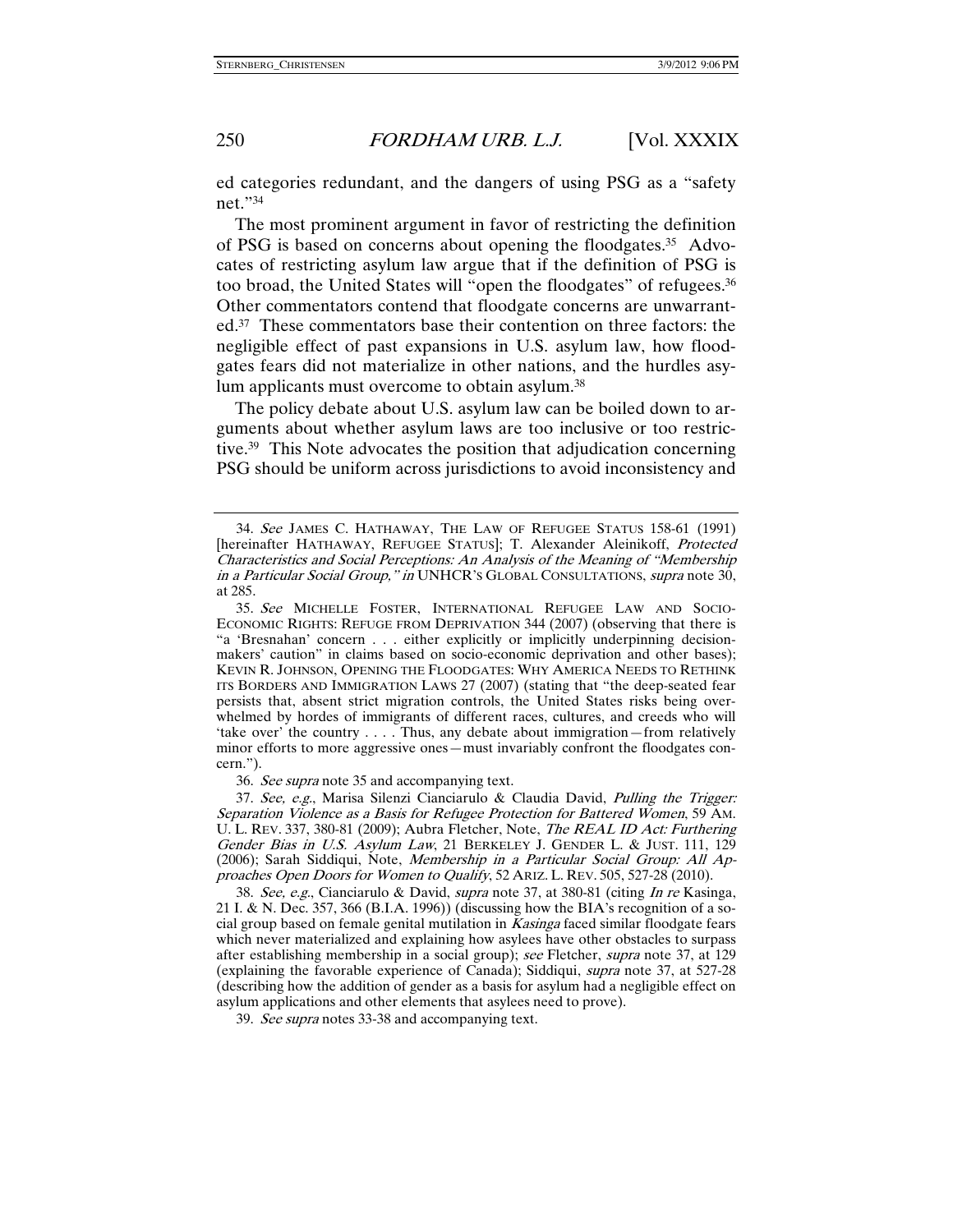arbitrariness.40 There are significant differences among the circuit courts' approaches to defining PSG.41 These differences come from the circuit courts' use of different legal tests to define PSG.42 The different approaches to defining PSG have led to a circuit split between the Ninth Circuit, the Third and Seventh Circuits, and the circuit courts that follow the BIA.<sup>43</sup> Specifically, in *Gatimi v. Holder*, the Seventh Circuit rejected the approach used by the BIA to define PSG, thus moving away from the definition of PSG used by the majority of circuit courts.44 Two years later, the Third Circuit followed suit, also rejecting the BIA's approach.<sup>45</sup> This Note will refer to the Third and Seventh Circuits as the "dissenting circuits."46

This Note analyzes the definition of PSG in asylum law. Specifically, it examines the various tests that different circuit courts use to define PSG. Rather than focus on a specific affected group,<sup>47</sup> this Note

 41. See, e.g., Perdomo v. Holder, 611 F.3d 662 (9th Cir. 2010); Gatimi v. Holder, 578 F.3d 611 (7th Cir. 2009).

42. See infra Part II.

43. See infra Part II (describing the conflict between the Ninth Circuit, the Third and Seventh Circuits, and the courts that follow the BIA, which include the First, Second, Third, Fourth, Sixth, Eighth, Tenth and Eleventh Circuits); see also infra notes 314 and accompanying text (noting that the Fifth Circuit has not taken a definitive position on the issue); see also Bayavarpu v. Holder, 390 F. App'x 353 (5th Cir. 2010); Orellana-Monson v. Holder, 332 F. App'x 202, 203 (5th Cir. 2009); Nkwonta v. Mukasey, 295 F. App'x 279, 285-86 (10th Cir. 2008).

44. See 578 F.3d at 615 (rejecting the BIA's social visibility test).

 45. See Valdiviezo-Galdamez v. Att'y Gen., No. 08-4564, 2011 U.S. App. LEXIS 22565, at \*67 (3d Cir. Nov. 8, 2011).

47. See, e.g., Cianciarulo & David, *supra* note 37 (proposing that battered women from severely abusive relationships should be recognized as a social group); Tessa Davis, Note, Lost in Doctrine: Particular Social Group, Child Soldiers, and the Failure of U.S. Asylum Law to Protect Exploited Children, 38 FLA. ST. U. L. REV. 653,

<sup>40.</sup> See Lindsay M. Harris & Morgan M. Weibel, Matter of S-E-G-: The Final Nail in the Coffin for Gang-Related Asylum Claims?, 20 LA RAZA L.J. 5, 25 (2010); Michael G. Heyman, Protecting Foreign Victims of Domestic Violence: An Analysis of Asylum Regulations, 12 N.Y.U. J. LEGIS. & PUB. POL'Y 115, 120 (2008) [hereinafter Heyman, Protecting Foreign Victims]; Michele A. Voss, Note, Young and Marked for Death: Expanding the Definition of "Particular Social Group" in Asylum Law to Include Youth Victims of Gang Persecution, 37 RUTGERS L.J. 235, 252-53 (2005); see also JAYA RAMI-NOGALES ET AL., REFUGEE ROULETTE: DISPARITIES IN ASYLUM ADJUDICATION AND PROPOSALS FOR REFORM 79 (2009) [hereinafter, RAMI-NOGALES, PROPOSALS FOR REFORM]; Jaya Ramji-Nogales, Andrew I. Schoenholtz & Philip G. Schrag, Refugee Roulette: Disparities in Asylum Adjudication, 60 STAN. L. REV. 295, 299 (2007).

 <sup>46.</sup> Although the Ninth Circuit's approach also differs from the approach of the majority of the circuits that follow the BIA, the designation of "dissenting circuits" for the approach of only the Third and Seventh Circuits is merely for purposes of clarity and does not imply that the Ninth Circuit agrees with the circuits that follow the BIA.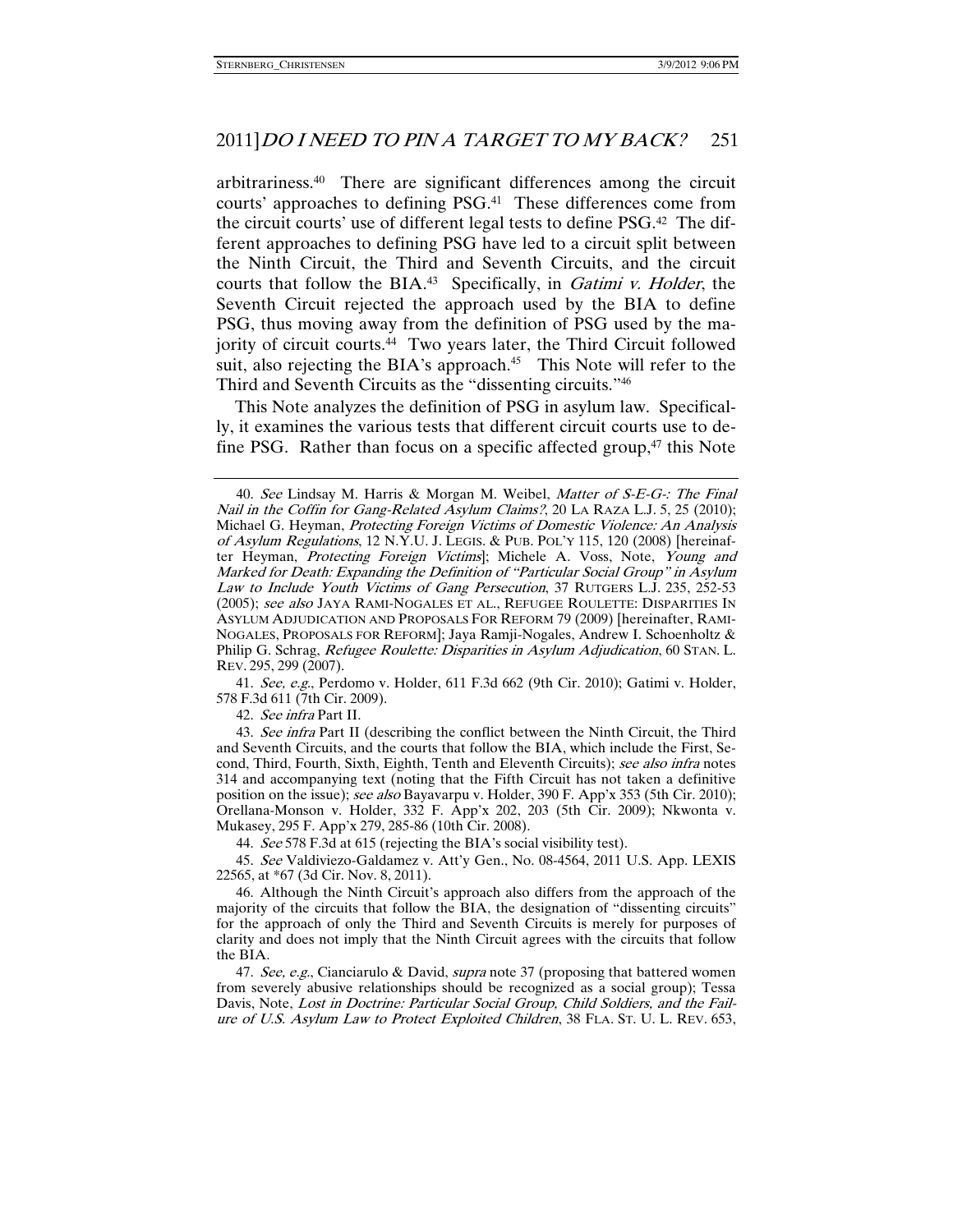looks at the definition of PSG in general, emphasizing strengths and weaknesses of the different approaches currently practiced in the United States. This point of view allows for a resolution to the conflict among the circuits that is not dependent on the fate of a specific group. Part I explains the domestic and international legal framework of PSG in U.S. asylum law. Part II analyzes the different tests that the circuit courts use to define PSG. Finally, Part III proposes a resolution to the conflicting definitions and argues that the Third and Seventh Circuits have formulated the best approach to defining PSG<sup>48</sup> because the approach is easiest to apply, based on coherent statutory analysis, and consistent with the United States' international obligations. Given the difficulty of passing immigration legislation creating

<sup>677 (2011) (</sup>arguing that courts should recognize child soldiers as a PSG); Fatma E. Marouf, The Emerging Importance of "Social Visibility" in Defining a "Particular Social Group" and Its Potential Impact on Asylum Claims Related to Sexual Orientation and Gender, 27 YALE L. & POL'Y REV. 47, 78-102 (2008) (analyzing the effect of the definition of social group on claims based on sexual orientation and gender); Siddiqui, *supra* note 37 (arguing that women should be a cognizable social group); Voss, supra note 40 (assessing the impact of the definition of social group on former gang members).

 <sup>48.</sup> For a similar argument in an article focused on a gang-related BIA case and the problem of PSG in the context of gang-related asylum claims, see Harris & Weibel, *supra* note 40, at 23 (stating that "[t]he authors are hopeful that the Seventh Circuit's decisions in *Gatimi* and *Benitez Ramos* will encourage other circuits to free themselves from the confines of the *Chevron* deference that they have been applying to S-E-G-'s social visibility and particularity requirements and return to the original Acosta test as Judge Posner [of the Seventh Circuit] and other Circuit Judges, including Judge B. Fletcher [of the Ninth Circuit] suggest"); Valdiviezo-Galdamez, 2011 U.S. App. LEXIS 22565, at \*67; Benitez Ramos v. Holder, 589 F.3d 426 (7th Cir. 2009); Gatimi v. Holder, 578 F.3d 611 (7th Cir. 2009); In re S-E-G-, 24 I. & N. Dec. 579 (B.I.A. 2008); In re Acosta, 19 I. & N. Dec. 211 (B.I.A. 1985), overruled on other grounds by In re Mogharrabi, 19 I. & N. Dec. 439 (B.I.A. 1987). For different solutions to the problems posed by the social visibility test, see Kristin A. Bresnahan, Note, The Board of Immigration Appeals's New "Social Visibility" Test for Determining "Membership of a Particular Social Group" in Asylum Claims and Its Legal and Policy Implications, 29 BERKELEY J. INT'L L. 649, 677-78 (2011) (proposing that the BIA adopt the approach of the United Nations High Commissioner for Refugees ("UNHCR")—defining a PSG as a group that satisfies either immutable characteristics or social visibility); Brian Soucek, Comment, Social Group Asylum Claims: A Second Look at the New Visibility Requirement, 29 YALE L. & POL'Y REV. 337, 338-39 (2010) (arguing that "[p]roperly interpreted, the [social] visibility criterion serves as a test of objectivity . . . it prevents applicants from concocting ad hoc social groups in their quest for asylum. What it does not do is demand that individuals be visually recognizable as group members in order for courts to recognize their asylum claims," and that the solution should not consist of abandoning the social visibility test, but instead, "the government need only reaffirm what should be obvious: Social visibility has nothing to do with how groups look").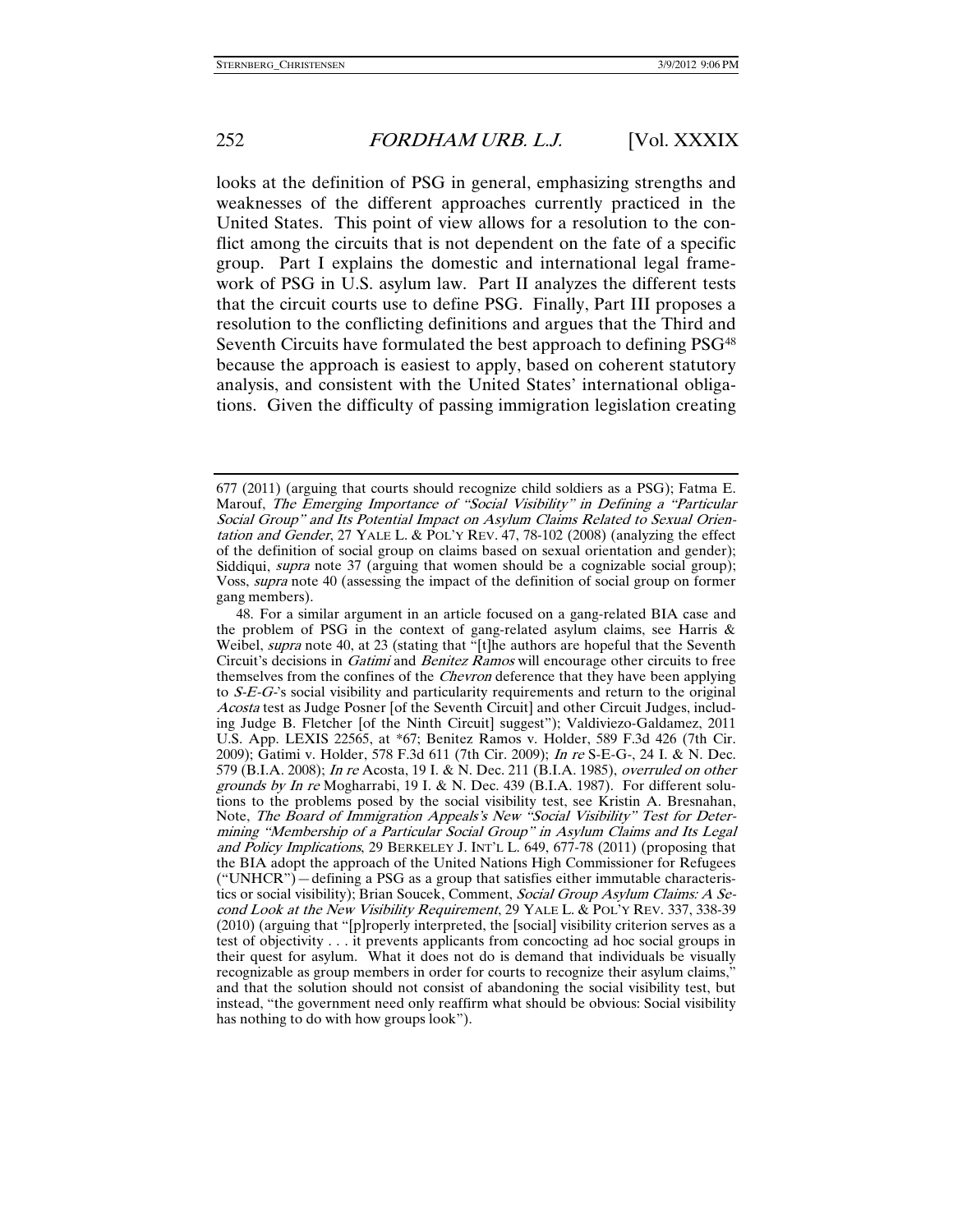a uniform definition of PSG,<sup>49</sup> this Note proposes that the Supreme Court<sup>50</sup> should adopt the approach of the dissenting circuits to achieve the goals of uniformity and consistency in asylum law.

### I. ASYLUM LAW

To set up the circuit split about the meaning of PSG that will be discussed in Part II, this Part presents an overview of the domestic and international legal framework for PSG in U.S. asylum law. It first discusses the domestic and international legal framework, and then goes on to present the cases that have developed the term PSG.

# A. U.S. Asylum Law

The United States has a robust legal framework that shapes the definition of PSG. The statutory basis for "membership in a particular social group" as a ground for asylum comes from the Refugee Act of 1980, which amended the INA.<sup>51</sup> The statute defines a "refugee" as:

[A]ny person who is outside any country of such person's nationality or, in the case of a person having no nationality, is outside any country in which such person last habitually resided, and who is unable or unwilling to return to, and is unable or unwilling to avail himself or

 <sup>49.</sup> See RUTH ELLEN WASEM, CONGRESSIONAL RESEARCH SERVICE, R41704, TI-TLE 1 (2011), available at http://digitalcommons.ilr.cornell.edu/key\_workplace/810/. Bills in the House and Senate propose a clarification of the definition of PSG. See Refugee Protection Act of 2011, H.R. 2185, 112th Cong. § 5(a)(D) (2011); Refugee Protection Act of 2011, S. 1202, 112th Cong. § 5(a)(D) (2011); see also 157 Cong. Rec. H5150-02 (2011); Bill Summary & Status: 112th Congress (2011-2012) H.R. 2185 THOMAS, http://thomas.loc.gov/cgi-bin/bdquery/z?d112:h.r.2185: (last visited Sept. 12, 2011); Bill Summary & Status: 112th Congress (2011-2012) S. 2012, THOMAS, http://thomas.loc.gov/cgi-bin/bdquery/z?d112:SN01202: (last visited Sept. 12, 2011).

 <sup>50.</sup> The Court has never expressly decided the meaning of PSG. See Stanley Dale Radtke, Defining a Core Zone of Protection in Asylum Law: Refocusing the Analysis of Membership in a Particular Social Group to Utilize Both the Social Visibility and Group Immutability Component Approaches, 10 J.L. & SOC. CHALLENGES 22, 37 (2008). The Supreme Court denied certiorari on an unpublished case about the meaning of PSG. See Petition for Writ of Certiorari at \*10, Contreras-Martinez v. Holder, 346 F. App'x 956 (4th Cir. 2009) (No. 09-830), 2010 WL 128010; see also Brief for the Respondent in Opposition at 8, Contreras-Martinez, 346 F. App'x 956 (No. 09-830), 2010 WL 1513110. For a discussion of why this unpublished case alleging a PSG of youths who refuse to join gangs, however, was not a good vehicle for resolving the circuit split about the meaning of PSG, see *infra* notes 301-306 and accompanying text.

 <sup>51.</sup> See 8 U.S.C.A. § 1101(a)(42) (West 2006); H. R. Rep. No. 96-781 (1980) (Conf. Rep.) (stating how the Refugee Act of 1980 amends the Immigration and Nationality Act's definition of refugee).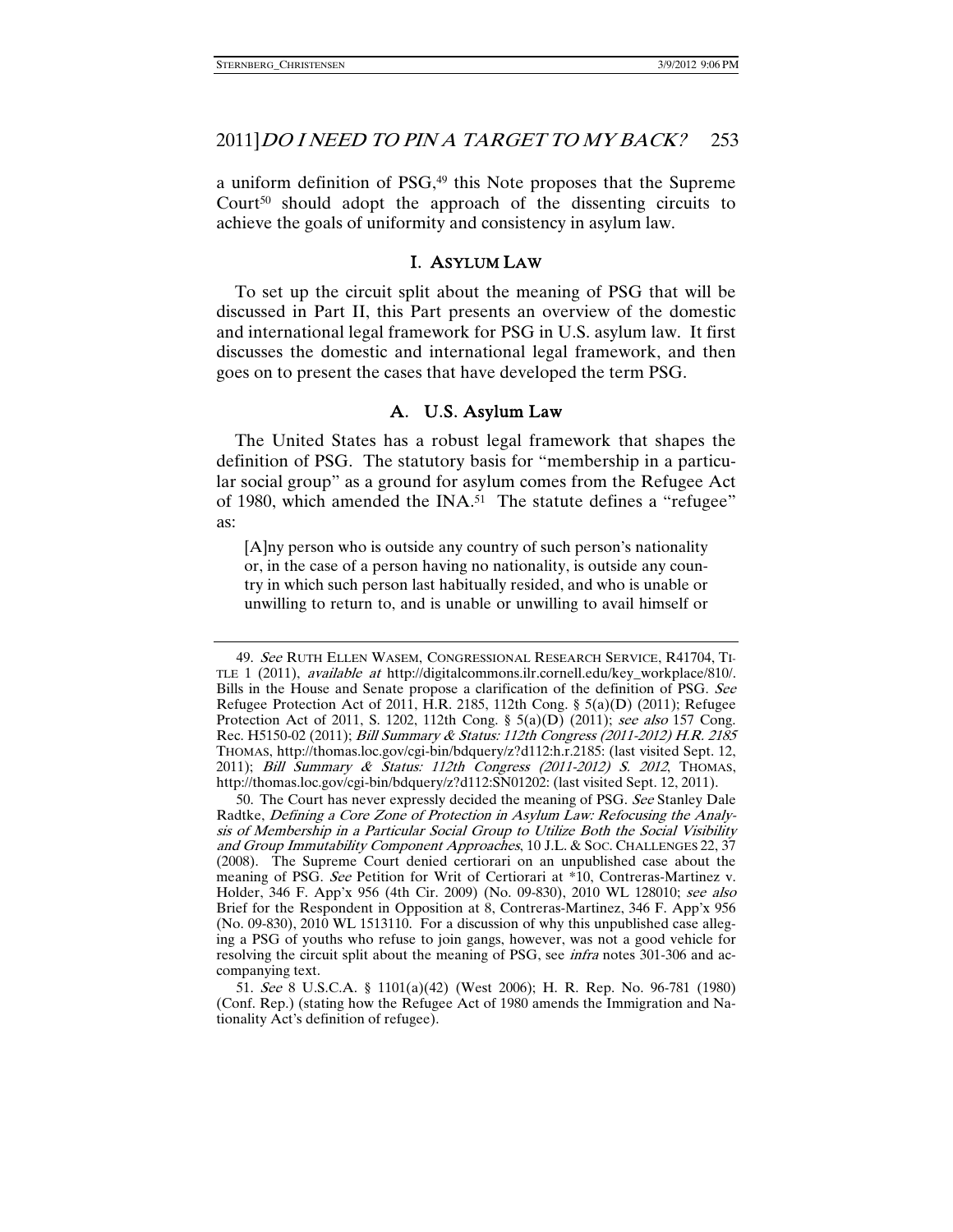herself of the protection of, that country because of persecution or a well-founded fear of persecution on account of race, religion, nationality, membership in a particular social group, or political opin $ion.<sup>52</sup>$ 

Neither the statute nor its legislative history define PSG.<sup>53</sup> Therefore, the statute does not determine the meaning of PSG.54

When ruling on an asylum claim, most courts look at several elements derived from both statutory and case law. First, the asylum applicant has the burden to show that she meets the definition of refugee.55 Specifically, she has to show that she has a well-founded fear of persecution on account of one of the enumerated categories.56 Second, persecution must be caused by the government or by someone who the government is unwilling or unable to control.<sup>57</sup> Third, the "nexus" requirement necessitates evidence that the persecution or threatened persecution is "on account of" race, religion, nationality, political opinion, or membership in a particular social group.58 Finally, "well-founded fear" of persecution has both objective and subjective components.<sup>59</sup>

54. See supra note 53.

 56. See I.N.S. v. Elias Zacarias, 502 U.S. 478, 483 (1992) (holding that an asylum applicant, who was allegedly coerced into performing military service by a Guatemalan guerilla organization, must show evidence of a "well-founded fear" of persecution on account of his political opinion); Sangha v. I.N.S., 103 F.3d 1482, 1486-87 (9th Cir. 1997) (noting that an asylum applicant must show that he has a well-founded fear of persecution on account of his political opinion).

57. See, e.g., Pavlova v. I.N.S., 441 F.3d 82, 91-92 (2d Cir. 2006) (reversing BIA asylum denial where applicant showed that the Russian government was unwilling to control persecution of Baptists driven by religious motives); Fiadjoe v. Att'y Gen., 411 F.3d 135, 160-63 (3d Cir. 2005) (reversing BIA denial of asylum where country report explained that it was futile to report slave practices of Trokosi religious sect because the police were unwilling to stop such persecution); Singh v. I.N.S., 94 F.3d 1353, 1360 (9th Cir. 1996).

 58. See GORDON, MAILMAN & YALE-LOEHR, supra note 53, at § 33.04 (citing 8 U.S.C.A. § 1101(a)(42) (West 2006)).

 59. See generally GORDON, MAILMAN & YALE-LOEHR, supra note 53, at § 33.04 (summarizing cases dealing with the subjective and objective components of the "well-founded fear" of persecution and their implications for the asylum applicant).

 <sup>52. 8</sup> U.S.C.A. § 1101(a)(42) (West 2006).

 <sup>53.</sup> See Poroj-Mejia v. Holder, 397 F. App'x 234, 237 (7th Cir. 2010) (stating that the INA does not define social group); In re Acosta, 19 I. & N. Dec. at 232; 3-33 CHARLES GORDON, STANLEY MAILMAN & STEPHEN YALE-LOEHR, IMMIGRATION LAW AND PROCEDURE § 33.04 (2010) (citing Fatin v. INS, 12 F.3d 1233, 1239 (3d Cir. 1993)) (discussing the scant legislative history about the definition of social group); Radtke, supra note 50, at 28.

<sup>55.</sup> See Immigration and Nationality Act  $\S 208(b)(1)(B)$ , 8 U.S.C.A.  $\S 1158(b)(i)$ (West 2009).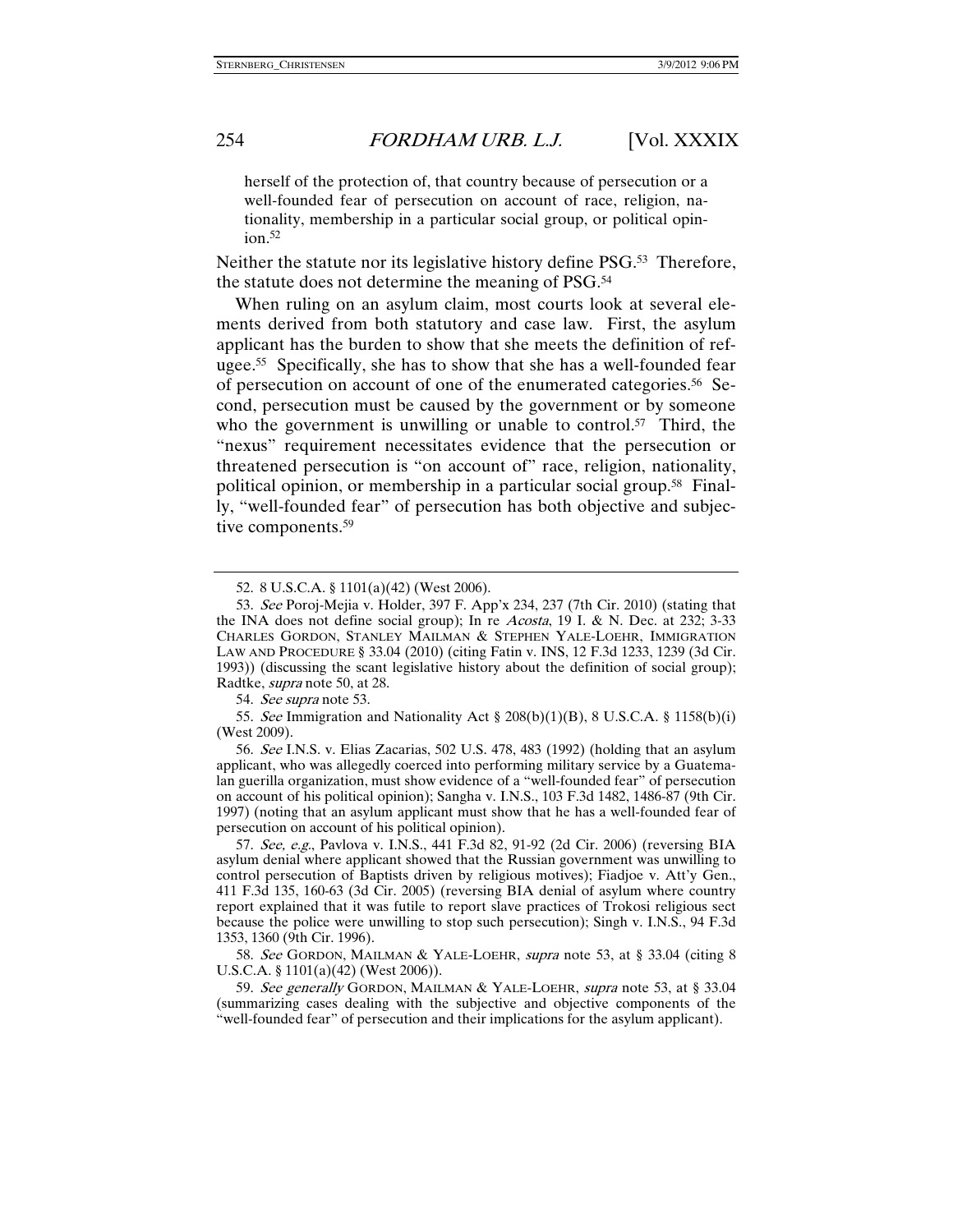Even if an asylum applicant can establish the elements of her claim, she may still face several hurdles before her application will be approved. For example, an application for asylum will be denied if the applicant has participated in the persecution of others, has a prior conviction of a serious crime, constitutes a security risk, or has firmly resettled in a third country.<sup>60</sup> Additionally, an asylum applicant usually must request asylum within one year of entering the United States.<sup>61</sup>

Asylum applicants can request alternative forms of relief, such as withholding of removal.<sup>62</sup> Most cases that decide an applicant's eligibility for asylum also determine eligibility for withholding of removal.<sup>63</sup> As opposed to asylum, which is a discretionary form of relief,  $64$ withholding of removal is a mandatory form of relief.<sup>65</sup> Yet, withholding of removal is a less appealing form of relief because it puts a heightened burden on the applicant<sup>66</sup> and grants a lesser immigration status.<sup>67</sup>

 62. See generally RICHARD D. STEEL, STEEL ON IMMIGRATION LAW § 8:15 (2d ed. 2010) (providing an overview of withholding of removal); GORDON, MAILMAN & YALE-LOEHR, *supra* note 53, at § 33.06 (presenting an overview of withholding of removal).

63. See STEEL, supra note 62, at § 8:15.

 64. See 8 U.S.C.A. § 1158(b)(1) (West 2009) (establishing that "[t]he Secretary of Homeland Security or the Attorney General *may* grant asylum") (emphasis added).

 65. See Immigration and Nationality Act § 241(b)(3), 8 U.S.C.A. § 1231(b)(3)(A) (West 2005) (mandating that "the Attorney General *may not* remove an alien to a country if the Attorney General decides that the alien's life or freedom would be threatened in that country because of the alien's race, religion, nationality, membership in a particular social group, or political opinion") (emphasis added).

 66. See STEEL, supra note 62, at § 8:8 (citing I.N.S. v. Cardoza-Fonseca, 480 U.S. 421 (1987)) (noting that the Supreme Court determined that asylum has a lesser standard than the clear probability standard required for withholding of removal).

 67. See Immigration and Nationality Act § 209, 8 U.S.C.A. § 1159 (West 2010) (mandating that asylum applicants are eligible for permanent resident status); Cardoza-Fonseca, 480 U.S. at 429 n.6 (noting that unlike asylum applicants, those who have obtained withholding of removal are not eligible to become permanent residents); STEEL, *supra* note 62, at § 8:15 (2010) (noting that withholding of removal does not result in legal permanent resident status and only continues as long as eligibility for withholding of removal can be demonstrated).

 <sup>60.</sup> See 8 U.S.C.A. § 1158(b)(2) (West 2009).

 <sup>61.</sup> See 8 U.S.C.A. §§ 1158(a)(2)(B), 1158(a)(2)(D) (West 2009) (permitting the consideration of an asylum application filed after the one year deadline if the applicant "demonstrates . . . the existence of changed circumstances which materially affect the applicant's eligibility for asylum or extraordinary circumstances relating to the delay in filing an application.")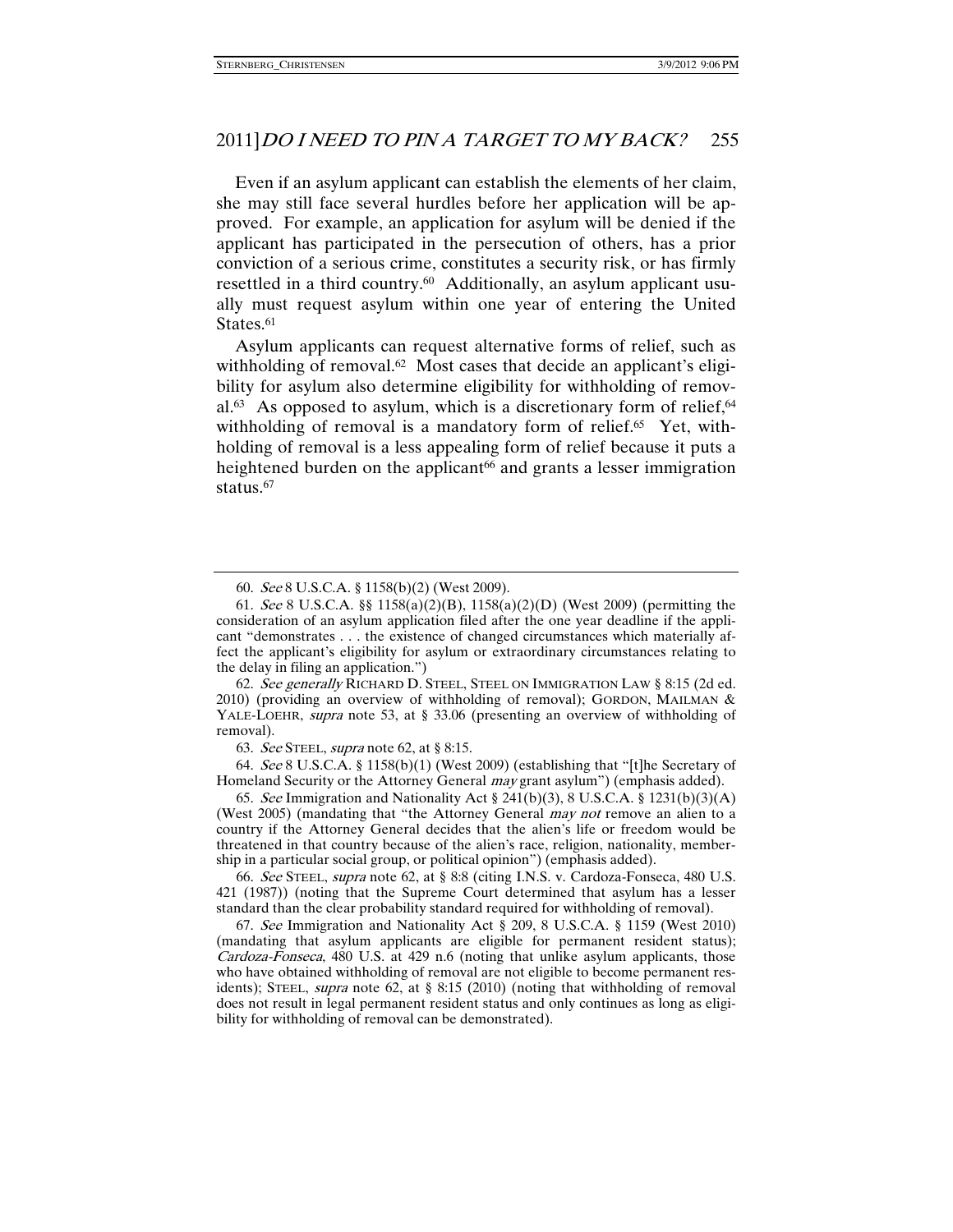Depending on whether the asylum application is affirmative<sup>68</sup> or defensive,69 an asylum case can be decided in an asylum office or in proceedings.<sup>70</sup> After an interview at a local asylum office, asylum officers decide affirmative asylum applications.71 An IJ adjudicates both affirmative asylum applications, referred by an asylum officer for hearings, and defensive asylum applications.72 On appeal, the case goes before the BIA.73 Further appeal can bring the case to a federal circuit court.74

When an asylum case reaches the circuit courts, the relationship between the administrative decisions of the BIA and the judicial decisions of the circuit courts has two aspects. First, the decisions of a circuit court are binding on the BIA when it considers cases arising in that circuit.75 Second, in certain circumstances, the circuit courts are required to give Chevron deference to administrative decisions of the BIA.<sup>76</sup> The landmark *Chevron* decision addressed whether the Environmental Protection Agency's decision regarding polluting devices

 70. See STEEL, supra note 62, at § 8:9, 8:12 (providing an overview of asylum procedure); GORDON, MAILMAN & YALE-LOEHR, supra note 53, at § 34.02 (describing the procedures involved in an asylum application).

71. See STEEL, supra note 62, at §§ 8:9, 8:12; GORDON, MAILMAN & YALE-LOEHR, supra note 53, at § 34.02.

 72. See 8 C.F.R. § 208.2(b) (2011) (determining the jurisdiction of IJs); GORDON, MAILMAN & YALE-LOEHR, *supra* note 53, at § 34.02.

 73. See 8 C.F.R. § 1003.1(b)(9) (2011) (determining the BIA's appellate jurisdiction over IJ asylum decisions); STEEL, supra note 62, at § 8:12; GORDON, MAILMAN & YALE-LOEHR, *supra* note 53, at § 34.02.

 74. See 8 U.S.C. § 1252 (2005); STEEL, supra note 62, at § 8:12; GORDON, MAIL-MAN & YALE-LOEHR, *supra* note 53, at § 34.02.

 75. See Singh v. Ilchert, 63 F.3d 1501, 1508 (9th Cir. 1995) (citing NLRB v. Ashkenazy Prop. Mgmt. Corp., 817 F.2d 74, 75 (9th Cir. 1987), cert. denied 501 U.S. 1217 (1991)) (asserting that "[a] federal agency is obligated to follow circuit precedent in cases originating within that circuit" in the context of the BIA's failure to discuss and distinguish Ninth Circuit precedent); Memorandum from Joseph E. Langlois, Chief, Asylum Div., to All Asylum Office Staff (Mar. 2, 2010), available at http://www.uscis.gov/USCIS/Laws/Memoranda/2010/Asylum-Ramos-Div-2-mar-

2010.pdf ("The Seventh Circuit's decision is binding on those asylum cases arising within the jurisdiction of the Seventh Circuit. Within the Seventh Circuit, former gang membership may form a particular social group if the former membership is immutable and the group of former gang members is socially distinct.").

 76. See Chevron U.S.A. v. Natural Res. Def. Council, Inc., 467 U.S. 837, 865-66 (1984).

 <sup>68.</sup> Affirmative asylum applications are filed by noncitizens in valid nonimmigrant status. See GORDON, MAILMAN & YALE-LOEHR, supra note 53, at § 34.02.

 <sup>69.</sup> Defensive asylum applications can be filed either as "a defensive action in response to expedited removal proceedings" or as "a defensive application filed with an immigration judge (IJ) in response to regular removal proceedings." *Id.*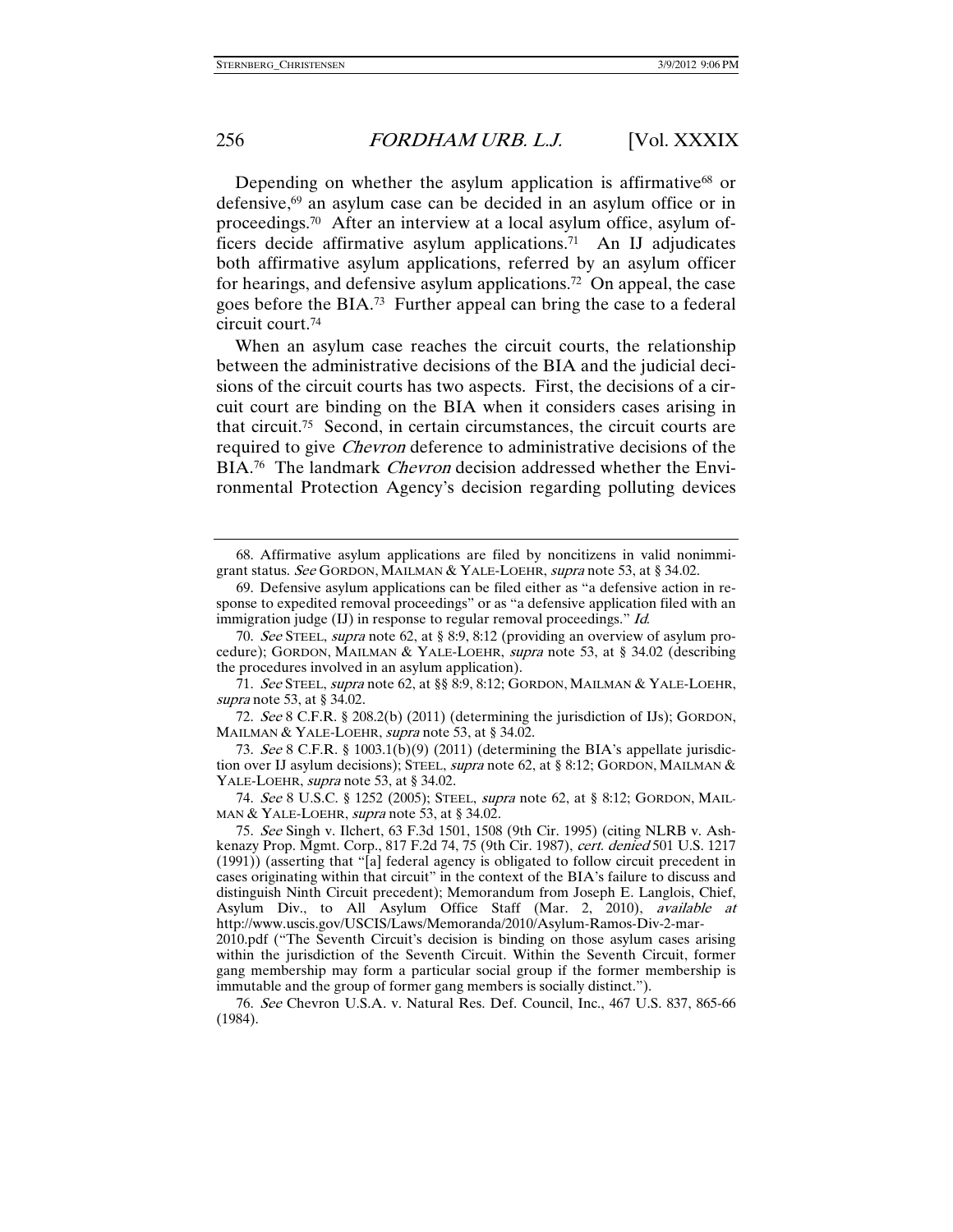was based on a reasonable interpretation of the Clean Air Act.<sup>77</sup> In Chevron, the Court mandated a two-step process for courts reviewing an agency's construction of the statute that the agency applied.78

Chevron calls for different approaches to judicial statutory interpretation depending on whether or not Congress has addressed the precise issue in the case.79 First, if Congress has clearly spoken on the precise issue, then the agency and the court must give effect to Congress' intent.<sup>80</sup> But the court must reject administrative decisions that contravene congressional intent because the court is the final authority on statutory interpretation.<sup>81</sup> Second, if Congress has not addressed the precise issue, a court can construe the statute only if there is an absence of a reasonable administrative interpretation of the issue.<sup>82</sup> When the administrative agency has already construed a statute that is silent or ambiguous on a specific issue, the court must decide whether the agency's statutory construction is permissible.83

The issue of the meaning of PSG falls under the second step of the *Chevron* analysis.<sup>84</sup> Given that PSG is not defined in the INA,<sup>85</sup> "Congress did not speak on the issue of what constitutes a 'particular social group,' one of the five listed categories that qualify for refugee . . . within the meaning of the INA."86 The BIA construes the term PSG in cases determining whether an asylum applicant's purported PSG is cognizable.<sup>87</sup> In cases where PSG is at issue, *Chevron* 

 <sup>77.</sup> See id. at 840.

 <sup>78.</sup> See INS v. Cardoza-Fonseca, 480 U.S. 421, 444-50 (1987) (rejecting the BIA's legal interpretation of asylum provisions as contrary to the intent of Congress); Chevron, 467 U.S. at 842-43 (citations omitted) ("When a court reviews an agency's construction of the statute which it administers, it is confronted with two questions. First . . . is the question whether Congress has directly spoken to the precise question at issue. If the intent of Congress is clear, that is the end of the matter . . . . If, however, the court determines Congress has not directly addressed the precise question at issue, the court does not simply impose its own construction on the statute, as would be necessary in the absence of an administrative interpretation. Rather, if the statute is silent or ambiguous with respect to the specific issue, the question for the court is whether the agency's answer is based on a permissible construction of the statute."). See generally 6-51 ADMINISTRATIVE LAW § 51.01 (2010) (citing Chevron, 467 U.S. at 837).

 <sup>79.</sup> See Chevron, 467 U.S. at 842-43.

 <sup>80.</sup> See id.

 <sup>81.</sup> See id.

 <sup>82.</sup> See id.

 <sup>83.</sup> See id.

 <sup>84.</sup> See, e.g., Castillo-Arias v. Att'y Gen., 446 F.3d 1190, 1196 (11th Cir. 2006).

 <sup>85.</sup> See supra note 53 and accompanying text.

 <sup>86.</sup> Castillo-Arias, 446 F.3d at 1196.

 <sup>87.</sup> See, e.g., id.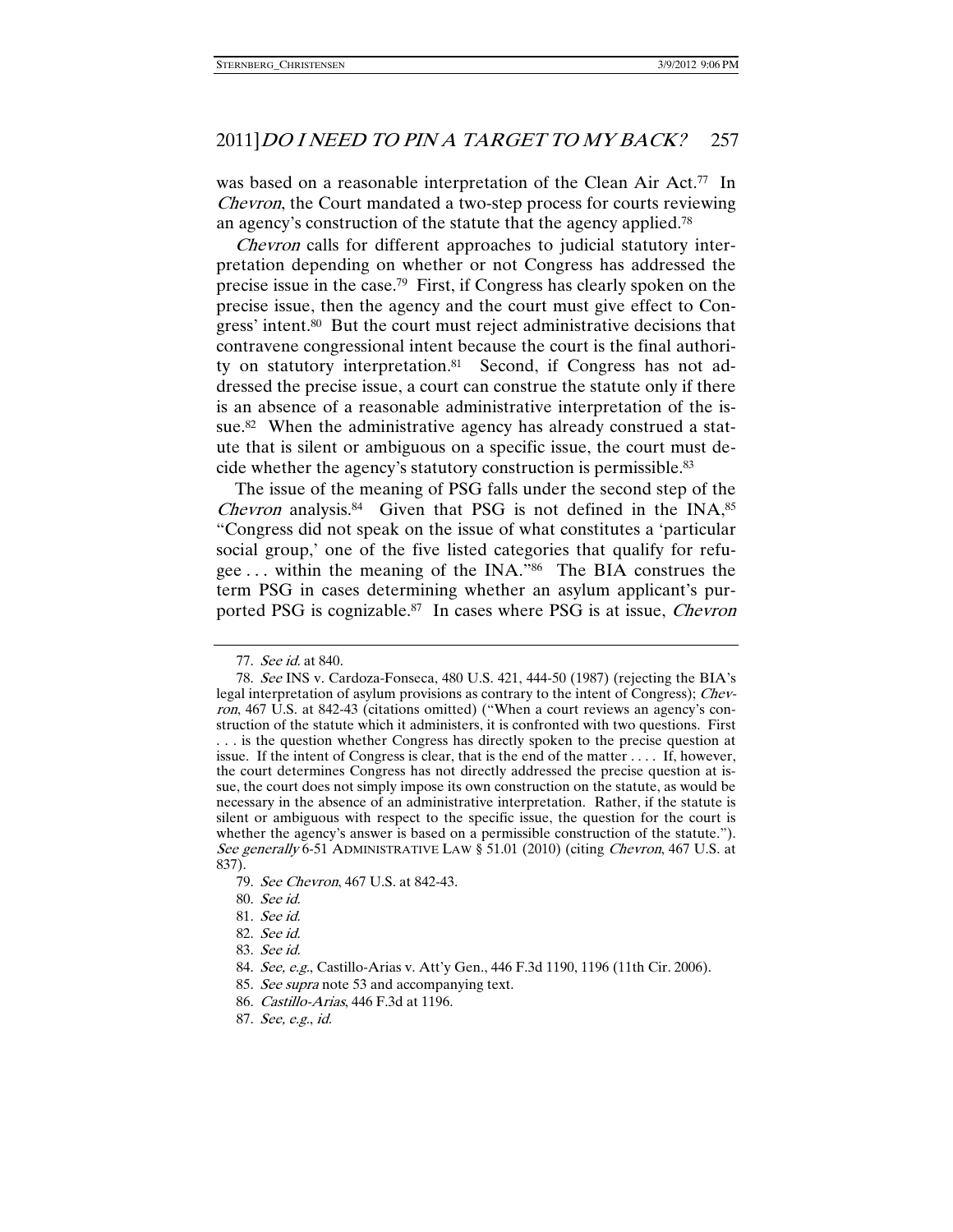requires the circuit courts to decide whether the BIA's interpretation of PSG is a permissible statutory construction.88

### B. International Origins of U.S. Asylum Law

U.S. asylum law fits within the larger framework of international law. Specifically, the definition of refugee in U.S. asylum law comes from a treaty that lays out the United States' obligations under international refugee law.89 Under the Convention Relating to the Status of Refugees ("1951 Convention"),  $90$  a "refugee" is defined as someone who:

[O]wing to well-founded fear of being persecuted for reasons of race, religion, nationality, membership of a particular social group or political opinion, is outside the country of his nationality and is unable or, owing to such fear, is unwilling to avail himself of the protection of that country; or who, not having a nationality and being outside the country of his former habitual residence as a result of such events, is unable or, owing to such fear, is unwilling to return to it.<sup>91</sup>

The Convention and the travaux préparatoires<sup>92</sup> do not define PSG.93 As part of the definition of refugee, the meaning of PSG is

 90. The United States ratified the 1967 Protocol Relating to the Status of Refugees, which incorporated the 1951 Convention Relating to the Status of Refugees. See 1967 Protocol, supra note 89, art. 1 (acceding to the 1967 Protocol, the United States became a party to the treaty in 1968); JAMES C. HATHAWAY, THE RIGHTS OF REFUGEES UNDER INTERNATIONAL LAW 111 (2005) (explaining how the 1967 Protocol did not amend the 1951 Convention but instead incorporated the provisions of the 1951 Convention by reference, so by becoming a signatory to the 1967 Protocol, the U.S. accepted the terms of the 1951 Convention).

91. 1951 Convention, *supra* note 89, art.  $1(A)(2)$ .

 92. Travaux préparatoires are "[m]aterials used in preparing the ultimate form of an agreement or statute, and esp., of an international treaty; the draft or legislative history of a treaty." BLACK'S LAW DICTIONARY (9th ed. 2009).

 93. See Fatin v. INS, 12 F.3d 1233, 1239 (3d Cir. 1993) (quoting Conference of Plenipotentiaries on the Status of Refugees and Stateless Persons, Summary Rec. of the 3d Mtg., U.N. Doc. A/CONF.2/SR.3 at 14 and ATLE GRAHL-MADSEN, THE STA-TUS OF REFUGEES IN INTERNATIONAL LAW 219 (1966)) (noting that the history of the international agreement does not shed "much light on the meaning of the phrase 'particular social group'" because "membership in a particular social group" was added as an "afterthought" to the 1951 Convention after the Swedish representative proposed the language explaining only that "experience has shown that certain refugees had been persecuted because they belonged to particular social groups."); Maryellen

 <sup>88.</sup> See Chevron, 467 U.S. at 842-43.

 <sup>89.</sup> See Immigration and Nationality Act § 1101(a)(42), 8 U.S.C.A. § 1101(a)(42) (West 2006); 1967 Protocol Relating to the Status of Refugees, art. 1, Jan. 31, 1967, 19 U.S.T. 6223, 606 U.N.T.S. 267 [hereinafter 1967 Protocol]; Convention Relating to the Status of Refugees, art. 1, opened for signature July 28, 1951, 19 U.S.T. 6259, 189 U.N.T.S. 150 [hereinafter 1951 Convention].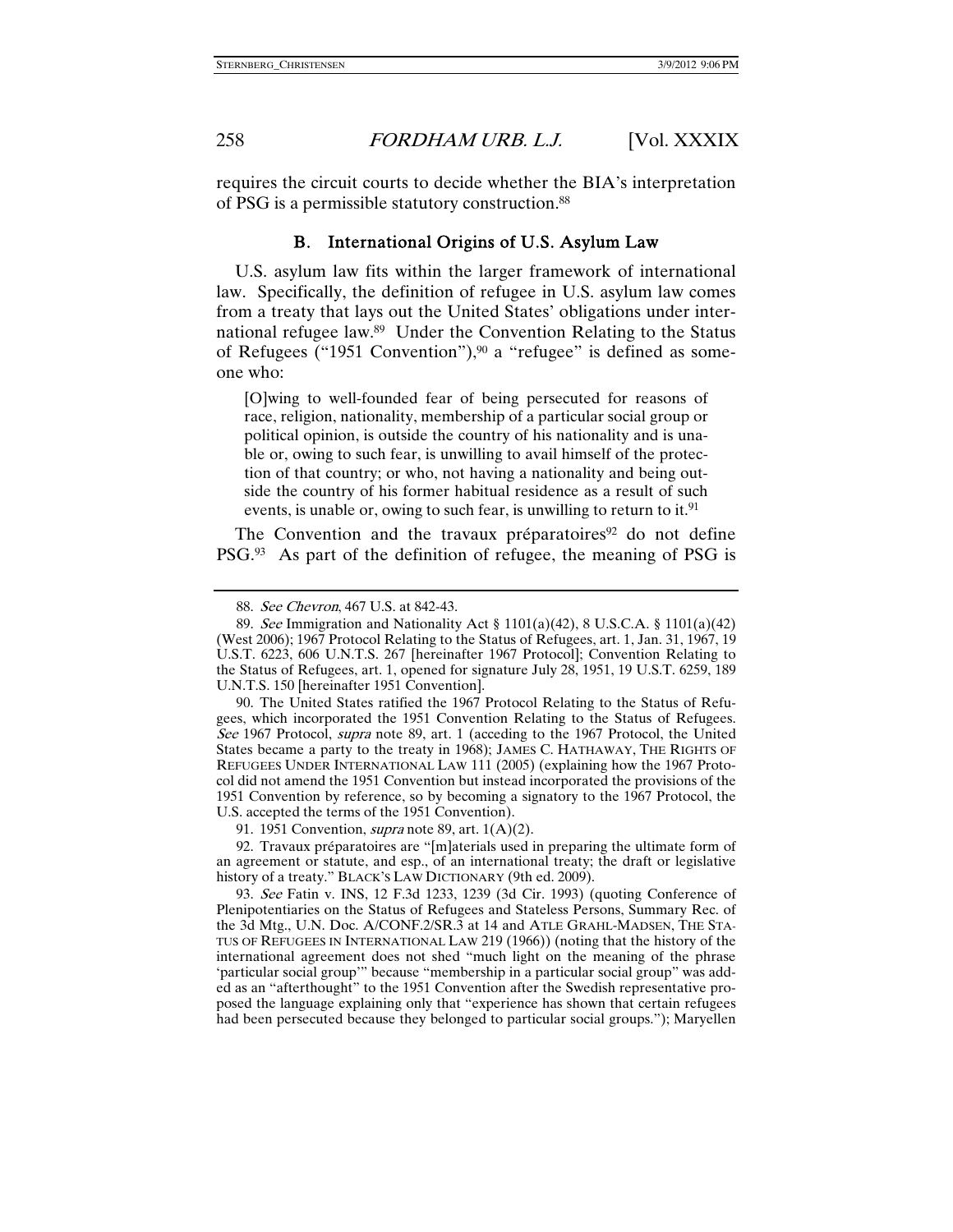significant for state parties and individuals seeking asylum.<sup>94</sup> The Refugee Act of 1980 adopted the definition of refugee from the ratified 1967 Protocol Relating to the Status of Refugees ("1967 Protocol"), which incorporated the 1951 Convention's definition of refugee.95 Congress implemented the United States' international asylum obligations in the Refugee Act of 1980.96 In addition, Congress codified a definition of refugee that the U.S. Supreme Court described as "virtually identical" to the definition of refugee in the 1951 Convention.97 Therefore, the definition of refugee in U.S. statutory law comes directly from international law.98

96. See Patrick J. Glen, Is the United States Really Not a Safe Third Country?: A Contextual Critique of the Federal Court of Canada's Decision in Canadian Council for Refugees, et al. v. Her Majesty the Queen, 22 GEO. IMMIGR. L.J. 587, 615 (2008) (noting that the text and practice of U.S. asylum law is commensurate with the international provisions governing asylum).

 97. See INS v. Cardoza-Fonseca, 480 U.S. 421, 437 (1987) (stating that the Congressional definition of refugee and the definition of refugee in the 1951 Convention

Fullerton, A Comparative Look at Refugee Status Based on Persecution Due to Membership in a Particular Social Group, 26 CORNELL INT'L L.J. 505, 509-10 (1993) (quoting U.N. Doc. A/CONF.2/SR.3, at 14 (1951)) (discussing how the Swedish delegate who proposed the incorporation of social group simply stated that "certain refugees have been persecuted because they belonged to particular social groups," which does not help determine the meaning of social group); Elyse Wilkinson, Comment, Examining the Board of Immigration Appeals' Social Visibility Requirement for Victims of Gang Violence Seeking Asylum, 62 ME. L. REV. 387, 401 (2010) (noting how the 1951 Convention did not define social group for the U.S or the international community).

<sup>94.</sup> Walker, *supra* note 33, at 583 (citing PIRKKO KOURULA, BROADENING THE EDGES: REFUGEE DEFINITION AND INTERNATIONAL PROTECTION REVISITED 40 (1997)) (noting that "[d]efining a refugee is not an inconsequential matter; rather, it is of practical importance and has significant consequences for both States and individuals").

 <sup>95.</sup> See 8 U.S.C.A. § 1101(a)(42) (West 2006); Pub. L. No. 96-212, 94 Stat. 102 (1980); 1967 Protocol, supra note 89, art. 1 (ratifying the 1967 Protocol, the United States became a party to the treaty in 1968); 1951 Convention, supra note 89, art.  $1(A)(2)$ . The 1967 Protocol is persuasive authority governing domestic asylum law. See 1967 Protocol, *supra* note 89, art. 1; Abdelwahed v. INS, 22 F. App'x 811, 815 (9th Cir. 2001) (holding that 1967 Protocol does not give the alien any rights beyond what is in U.S. immigration statutes and explaining that "the Protocol itself . . . is only a guide in determining Congressional intent"). The majority view is that that the 1967 Protocol is nonself-executing, meaning that the 1967 Protocol is not binding. See Abdelwahed, 22 F. App'x at 815 (asserting that the 1967 Protocol is not selfexecuting); Haitian Refugee Ctr. v. Baker, 949 F.2d 1109, 1110 (11th Cir. 1991) (holding that Article 33 of the 1967 Protocol is not self-executing); Bret Thiele, Persecution On Account Of Gender: A Need For Refugee Law Reform, 11 HASTINGS WOM-EN'S L.J. 221, 223 (2000). See generally RESTATEMENT (THIRD) OF FOREIGN RELATIONS LAW OF THE UNITED STATES § 111, § 111 cmt. h, i (1987) (providing an overview of how nonself-executing treaties are persuasive authority, as opposed to mandatory authority, which courts are not obligated to follow).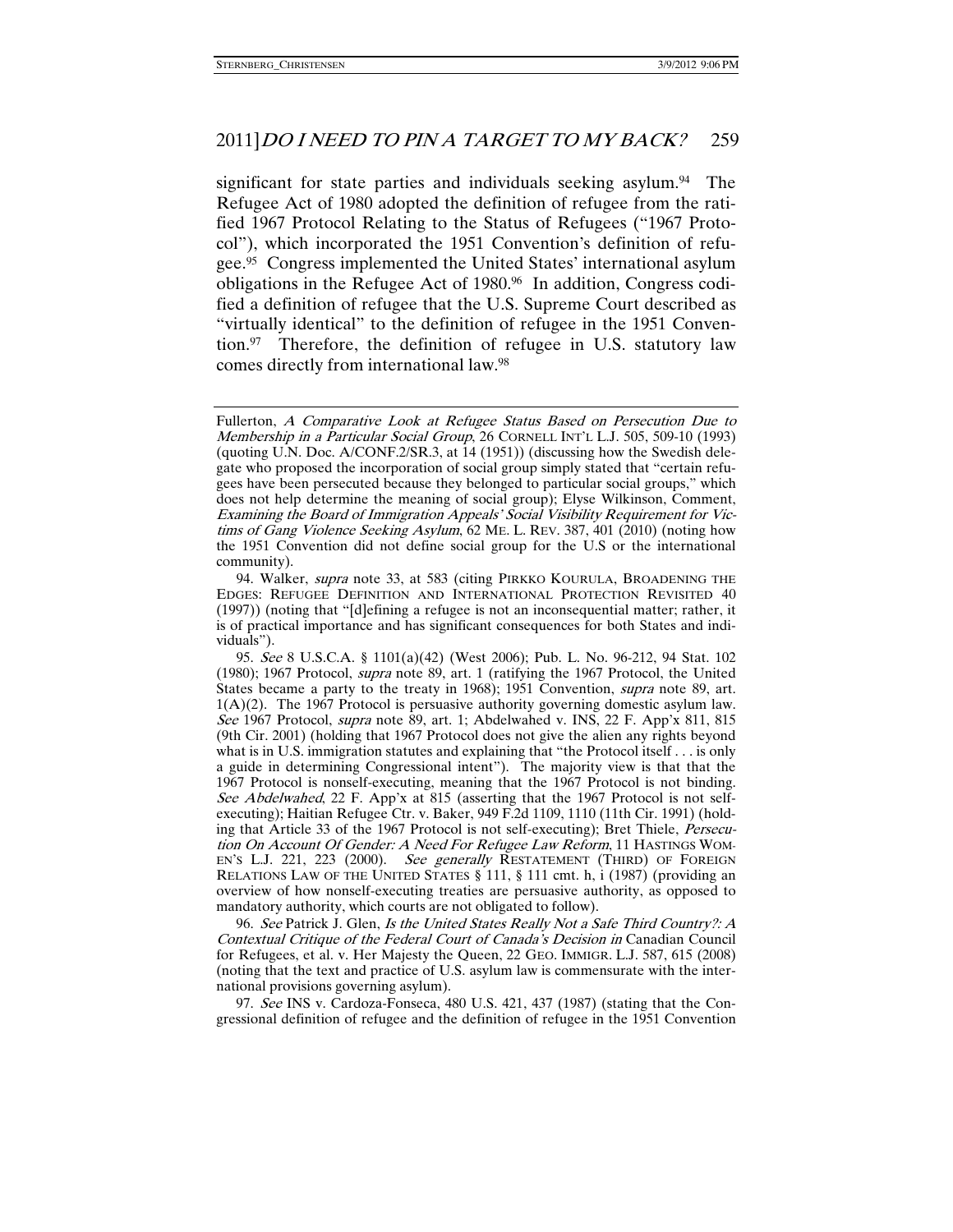The international law framework for the definition of PSG in the United States comes from the international treaties discussed above, and from the guidelines of the United Nations High Commissioner for Refugees ("UNHCR"). The 2002 UNHCR Guidelines shed light on the meaning of PSG in U.S. asylum law.<sup>99</sup> The UNHCR Guidelines instruct State parties to the 1967 Protocol to determine whether a PSG has a common protected characteristic, and only if there is no protected characteristic, to determine whether society recognizes the group.100 Although the UNHCR Guidelines, a complement to the UNHCR Handbook,<sup>101</sup> are not binding on the United States, the U.S. Supreme Court has given the UNHCR Handbook considerable weight in informing the meaning of the 1967 Protocol.<sup>102</sup> In addition, both the BIA and the circuit courts have referred to the UNHCR Handbook and Guidelines in determining the meaning of PSG.<sup>103</sup>

 98. See Immigration and Nationality Act,8 U.S.C.A. § 1101(a)(42) (West 2006); 1967 Protocol, supra note 89, art. 1; 1951 Convention, supra note 89, art. 1.

 99. See U.N. High Comm'r for Refugees, Guidelines on Int'l Protection: "Membership of a Particular Social Group" Within the Context of Article 1A(2) of the 1951 Convention and/or its 1967 Protocol Relating to the Status of Refugees, U.N. Doc. HCR/GIP/02/02, at 3 (May 7, 2002) [hereinafter UNHCR, Guidelines] (providing interpretive legal guidelines to State parties of the 1951 Protocol and/or 1967 Protocol regarding the meaning of "particular social group").

100. See id. at 3-4 (stating that "a particular social group is a group of persons who share a common characteristic other than their risk of being persecuted, or who are perceived as a group by society" and that "[i]f a claimant alleges a social group that is based on a characteristic determined to be neither unalterable or fundamental, further analysis should be undertaken to determine whether the group is nonetheless perceived as a cognizable group in that society"); see also Hathaway & Foster, supra note 30, at 480-84, 489-90 (discussing how the UNHCR Guidelines purport to adopt a merged framework using both the protected characteristics approach and the social perception test, but do not succeed in doing so, and providing an overview of the merits and criticisms of the protected characteristics approach and the social perception test).

101. See UNHCR, Guidelines, *supra* note 99, at 1.

 102. See INS v. Cardoza-Fonseca, 480 U.S. 421, 438-39 n.22 (1987) (noting that although the UNHCR Handbook does not have "the force of law . . . the Handbook provides significant guidance in construing the Protocol, to which Congress sought to conform [and] [i]t has been widely considered useful in giving content to the obligations that the Protocol establishes").

 103. See, e.g., Perdomo v. Holder, 611 F.3d 662, 668 (9th Cir. 2010) (citing the UNHCR Handbook on Procedures and Criteria for Determining Refugee Status (Geneva 1992)) (referring to the UNHCR Handbook as support for the statement that a PSG does not have to be defined narrowly); Castillo-Arias v. Att'y Gen., 446 F.3d 1190 (11th Cir. 2006) (citing Cardoza-Fonseca, 480 U.S. at 436-37); Castellano-Chacon v. INS, 341 F.3d 533, 546-47 (6th Cir. 2003); In re C-A-, 23 I. & N. Dec. 951,

Article 1(2) are "virtually identical"); Glen, supra note 96, at 615 (noting that the text and practice of U.S. asylum law is commensurate with the international provisions governing asylum).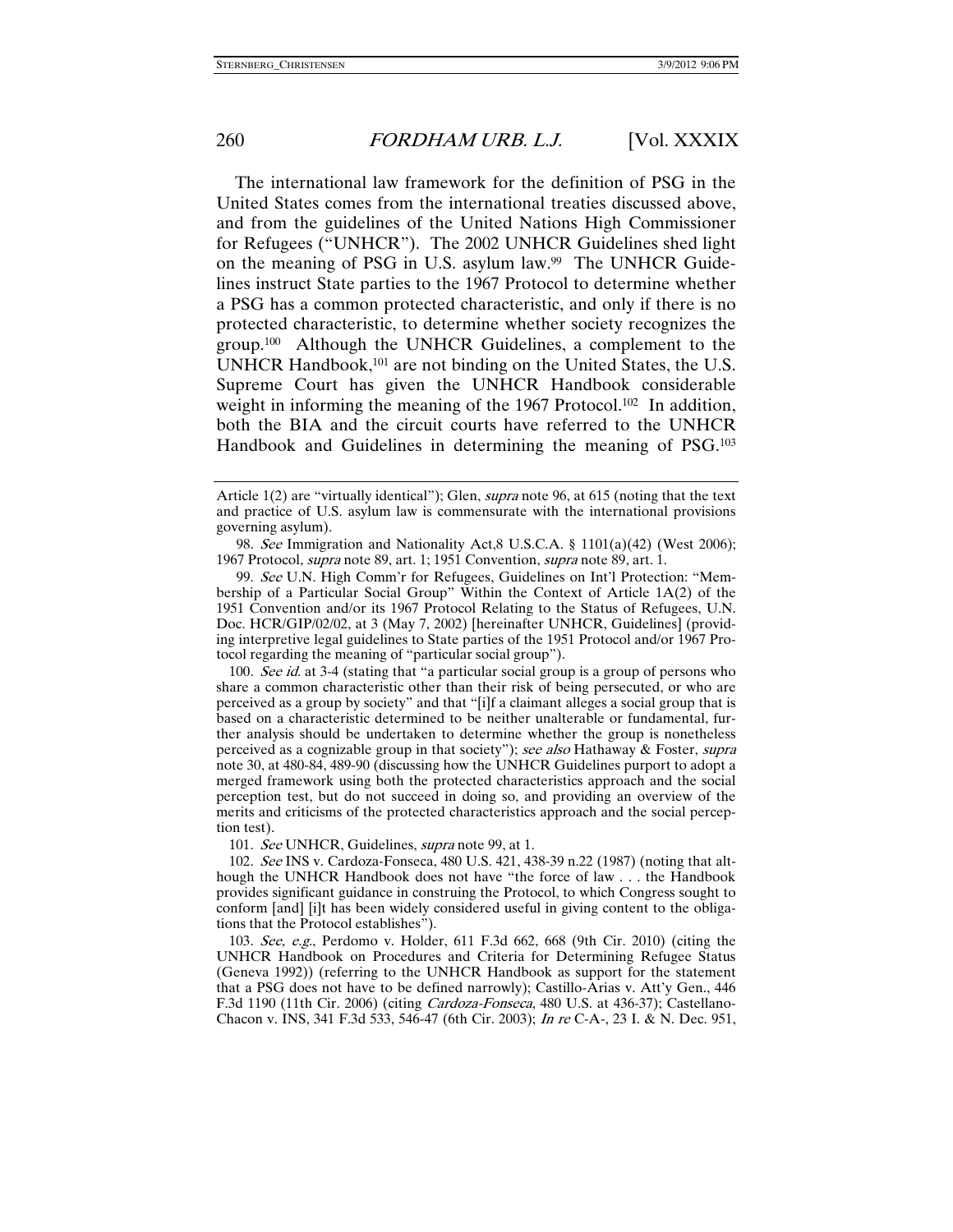The UNHCR Guidelines, 1951 Convention, and 1967 Protocol are important sources of international law for determining the definition of PSG in U.S. asylum law.104 The United States' intention to abide by international law is significant in determining how courts should define PSG.

# C. Board of Immigration Appeals and Federal Circuit Court Cases

After having discussed the domestic and international framework for PSG, this section provides a chronological overview of BIA and circuit court cases that interpret PSG. This case law serves as a critical foundation for the current circuit split on the meaning of PSG. The BIA's interpretation of PSG informs the decisions of the circuit courts through *Chevron* deference.<sup>105</sup> Additionally, the Ninth Circuit cases in the next section serve as important precedent for the Ninth Circuit's approach today.106

### 1. 1985: The Immutable Characteristics Test

In re Acosta, the BIA's earliest decision interpreting PSG,<sup>107</sup> established the immutable characteristics test.108 This test requires that a PSG share a common characteristic that is either unchangeable or should not have to be changed.<sup>109</sup> Acosta held that a Salvadoran cooperative organization of taxi drivers, COTAXI, does not constitute a

106. See infra Part II.C.

<sup>956-57 (</sup>B.I.A. 2006) (citing UNHCR, Guidelines, *supra* note 99, at 2) (referring to the UNHCR Guidelines as support for the immutable characteristics test and the social visibility test), aff'd sub nom. Castillo-Arias v. Att'y Gen., 446 F.3d 1190 (11th Cir. 2006); In re Acosta, 19 I. & N. Dec. 211 (B.I.A. 1985), overruled on other grounds by In re Mogharrabi, 19 I. & N. Dec. 439 (B.I.A. 1987); UNHCR, Guidelines, supra note 99, at 11, 14 (affirming the reasonableness of the BIA's decision in C-A- on appeal, the circuit court focused the BIA's use of the UNHCR Guidelines and asserted that "[r]eference to the UNHCR Guidelines by the BIA in elucidating the Acosta formulation is permissible because the U.S. Supreme Court has held that Congress intended to conform United States refugee law with 1967 United Nations Protocol Relating to the Status of Refugees").

<sup>104.</sup> See supra notes 89-103 and accompanying text.

<sup>105.</sup> See supra notes 76–88 and accompanying text.

<sup>107.</sup> See Karen Musalo, Ruminations on In re Kasinga: The Decision's Legacy, 7 S. CAL. REV. L. & WOMEN'S STUD. 357, 366 (1998).

<sup>108.</sup> See In re Acosta, 19 I. & N. Dec. at 233 (holding that a particular social group must have immutable characteristics and that a Salvadoran cooperative organization of taxi drivers, COTAXI, does not constitute a social group); GORDON, MAILMAN & YALE-LOEHR, *supra* note 53, at § 33.04.

 <sup>109.</sup> See In re Acosta, 19 I. & N. Dec. at 233–34.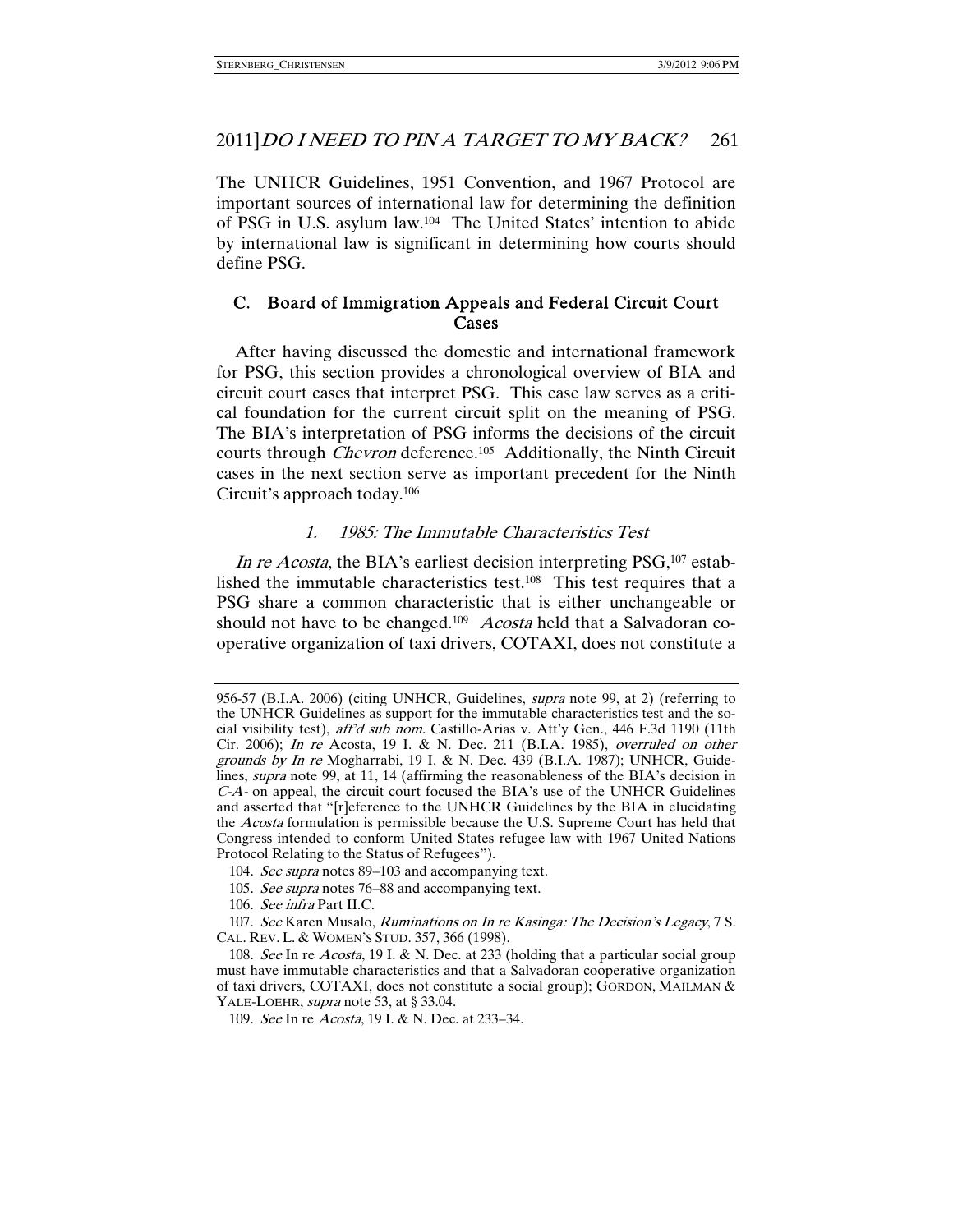PSG because it does not satisfy the immutable characteristics test.<sup>110</sup> In developing the immutable characteristics test, the court relied on the "well-established doctrine of *ejusdem generis*,<sup>111</sup> meaning literally 'of the same kind.' The doctrine holds that general words used in an enumeration with specific words should be construed in a manner consistent with the specific words."112 The BIA reasoned that the other enumerated grounds—race, religion, nationality, and political opinion—are immutable characteristics that an individual cannot or should not be required to change.<sup>113</sup> Based on *ejusdem generis*, the BIA held that "the phrase 'persecution on account of membership in a particular social group' . . . mean[s] persecution that is directed toward an individual who is a member of a group of persons all of whom share a common, immutable characteristic."<sup>114</sup> The common characteristic "either is beyond the power of an individual to change or . . . is so fundamental to his identity or conscience that it ought not be required to be changed."115

Acosta provides the foundation for the definition of PSG.<sup>116</sup> The protected characteristics approach, otherwise known as *ejusdem gen*eris, refers to the overall methodology of statutory construction first used by the BIA in *Acosta*.<sup>117</sup> Many jurists and scholars endorse the protected characteristics approach, which is based on Acosta's immu-

114. See id.

 <sup>110.</sup> See id. at 234.

 <sup>111.</sup> See 82 C.J.S § 438 (2011) (citations omitted) (explaining that ejusdem generis is a "canon of statutory construction . . . [that applies] when, as part of an enumeration in a statute, general words follow specific words, the general words are presumed to be and are construed as restricted by the particular designations; thus the general words include only things of the same kind, character, and nature as those specifically enumerated").

 <sup>112.</sup> In re Acosta, 19 I. & N. Dec. at 233 (citing Cleveland v. United States, 329 U.S. 14 (1946)); 2A C. SANDS, SUTHERLAND ON STATUTORY CONSTRUCTION (4th ed. 1972)).

 <sup>113.</sup> Id.

 <sup>115.</sup> See id. at 234.

<sup>116.</sup> See Marouf, supra note 47, at 51-52. See generally Hathaway & Foster, supra note 30 (providing an overview of the protected characteristics theory first advanced by Acosta's immutable characteristics test, and describing the strengths and criticisms of the protected characteristics approach and of the alternative approach—the social perception test).

<sup>117.</sup> See Hathaway & Foster, supra note 30, at 480 (citing In re Acosta, 19 I. & N. Dec. 211). The test from *Acosta* has been called the immutable characteristics test in subsequent cases and commentary. See In re Acosta, 19 I. & N. Dec. at 233 (using the language of "common, immutable characteristic," later coined as the name for the test in U.S. asylum law—the immutable characteristics test).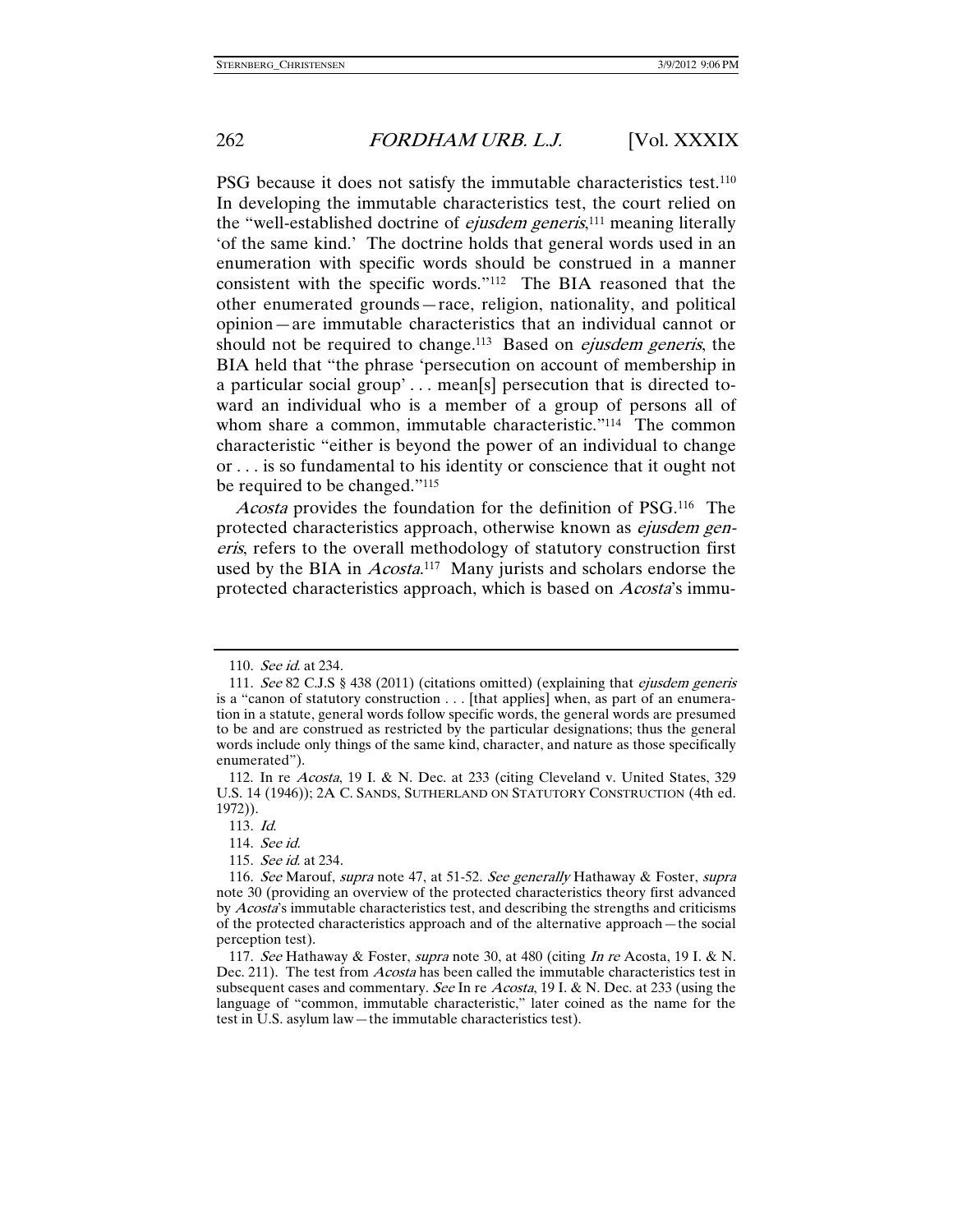table characteristics test.118 The protected characteristics test is the leading approach in common law jurisdictions.119 The major criticisms of the ejusdem generis approach used in Acosta include: the unnecessary complexity of the test as opposed to using the plain meaning of PSG; the test's difficult application which requires knowledge of other fields such as human rights; and uncertainty as to whether groups perceived as deserving protection, such as street children, will qualify for asylum under this approach.<sup>120</sup>

 <sup>118.</sup> See, e.g., Ward v. Canada, [1993] 2 S.C.R. 689 (Can.); Hathaway & Foster, supra note 30, at 486 (stating that in contrast to the social perception test, "the *ejusdem* generis approach is specifically conceived so as to ensure a fit between the meaning attributed to the 'membership of a particular social group' ground and the other four Convention grounds of claim, as well as to advance the purposes of the nexus clause and Convention more generally. . . . As a matter of international law, the preceding analysis suggests that the *ejusdem generis* approach ought to be preferred."). But see Anjana Bahl, Home is Where the Brute Lives: Asylum Law and Gender-Based Claims of Persecution, 4 CARDOZO WOMEN'S L.J. 33, 46 (1997) (citations omitted) (internal quotation marks omitted) (noting that Acosta's holding that members of COTAXI did not constitute a PSG "has been criticized as being narrow and elitist and as demonstrating a class bias in the interpretation of the term particular social group" and that "[t]he B.I.A. neglected to consider Acosta's case in a comprehensive and generous manner"); Fullerton, *supra* note 93, at 562 (stating that *Acosta's* approach "will pose a major hurdle to many groups").

 <sup>119.</sup> See, e.g., Applicant S v. Minister for Immigration & Multicultural Affairs [2004] HCA 25, ¶ 36 (concluding in an Australian case that a PSG "must be identifiable by a characteristic or attribute *common* to all members of the group"(emphasis added)); Ward, [1993] 2 S.C.R. at 689 (Can.) (citing In re Acosta, 19 I. & N. Dec. at 211) (approving the approach in *Acosta* in an important Canadian Supreme Court case that incorporated a test based on "innate, unchangeable characteristic[s]" into Canadian refugee law); Refugee Appeal No. 71427/99, N.Z.A.R. 545,  $\P$  $\P$  93-106 (1999) (citing Ward, [1993] 2 SCR at 689 (Can.)) (following Ward's protected characteristics test in a New Zealand case); Islam v. Sec'y of State for the Home Dep't, [1999] 2 A.C. 629 (citing In re Acosta, 19 I. & N. Dec. at 211) (applying Acosta's immutable characteristics test to define PSG in an important case from the United Kingdom); see also Marouf, supra 47, at 53-58; Crystal Doyle, Note, Isn't "Persecution" Enough? Redefining the Refugee Definition to Provide Greater Asylum Protection to Victims of Gender-Based Persecution, 15 WASH. & LEE J. CIVIL RTS. & SOC. JUST. 519, 542-45 (2009).

 <sup>120.</sup> See Hathaway & Foster, supra note 30, at 480-82 (explaining that criticisms of the protected characteristics approach include the approach's unnecessary complexity "that could be avoided by simply giving the phrase [particular social group] its ordinary meaning," difficult application "since it requires a knowledge of nondiscrimination and related areas of human rights law," and uncertainty as to whether the approach will encompass arguably deserving groups such as "street children, students, professionals, and refugee camp workers"); see also Fullerton, supra note 93, at 562 (noting that Acosta's standard will pose a serious obstacle to numerous groups).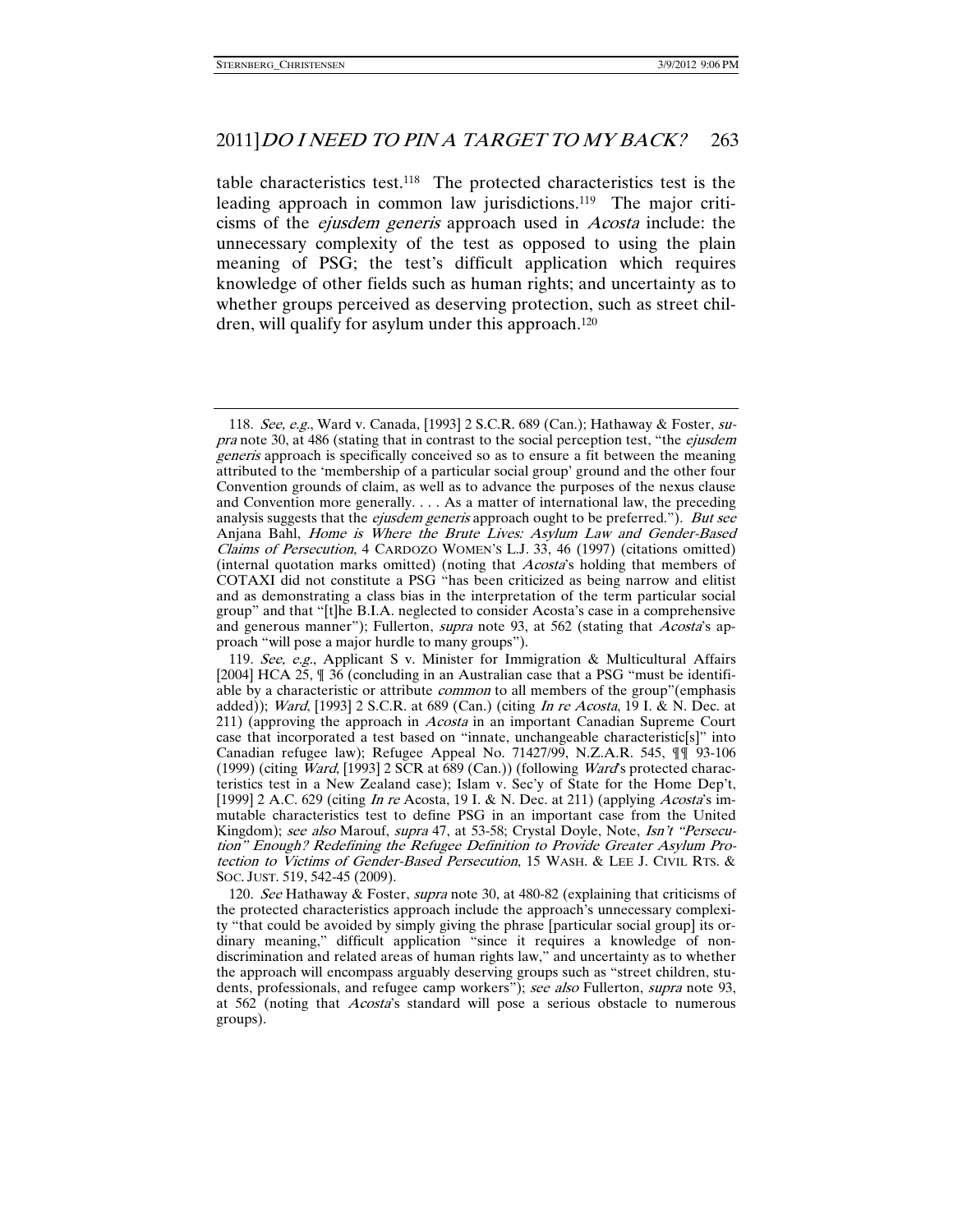### 2. 2000: The Voluntary Association or Innate Characteristics Test

One year after *Acosta*, the Ninth Circuit's *Sanchez-Trujillo* adopted a voluntary association test, requiring that PSGs have a common identity based on the members' intentional affiliations with each other.121 The court reasoned that a PSG could not simply have a distinguishing characteristic.122 Otherwise, "a statistical group of males taller than six feet" that had a greater risk of persecution than others would be a PSG.123 The court wanted to avoid constituting PSGs based on "demographic division[s]."124 This fear comes from the fact that "this court was evidently anxious to guard against 'sweeping demographic divisions' that encompass a plethora of different lifestyles, varying interests, diverse cultures and contrary political leanings."125 With these motivations in mind, the court formulated a new test based on voluntary association.126 The Ninth Circuit explained the voluntary association test in the following way:

[T]he phrase "particular social group" implies a collection of people closely affiliated with each other, who are actuated by some common impulse or interest. Of central concern is the existence of a voluntary associational relationship among the purported members, which imparts some common characteristic that is fundamental to their identity as a member of that discrete social group.127

Based on this test, the court held that a group of young, working class, urban males of military age was not a PSG.128

In Hernandez-Montiel, the Ninth Circuit later modified the test for PSG.129 The court expanded the voluntary association test to better

 <sup>121.</sup> See Sanchez-Trujillo v. I.N.S., 801 F.2d 1571, 1576 (9th Cir. 1986): see also Michael G. Heyman, Asylum, Social Group Membership and the Non-State Actor: the Challenge of Domestic Violence, 36 U. MICH. J.L. REFORM 767, 775 (2003) [hereinafter Heyman, Challenge of Domestic Violence] (analyzing the rationale of the Sanchez-Trujillo and noting how it conflicted with the BIA approach).

 <sup>122.</sup> See Sanchez-Trujillo, 801 F.2d at 1576-77 (holding that the definition of PSG depends on voluntary association and that a group of young, working class, urban males of military age are not a particular social group).

 <sup>123.</sup> See id. at 1576.

 <sup>124.</sup> See id. at 1577.

 <sup>125.</sup> GUY S. GOODWIN-GILL, THE REFUGEE IN INTERNATIONAL LAW 359 (2d ed. 1998).

 <sup>126.</sup> See Sanchez-Trujillo, 801 F.2d at 1576.

 <sup>127.</sup> See id.

 <sup>128.</sup> See id. at 1576-77.

 <sup>129.</sup> See Hernandez-Montiel v. I.N.S., 225 F.3d 1084, 1093 (9th Cir. 2000) (holding that the new test for social group is based on either voluntary association or innate characteristics), overruled on other grounds by Thomas v. Gonzales, 409 F.3d 1177 (9th Cir. 2005).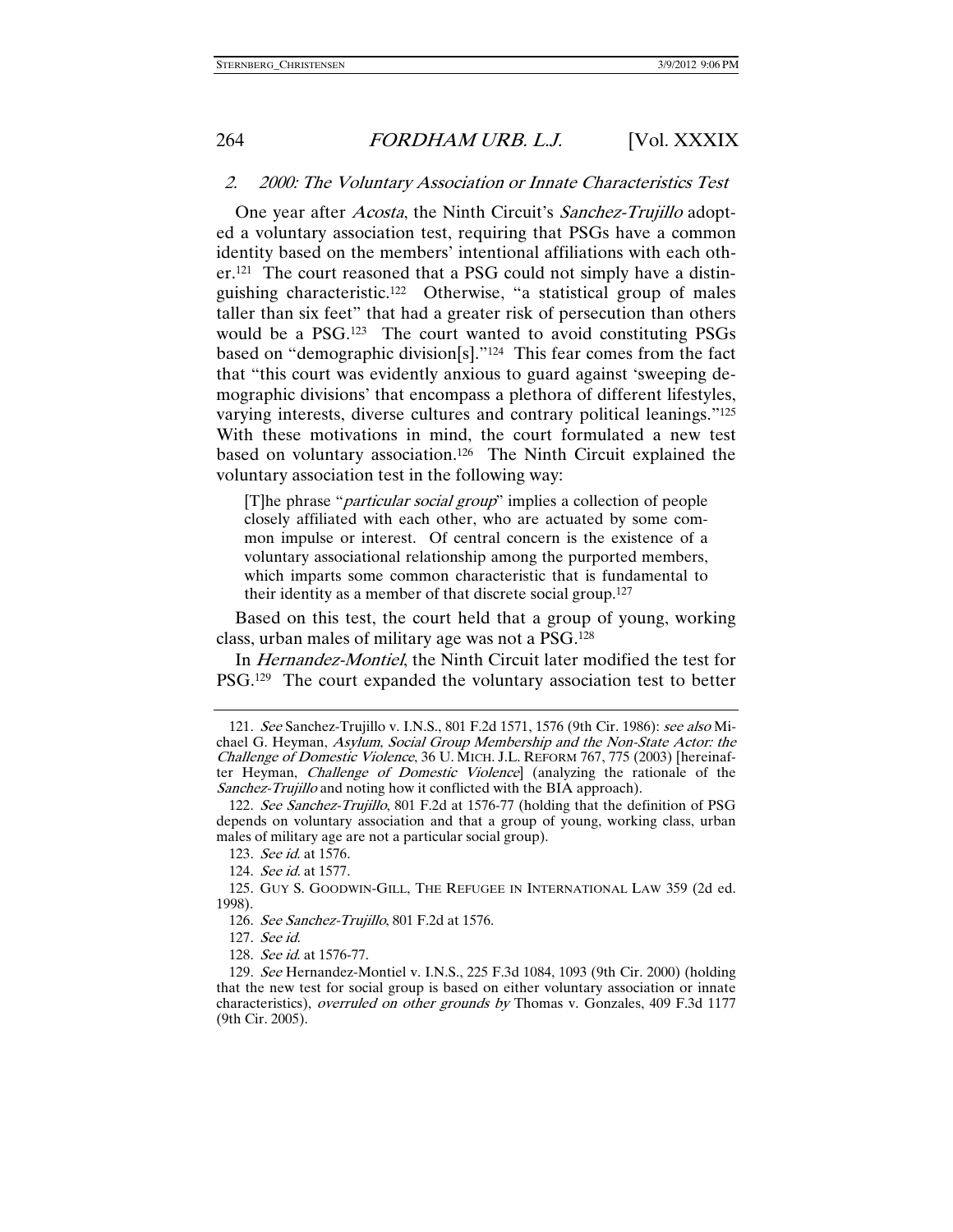align it with the BIA's immutable characteristics test.130 The Ninth Circuit's new test for PSG required voluntary association or innate characteristics.131 For purposes of this Note, the Ninth Circuit's test from *Hernandez-Montiel* is called the "two-alternatives test." Using the two-alternatives test, the Ninth Circuit held that gay men with female sexual identities were a cognizable PSG.132

### 3. 2006: The Social Visibility Test and Particularity Requirement

Following the lead of the Second Circuit,<sup>133</sup> the BIA's In re C-Aadded social visibility to the analysis of PSG.134 The social visibility test requires that other members of the asylee's society perceive her group as a PSG.<sup>135</sup> In  $C-A$ , the BIA reviewed various approaches to defining PSG, including the UNHCR Guidelines' approach.136 From this review, the BIA concluded that the definition of PSG consists of not only the immutable characteristics test, but also requires consideration of the social visibility of the group.137 The social visibility test requires that characteristics of the group be "recognizable and under-

<sup>130.</sup> See id. (holding that voluntary association or innate characteristics define PSG); GORDON, MAILMAN & YALE-LOEHR, *supra* note 53, at § 33.04.

 <sup>131.</sup> See Hernandez-Montiel, 225 F.3d at 1093 (holding that "a 'particular social group' is one united by a voluntary association, including a former association, or by an innate characteristic that is so fundamental to the identities or consciences of its members that members either cannot or should not be required to change it"); see also Heyman, Challenge of Domestic Violence, supra note 121, at 776 (describing "the Ninth Circuit's idiosyncratic view").

 <sup>132.</sup> See Hernandez-Montiel, 225 F.3d at 1094.

 <sup>133.</sup> See Gao v. Gonzales, 440 F.3d 62, 64 (2d Cir. 2006) (holding that the definition of social group would no longer be based on the voluntary association test but instead would be based on the immutable characteristics test with an added "visibility" requirement that the group be "identifiable to would-be persecutors"); Gomez v. INS, 947 F.2d 660, 664 (2d Cir. 1991) (citations omitted); GORDON, MAILMAN & YALE-LOEHR, *supra* note 53, at § 33.04.

 <sup>134.</sup> See In re C-A-, 23 I. & N. Dec. 951, 957 (B.I.A. 2006), aff'd sub nom. Castillo-Arias v. Att'y Gen., 446 F.3d 1190 (11th Cir. 2006); GORDON, MAILMAN & YALE-LOEHR, supra note 53, at § 33.04; Marouf, supra note 47, at 63-65.

 <sup>135.</sup> See In re C-A-, 23 I. & N. Dec. at 956-57.

<sup>136.</sup> See id. at 955-61; see also Marouf, supra note 47, at 63.

 <sup>137.</sup> See In re C-A-, 23 I. & N. Dec. at 956-57 (citing In re Acosta, 19 I. & N. Dec. 211 (B.I.A. 1985), overruled on other grounds by In re Mogharrabi, 19 I. & N. Dec. 439 (B.I.A. 1987)) (asserting that the BIA would "continue to adhere to the Acosta formulation" but would "consider[] as a relevant factor the extent to which members of a society perceive those with the characteristic in question as members of a social group"); see also Marouf, supra note 47, at 63-65 (describing how the BIA continued to use the immutable characteristics test while adding social visibility to the analysis of social group).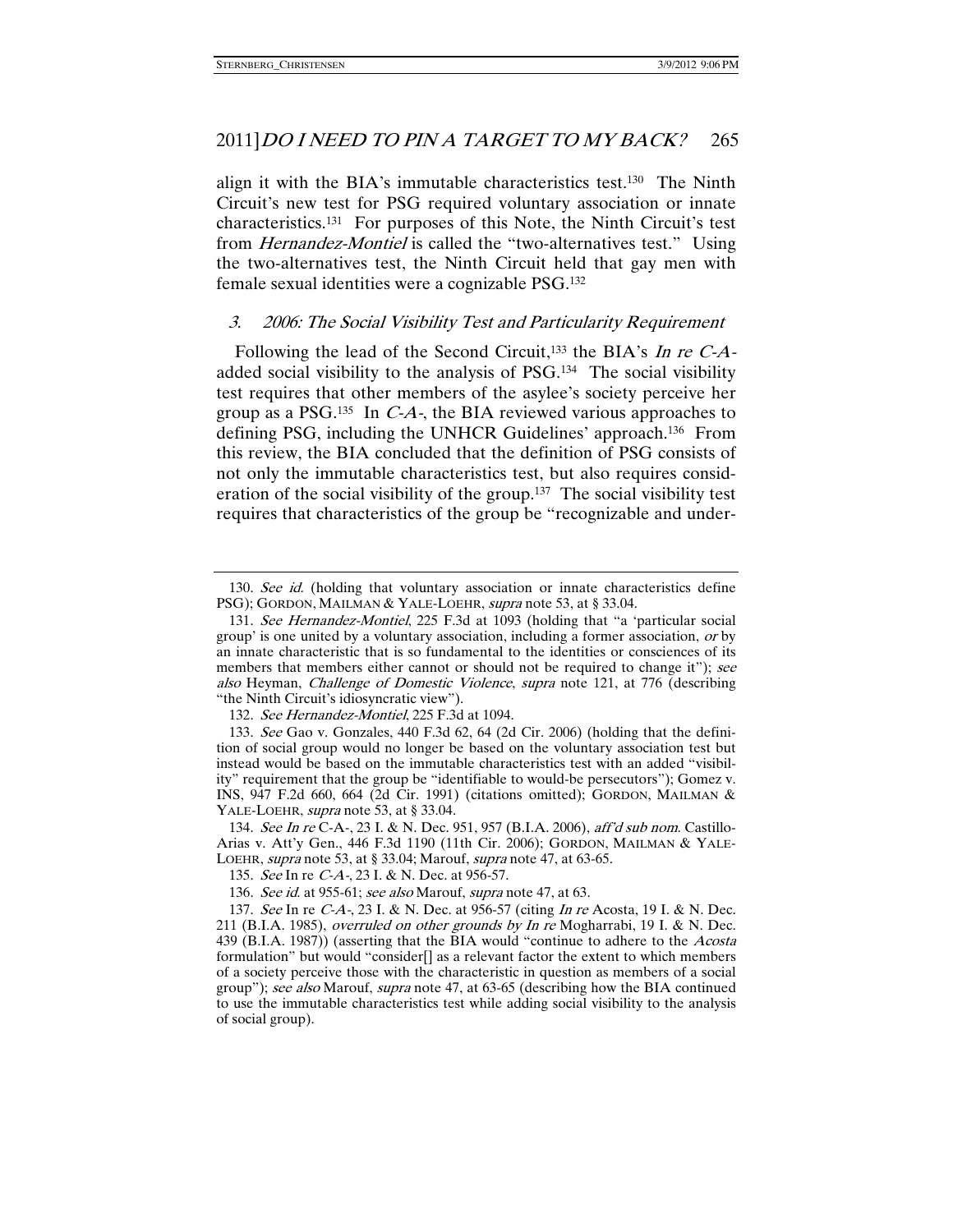stood by others to constitute social groups."138 The BIA held that "noncriminal drug informants working against the Cali drug cartel" were not a PSG because they lacked social visibility,<sup>139</sup> reasoning that the nature of a confidential informant's hidden identity places him "generally out of the public view."140 The BIA also rejected the purported PSG because the group lacked particularity.141 Most importantly, C-A- added social visibility and particularity as factors in the analysis of PSG.142

C-A- mentioned a fourth factor in the analysis of PSG, which this Note refers to as the "circular definition test."<sup>143</sup> Using this test,  $C-A$ excluded from the definition of a PSG any group "defined *exclusively* by the fact that [the group] is targeted for persecution."144 There is a general point of consensus that

[A] particular social group may not be defined on the basis simply of a shared fear of being persecuted, as to find otherwise would result in tautological reasoning whereby a person would be at risk of being persecuted because they were at risk of being persecuted—an outcome that would also make the nexus clause superfluous . . . .145

In other words, a PSG cannot consist of a group targeted for persecution without any other unifying characteristic or recognizable trait.146 Without the circular definition test, a PSG defined only by persecution would automatically satisfy the nexus element of an asylum claim, which requires persecution or fear of persecution "on account of" an unenumerated ground.147 Consequently, a circularly defined PSG would make the nexus element of an asylum claim

 <sup>138.</sup> In re C-A-, 23 I. & N. Dec. at 959.

 <sup>139.</sup> Id. at 961.

<sup>. 140.</sup> Id. at 960.

<sup>141.</sup> See id. at 957(finding that "noncriminal informants" is a group "too loosely defined to meet the requirement of particularity"). The particularity requirement demands that a PSG not be too "amorphous" or "indeterminate." See In re A-M-E-, 24 I. & N. Dec. 69, 76 (B.I.A. 2007), aff'd sub nom. Ucelo-Gomez v. Mukasey, 509 F.3d 70 (2d Cir. 2007); infra notes 163-164 and accompanying text.

 <sup>142.</sup> See In re C-A-, 23 I. & N. Dec. at 957–60; 3-33 GORDON, MAILMAN & YALE-LOEHR, supra note 53, at § 33.04; Marouf, supra note 47, at 63-65.

 <sup>143.</sup> See In re C-A-, 23 I. & N. Dec. at 960 (citing UNHCR, Guidelines, supra note 99, at ¶ 2) (noting that a PSG could not be defined solely by being persecuted).

 <sup>144.</sup> Id.

<sup>145.</sup> Hathaway & Foster, *supra* note 30, at 479.

 <sup>146.</sup> See In re C-A-, 23 I. & N. Dec. at 960.

<sup>147.</sup> See Hathaway & Foster, *supra* note 30, at 479; *supra* note 58 and accompanying text.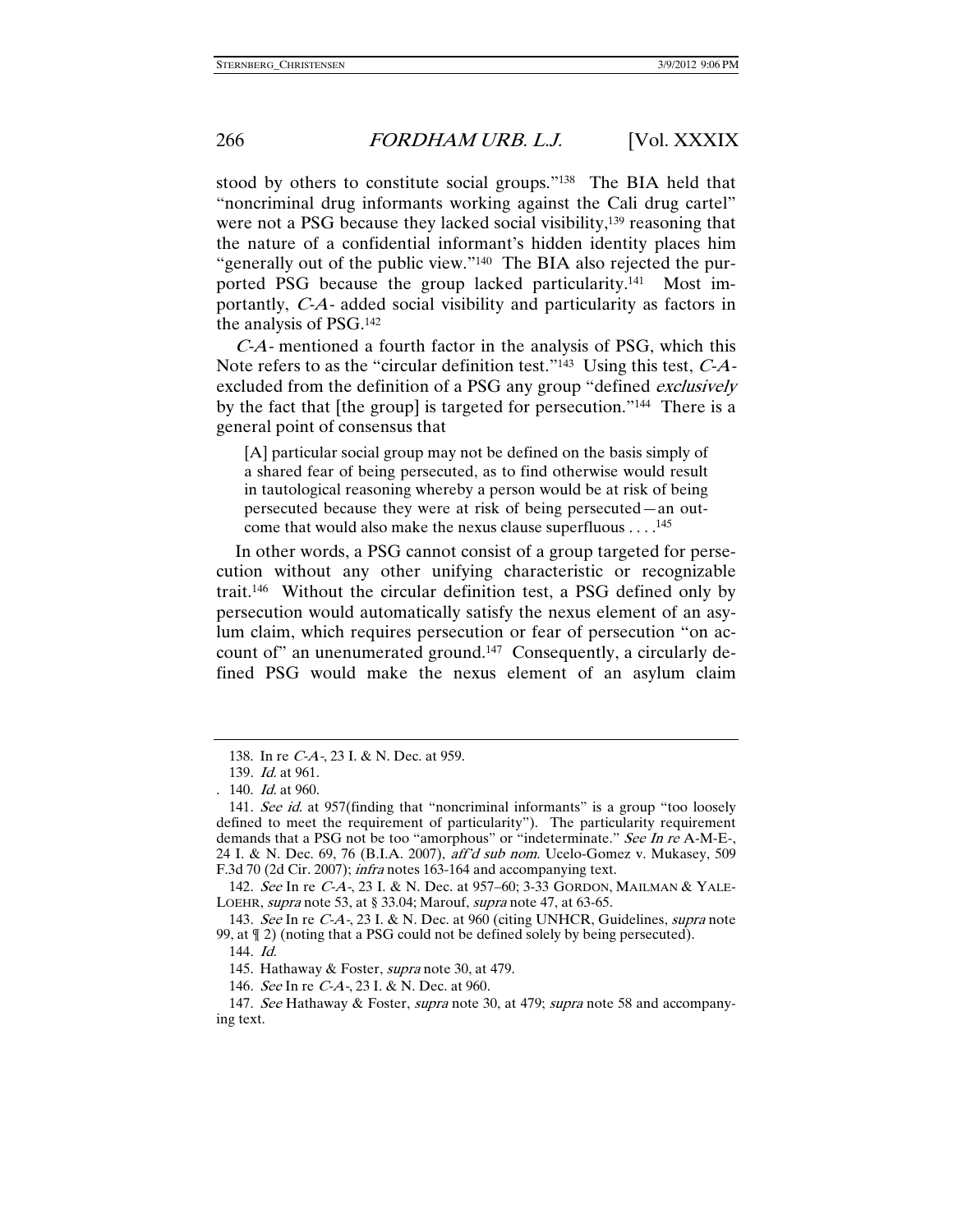unnecessary, contravening congressional intent.148 This uncontroversial reasoning<sup>149</sup> has been adopted by many circuit courts.<sup>150</sup>

The commentary and response to C-A- highlight the strengths and weaknesses of the decision. Some commentators praise C-A- and the addition of social visibility to the analysis of social group.151 While others strongly criticize the decision as inaccurately portraying cases from the past and not acknowledging a departure from precedent.152

Some commentators contend that C-A- mischaracterized the UNHCR Guidelines as support for the social visibility test.153 Com-

 151. See, e.g., David A. Martin, Major Developments in Asylum Law over the Past Year, 83 No. 34 INTERPRETER RELEASES 1889, 1894 (2006) (using the UNHCR Guidelines and Second Circuit precedent to support the assertion that the addition of social visibility to the analysis of social group "appears to be on more solid ground").

 152. See Marouf, supra note 47, at 63-65 (criticizing C-A- as not acknowledging a departure from precedent, not adopting the social perception test as laid out in the UNHCR Guidelines and incorrectly describing how past cases were based on socially visible characteristics).

 153. See Harris & Weibel, supra note 40, at 13; Marouf, supra note 47, at 63-65 (criticizing C-A- as not adopting the social perception test as laid out in the UNHCR Guidelines); see also Danielle L.C. Beach, Battlefield of Gendercide: Forced Marriages and Gender-Based Grounds for Asylum and Related Relief, 09-12 IMMIGR. BRIEFINGS 1 (citing In re Acosta, 19 I. & N. Dec. 211 (B.I.A. 1985), overruled on other grounds by In re Mogharrabi, 19 I. & N. Dec. 439 (B.I.A. 1987)); Marouf, supra note 47, at 49) ("Marouf's insightful analysis found that the Board's 'social visibility' requirement diverges from the international accepted approach of discerning a social group, undermines the principle framework of analysis set forth in *Acosta*, and 'will lead to incoherent, inconsistent decisions' that have no basis under international law.").

<sup>148.</sup> Cf. Hathaway & Foster, *supra* note 30, at 479 (discussing the same circularity problem in the international context).

<sup>149.</sup> See id. (noting that there is a general consensus around the requirement that a PSG not be defined exclusively by persecution).

 <sup>150.</sup> See, e.g., Kante v. Holder, 634 F.3d 321, 327 (6th Cir. 2011) (rejecting a PSG of "women subjected to rape as a method of government control" because it is circularly defined by persecution); Bayavarpu v. Holder, 390 F. App'x 353 (5th Cir. 2010) (rejecting a PSG because the group is defined exclusively by being targeted for persecution); Velasquez-Garzon v. Att'y Gen., 387 F. App'x 295, 297-98 (3d Cir. 2010) (rejecting PSG, among other reasons, for being defined only by persecution); Lushaj v. Holder, 380 F. App'x 41, 43 (2d Cir. 2010) (noting a PSG cannot be circularly defined only by persecution); Scatambuli v. Holder, 558 F.3d 53, 59 (1st Cir. 2009) (citations omitted) (asserting that a PSG must not be "defined *exclusively* by the fact that its members have been targeted for persecution"); Nkwonta v. Mukasey, 295 F. App'x 279, 286 (10th Cir. 2008) (citations omitted) (asserting that "it is an impermissible circular definition, defining a group in terms of those who suffer persecution"); Castillo-Arias v. Att'y Gen., 446 F.3d 1190, 1198 (11th Cir. 2006) (noting that "risk of persecution alone does not create a particular social group"); Rreshpja v. Gonzales, 420 F.3d 551, 556 (6th Cir. 2005) (noting that "a social group may not be circularly defined by the fact that it suffers persecution. The individuals in the group must share a narrowing characteristic other than their risk of being persecuted.").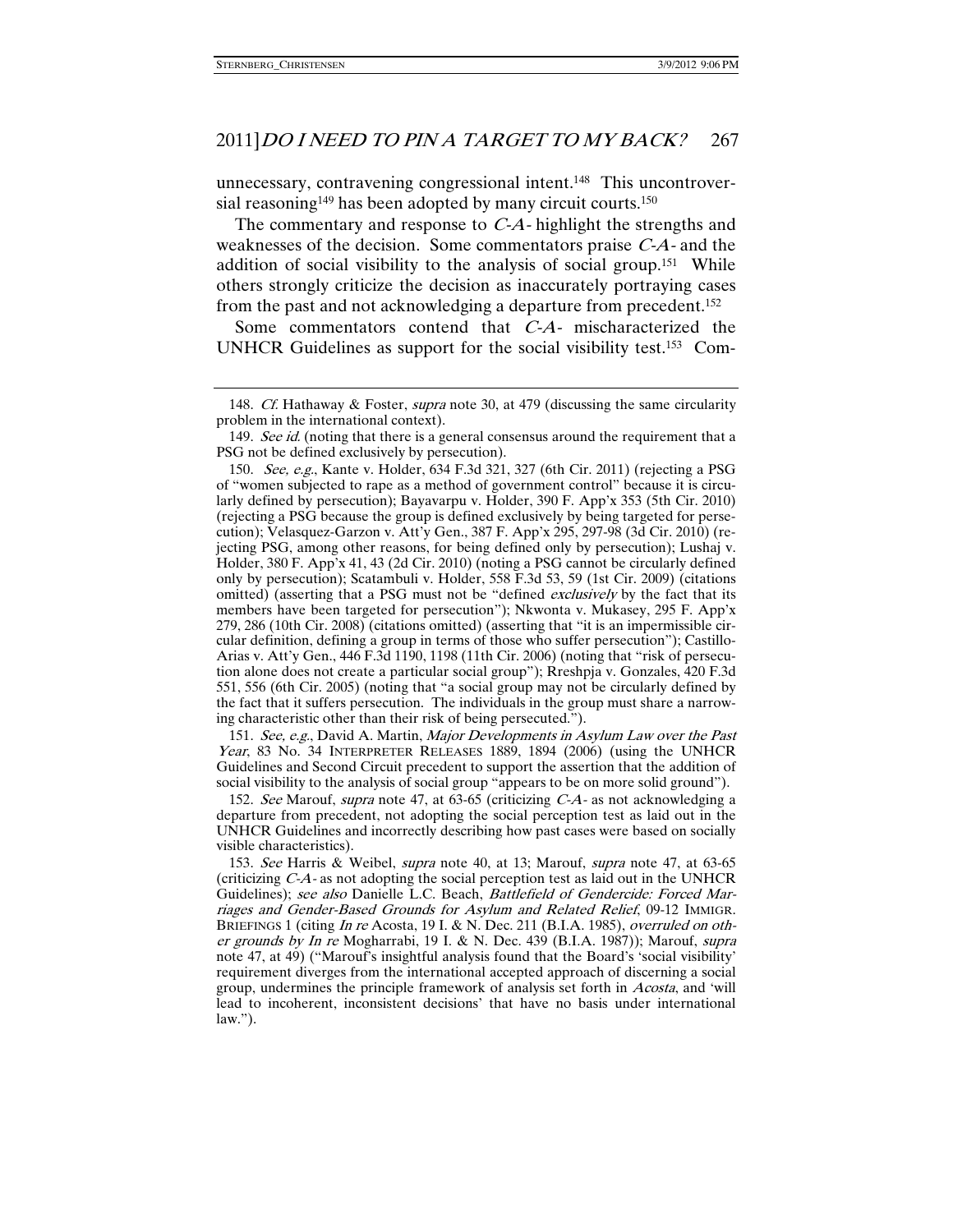mentators point out that the BIA's interpretation of social visibility significantly diverges from the UNHCR's interpretation.154 The UNHCR follows both the protected characteristics and the social perception approaches, and presents them as alternative approaches to defining PSG.155 In contrast to the protected characteristics approach that focuses on the internal characteristics of a group,156 the social perception approach looks at the external perception of a group in a given society and the perception of persecutors.157

The BIA's interpretation of "social visibility" in C-A-, however, diverged from the international community's understanding of the 'social perception' approach, as it focused on the visibility of group members rather than whether the group as a whole was recognized by society, and stressed a subjective rather than an objective standard.158

In three subsequent cases,  $A-M-E$ -,  $S-E-G$ - and  $E-A-G$ -, the BIA established the use of social visibility as a requirement for a PSG.159 This further diverges from the UNHCR Guidelines which present protected characteristics and social perception as alternative approaches, not dual requirements, to defining PSG.160 The UNHCR presented its own view on the BIA's social visibility test in an amicus brief asserting that the BIA's social visibility test was inconsistent with the UNHCR Guidelines.<sup>161</sup> The UNHCR's amicus brief lends

158. Marouf, *supra* note 47, at 49.

 <sup>154.</sup> See In re C-A-, 23 I. & N. Dec. 951, 961 (B.I.A. 2006), aff'd sub nom. Castillo-Arias, 446 F.3d 1190; Marouf, supra note 47, at 49 (citing In re A-M-E-, 24 I. & N. Dec. 69 (B.I.A. 2007), aff'd sub nom. Ucelo-Gomez v. Mukasey, 509 F.3d 70 (2d Cir. 2007).

<sup>155.</sup> See Marouf, supra note 47, at 49.

 <sup>156.</sup> See supra note 117 and accompanying text.

 <sup>157.</sup> See Hathaway & Foster, supra note 30, at 483 (citing Applicant "A" and Anor v. MIMA (1997) 190 CLR 225 (Austl.)) (noting how the social perception is embraced by the Australian courts, as evidenced by the leading case of Applicant A v. MIMA).

 <sup>159.</sup> See In re E-A-G-, 24 I. & N. Dec. 591, 594 (B.I.A. 2008); In re S-E-G-, 24 I. & N. Dec. 579, 582 (B.I.A. 2008); In re A-M-E-, 24 I. & N. Dec. at 73-75; GORDON, MAILMAN & YALE-LOEHR, supra note 53, at § 33.04; Harris & Weibel, supra note 40, at 5; Marouf, *supra* note 47, at 65-67 (discussing In re  $A-M-E$ <sup>2</sup> s adoption of the social visibility test as an additional requirement (citing In re  $A-M-E$ , 24 I. & N. Dec. 69)).

<sup>160.</sup> See Marouf, supra note 47, at 49; supra note 155 and accompanying text.

 <sup>161.</sup> See U.N. High Comm'r for Refugees, Brief of the United Nations High Commissioner for Refugees as Amicus Curiae in the matter of Michelle Thomas et al. (2007) [hereinafter UNHCR, Amicus Curiae in Thomas] (amicus brief for an unpublished BIA case); Elizabeth A. James, Comment, Is the U.S. Fulfilling Its Obligations Under the 1951 Refugee Convention? The Colombian Crisis in Context, 33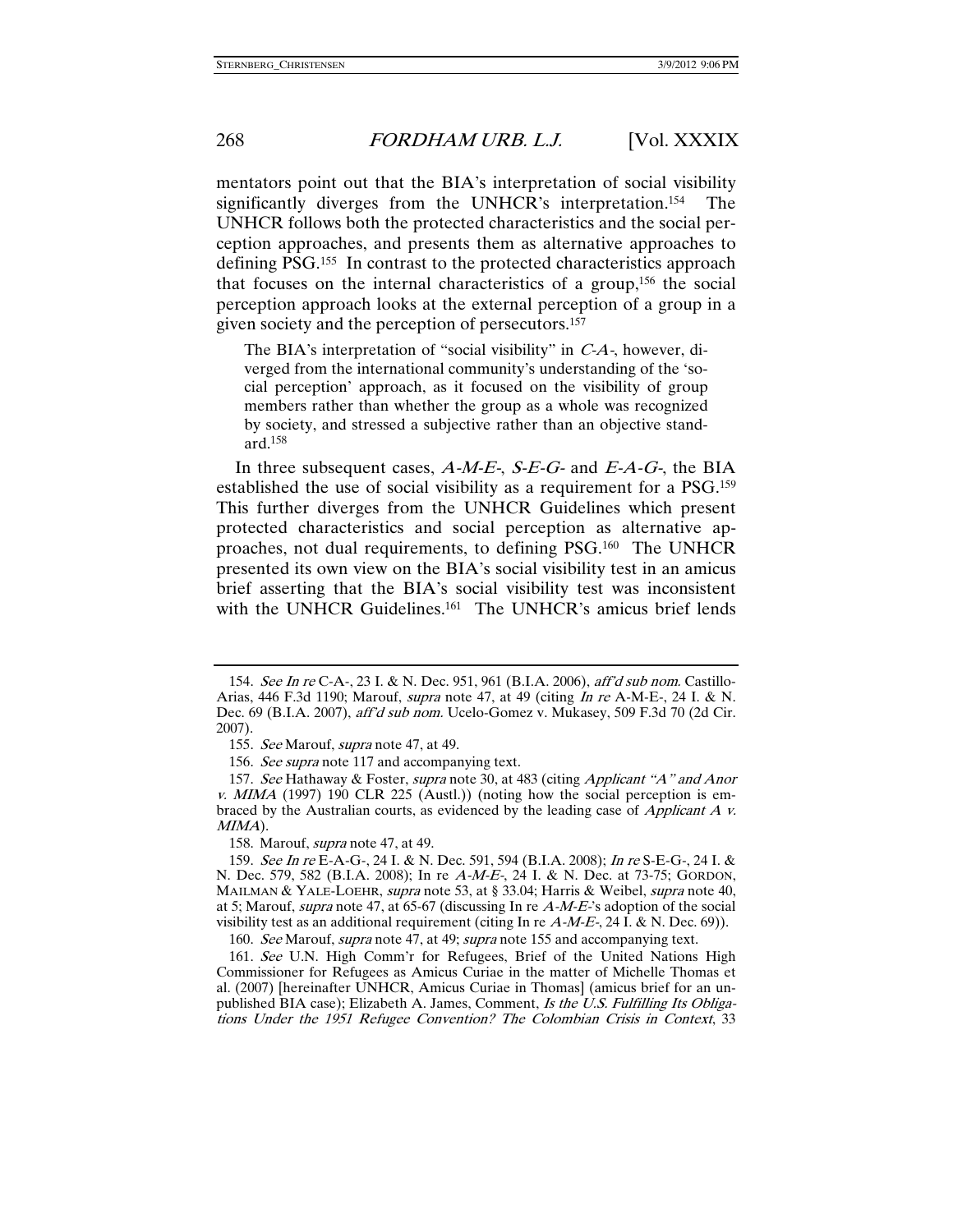support to the divergence of the BIA's social visibility test in  $C-A$ from the UNHCR's approach in the Guidelines.162

### 4. 2007-2008: The Particularity Requirement

The BIA's In re  $A-M-E$ , In re S-E-G- and In re E-A-G- established social visibility and particularity as requirements for PSG qualification.163 Particularity requires that the PSG not be "amorphous," "indeterminate," or "too subjective, inchoate, and variable to provide the sole basis for membership in a particular social group."164 These cases shifted the focus of the analysis away from immutable characteristics to social visibility either by relying on social visibility to invalidate a PSG that satisfied the immutable characteristics test, or by discussing social visibility in significantly greater detail than immutable characteristics.<sup>165</sup> These decisions, together with  $C-A$ -, were designed to "give greater specificity" to the definition of PSG.<sup>166</sup> In  $S-E$ -G-, the BIA rejects the PSG of youths who resist gang membership for lack of social visibility and particularity.167 This case provides a critical foundation for understanding the Ninth Circuit's special treatment of youths who resist gang membership.168 The BIA and circuit court cases mentioned in this section set the stage for the dis-

163. See supra note 159.

164. In re A-M-E-, 24 I. & N. Dec. at 76.

166. See In re S-E-G-, 24 I. & N. Dec. at 582.

167. See id. at 585-87 (holding that the group lacked social visibility because there is insufficient evidence that Salvadoran youths who refuse to join gangs are seen as a group by society or that they suffer a higher incidence of crime than the general population, and holding that the group lacked particularity because "[t]hey make up a potentially large and diffuse segment of society, and the motivation of gang members in recruiting and targeting young males could arise from motivations quite apart from any perception that the males in question were members of a class").

168. See infra Part II.C.

N.C. J. INT'L L. & COM. REG. 455, 504 (2008); Marouf, supra note 47, at 65 (citations omitted); Wilkinson, *supra* note 93, at 410.

 <sup>162.</sup> See UNHCR, Amicus Curiae in Thomas, supra note 161; James, supra note 161, at 504 (2008); Marouf, supra note 47, at 65; Wilkinson, supra note 93, at 410.

 <sup>165.</sup> See In re E-A-G-, 24 I. & N. Dec. 591, 593-96 (B.I.A. 2008) (analyzing the alleged PSG mostly under the social visibility test with less attention given to analysis under the immutable characteristics test); In re S-E-G-, 24 I. & N. Dec. 579, 582-84, 586-88 (B.I.A. 2008) (noting that an age-based PSG might be cognizable under immutable characteristics but holding that youths who resist gang recruitment does not constitute a PSG under the social visibility test); In re  $A-M-E$ , 24 I. & N. Dec. at 73-75 (noting that while wealth might satisfy the immutable characteristics test, the IJ correctly ruled that the category of wealthy Guatemalans does not constitute a PSG because it fails under the social visibility test).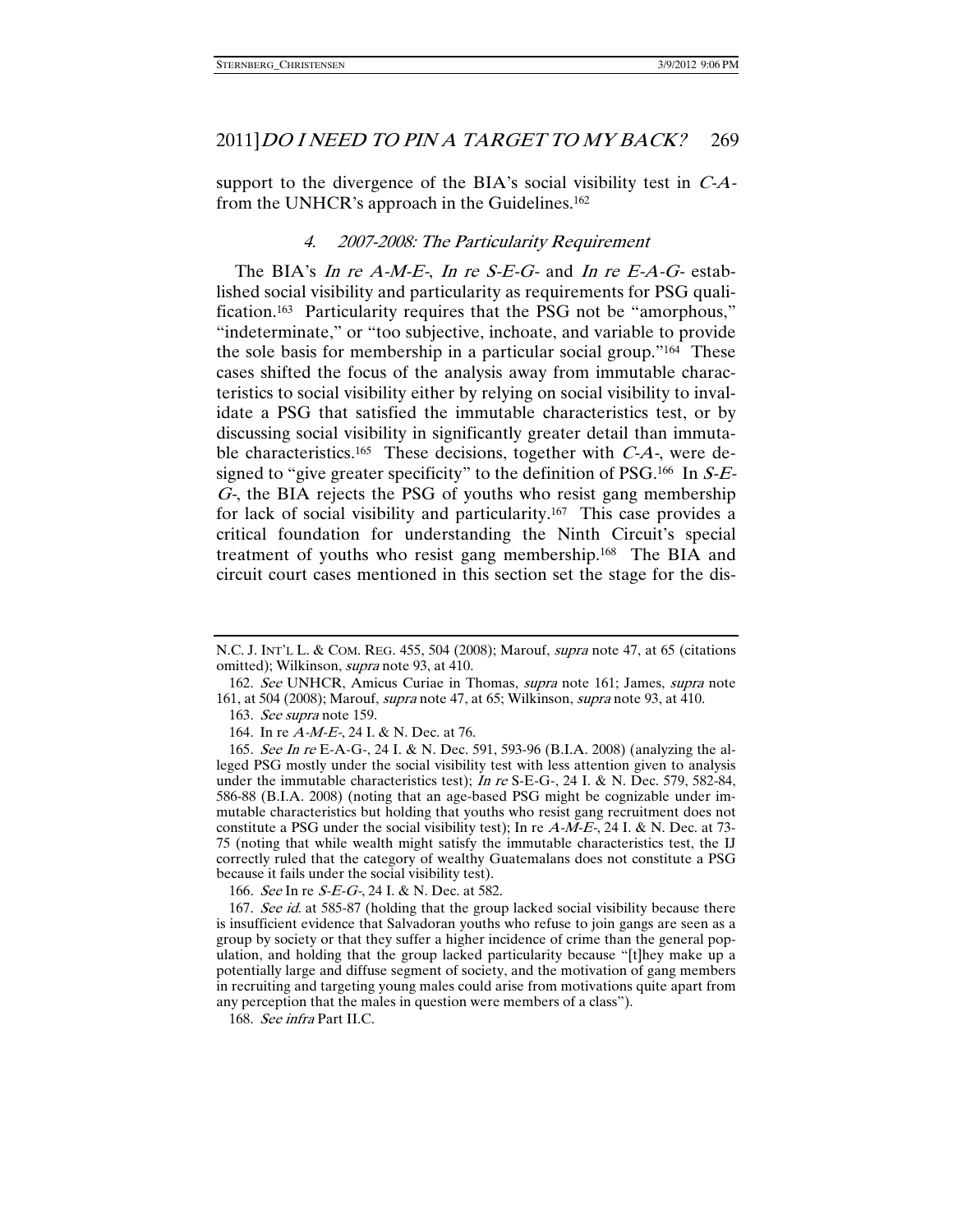cussion of the circuit split surrounding the definition of PSG in Part II.

# II. CONFLICT: THE DEFINITION OF PARTICULAR SOCIAL GROUP

The circuit courts have different approaches to defining PSG in asylum cases. This circuit split has significant effects because each circuit's precedent binds the immigration agency's proceedings within the circuit.169 This Part explains the circuit split by first discussing the approach of the circuit courts that follow the BIA, then by examining the Seventh Circuit's approach and the subsequent Third Circuit decision adopting that approach, and finally by presenting the Ninth Circuit's approach. This Part concludes with a discussion of the justifications and criticisms of each approach to defining PSG.

# A. Circuits that Follow the Board of Immigration Appeals: Immutable Characteristics, Social Visibility, and Particularity

The majority of circuit courts follow the BIA's approach to defining PSG. The First Circuit,170 Second Circuit,171 Third Circuit,172

 171. See Lushaj v. Holder, 380 F. App'x 41, 43 (2d Cir. 2010) (rejecting proposed PSG of "women whom 'members of the Haklaj gang wished to kidnap . . . and force . . . into prostitution, at least in part to punish [their] family members for their political activities in Albania'" for lack of social visibility because not perceived as a discrete group by Albanian society); Qeta v. Holder, 378 F. App'x 93, 94 (2d Cir. 2010) (rejecting PSG of "young single women in Albania who do not have male relatives to protect them from sex traffickers" because the group lacked a common immutable

<sup>169.</sup> See supra note 75 and accompanying text.

 <sup>170.</sup> See Scatambuli v. Holder, 558 F.3d 53, 59 (1st Cir. 2009) (citing In re A-M-E-, 24 I. & N. Dec. 69, 76 (B.I.A. 2007), aff'd sub nom. Ucelo-Gomez v. Mukasey, 509 F.3d 70 (2d Cir. 2007)); In re C-A-, 23 I. & N. Dec. 951, 957, 960 (B.I.A. 2006) , aff'd sub nom. Castillo-Arias v. Att'y Gen., 446 F.3d 1190 (11th Cir. 2006)) (establishing the First Circuit standard that "[i]n addition to immutability, the BIA requires that a 'particular social group': (1) have 'social visibility,' meaning that members possess 'characteristics . . . visible and recognizable by others in the [native] country'; (2) be defined with sufficient particularity to avoid indeterminacy," and rejecting drug smuggling informants as a PSG for lack of social visibility); see also Ahmed v. Holder, 611 F.3d 90, 94-95 (1st Cir. 2010)(rejecting "secularized and westernized Pakistanis perceived to be affiliated with the United States" as a PSG for lack of particularity and social visibility); Larios v. Holder, 608 F.3d 105, 108-09 (1st Cir. 2010) (rejecting "young Guatemalan men recruited by gang members who resist such recruitment" as a PSG for lack of social visibility and particularity); Mendez-Barrera v. Holder, 602 F.3d 21, 26-27 (1st Cir. 2010) (rejecting proposed PSG of "young women recruited by gang members who resist such recruitment" for lack of visibility and particularity); Faye v. Holder, 580 F.3d 37, 41-42 (1st Cir. 2009)(rejecting proposed PSG of "women who had a child out of wedlock/are considered adulterers because they gave birth to a child allegedly not their husband's/have been abused by their husbands" based on lack of social visibility and particularity).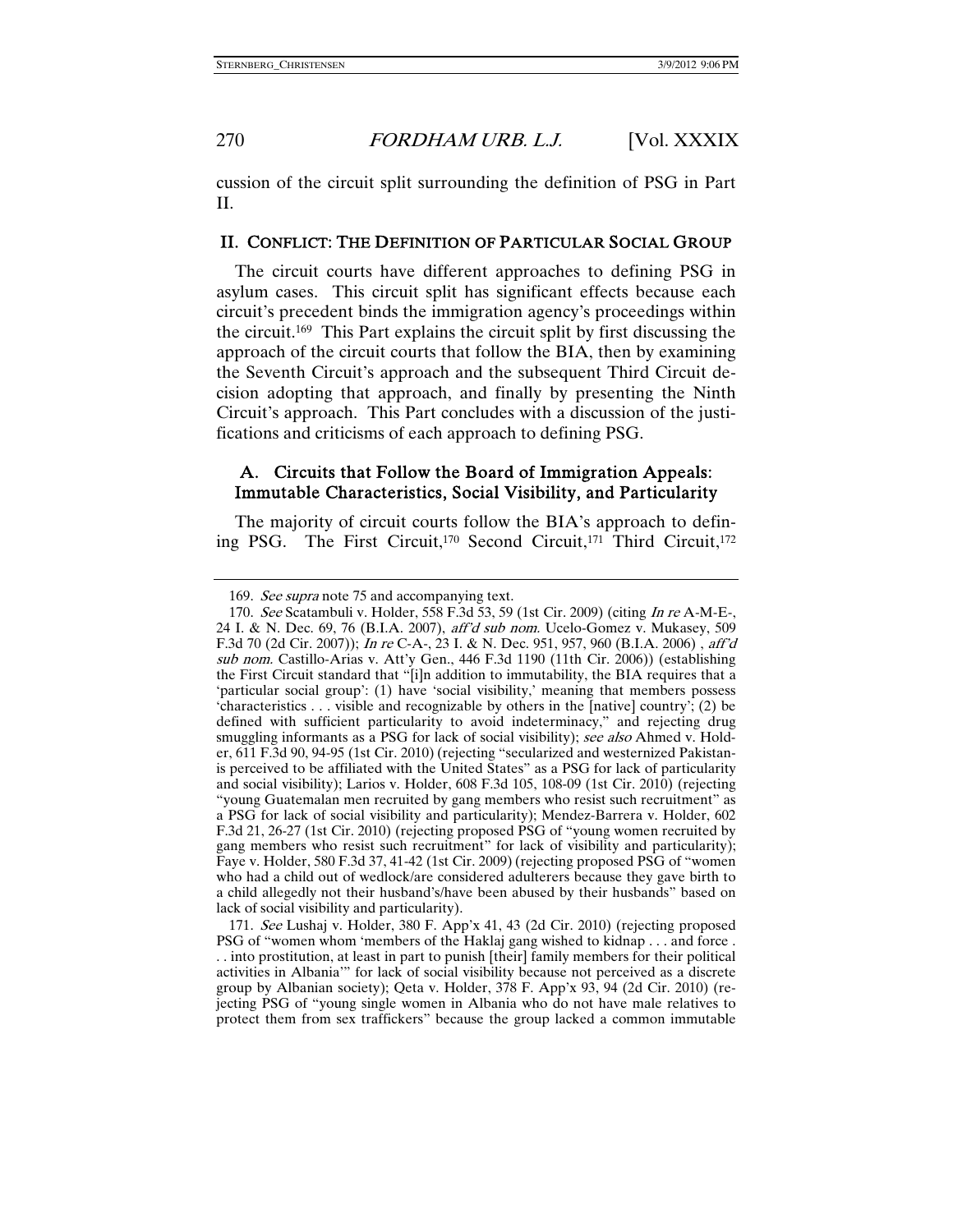Fourth Circuit,<sup>173</sup> Sixth Circuit,<sup>174</sup> Eighth Circuit,<sup>175</sup> Tenth Circuit,<sup>176</sup> and Eleventh Circuit<sup>177</sup> use the social visibility test and particularity

 173. See Crespin-Valladares v. Holder, 632 F.3d 117, 125-26 (4th Cir. 2011) (finding that the family members of "those who actively oppose gangs in El Salvador by agreeing to be prosecutorial witnesses" satisfies immutable characteristics, social visibility and particularity); Lizama v. Holder, 629 F.3d. 440, 444 (4th Cir. 2011) (rejecting the proposed PSG of "young, Americanized well-off Salvadoran male deportees with criminal histories who oppose gangs" for lack of immutability, particularity, and social visibility); Bermudez-Botero v. Holder, 375 F. App'x 314, 316 (4th Cir. 2010) (citing In re  $A-M-E$ , 24 I. & N. Dec. 69; In re  $C-A$ , 23 I. & N. Dec. 951) (rejecting PSG based on the BIA's analytical framework set out in  $C-A$ - and  $A-M-E$ -); Contreras-Martinez v. Holder, 346 F. App'x 956, 958-59 (4th Cir. 2009) (per curiam) (rejecting "adolescents in El Salvador who refuse to join the gangs of that country because of their opposition to the gangs' violent and criminal activities" as PSG for lack of social visibility and particularity).

 174. See Khozhaynova v. Holder, 641 F.3d 187, 195 (6th Cir. 2011) (rejecting PSG of "business owners who refuses [sic] to pay for protection from the mafia"); Qu v. Holder, 618 F.3d 602, 607 (6th Cir. 2010) (citing Gao v. Gonzales, 440 F.3d 62 (2d Cir. 2006)) (holding that "women in China who have been subjected to forced marriage and involuntary servitude" constitute a PSG based on the immutable characteristics test); Bonilla-Morales, 607 F.3d 1132, 1137 (6th Cir. 2010) (asserting that, although the court did not need to reach the issue of PSG, the PSG likely does not meet the social visibility or particularity requirements); Urbina-Mejia v. Holder, 597 F.3d 360, 366-67 (6th Cir. 2010) (holding that former gang member is a PSG because "it is impossible for Urbina-Mejia to change his membership in the group of the former 18th Street gang members," and noting that "[i]t is not that he is unwilling to cast off gang membership; indeed, he came to the United States in order to escape the gang," but stating that "once one has left the gang, one is forever a former member of that gang").

 175. See Costanza v. Holder, 647 F.3d 749, 753 (8th Cir. 2011) (holding that proposed PSG of "a family that experienced gang violence" failed for lack of social visibility and particularity, and proposed PSG of "persons resistant to gang violence" failed under particularity); Davila-Mejia v. Mukasey, 531 F.3d 624, 628-29 (8th Cir. 2008) (rejecting proposed PSG of Guatemalan family business owners for lack of "social visibility to be perceived as a group by society" and for lack of particularity as it was "too amorphous to adequately describe a social group").

characteristic, social visibility, and particularity); Ucelo-Gomez v. Mukasey, 509 F.3d 70, 72-74 (2d Cir. 2007) (holding, after a discussion of social visibility and particularity, that "[t]he BIA's interpretation of the statutory phrase 'particular social group' . . . was . . . reasonable" and rejecting PSG of "affluent Guatemalans" for lack of particularity).

 <sup>172.</sup> See Velasquez-Garzon v. Att'y Gen., 387 F. App'x 295 (3d Cir. 2010) (rejecting proposed PSG of "FARC [Revolutionary Armed Forces in Columbia] victims" for lack of immutable characteristic, and rejecting proposed PSG of "person[s] who would be able to provide some service to the FARC" as too vague, lacking particularity); Galindo-Torres v. Att'y Gen., 348 F. App'x 814, 816, 817-18 (3d Cir. 2009) (rejecting "influential, respected business people who refuse to aid, join or support the FARC" as PSG for lack of social visibility and particularity); *cf.* Gomez-Zuluaga v. Att'y Gen., 527 F.3d 330, 348 (3d Cir. 2008) (accepting PSG of "women who have escaped involuntary servitude after being abducted and confined by the FARC" under the immutable characteristics test).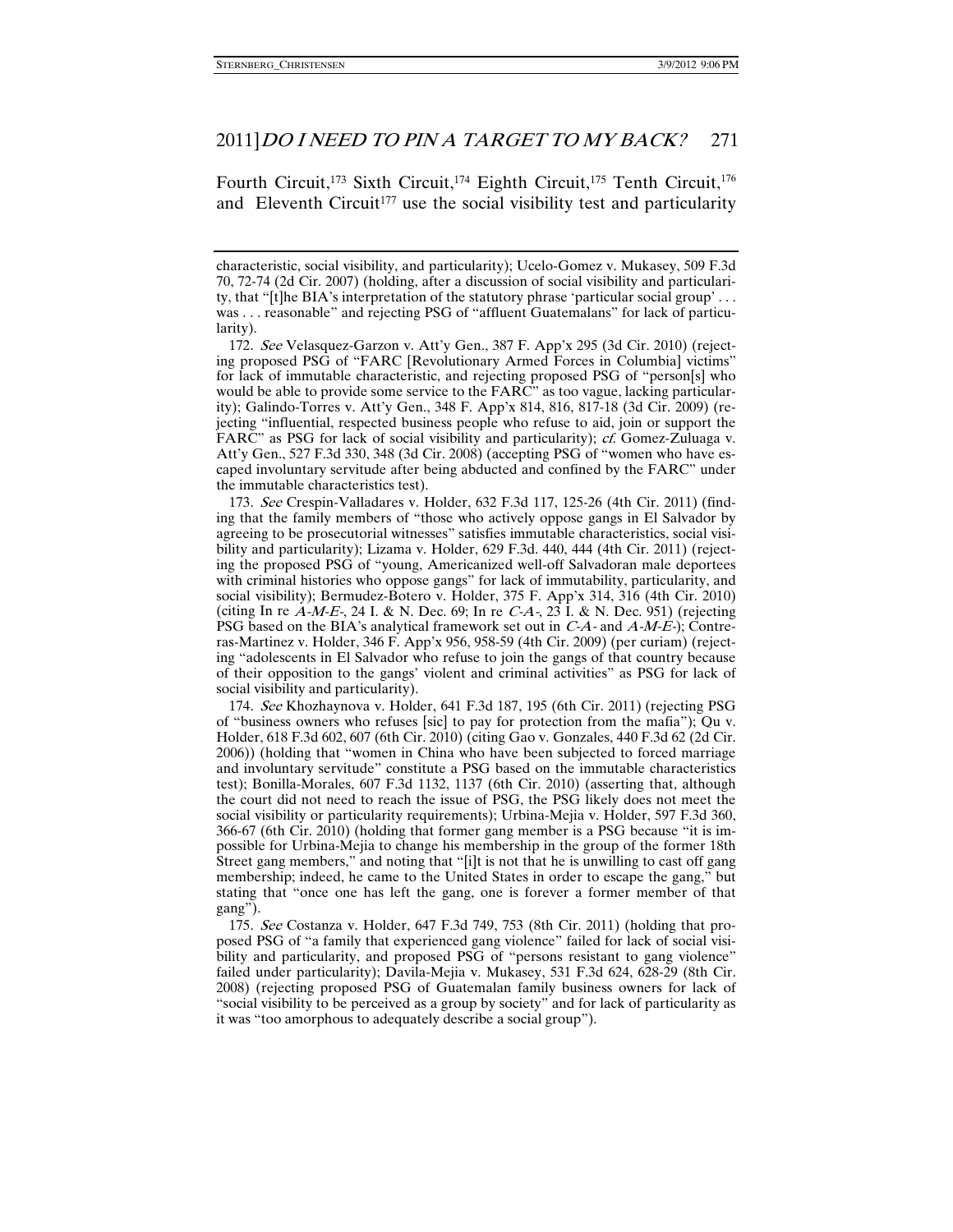as requirements for a cognizable PSG. Even though the immutable characteristics test has a less important role in the analysis of PSG, these circuit courts continue to refer to the immutable characteristics test from *Acosta* in their cases.<sup>178</sup>

The social visibility test, from  $C-A$ -,  $A-M-E$  and other BIA decisions, has been engrafted on top of the immutable characteristics test and often plays a significant role in the analysis of PSG.<sup>179</sup> In *Men*dez-Barrera, the First Circuit relied on social visibility as a basis for

<sup>176</sup>. See Rivera-Barrientos v. Holder, 658 F.3d 1222, 1228-29, 1231, 1235 (10th Cir. 2011) (holding that PSG of "women in El Salvador between the ages of 12 and 25 who resisted gang recruitment" fails social visibility and that the group meets the freshly-adopted particularity requirement).

 <sup>177.</sup> See Pierre v. U.S. Att'y General, No. 09-1624, 2011 WL 2506053, at \*2 (11th Cir. June 24, 2011) (rejecting argument that social visibility should not be the law because of the Eleventh Circuit's earlier decision affirming the use of the social visibility test in Castillo-Arias); Vasquez v. U.S. Att'y Gen., 345 F. App'x 441, 446-47 (11th Cir. 2009) (per curiam) (rejecting PSG of "young Salvadoran students who expressly oppose gang practices and values and who wish to protect their family members against such practices" for lack of social visibility and particularity).

<sup>178.</sup> See Rivera-Barrientos, 658 F.3d at 1229 (referring to immutable characteristics without relying on it because the BIA did not base its decision on the immutable characteristics test); Bonilla-Morales, 607 F.3d at 1137 (quoting Castellano-Chacon v. INS, 341 F.3d 533 (6th Cir. 2003), overruled on other grounds by In re Mogharrabi, 19 I. & N. Dec. 439 (B.I.A. 1987)) (using the language from *Acosta* of "common, immutable characteristic"); Contreras-Martinez, 346 F. App'x at 958; Davila-Mejia, 531 F.3d at 629; Ucelo-Gomez v. Mukasey, 509 F.3d 70, 73-74 (2d Cir. 2007); *Galindo-*Torres, 348 F. App'x 814, 817 (3d Cir. 2009) (mentioning but not relying on the immutable characteristics test because the BIA did not base its decision on immutability); Vasquez, 345 F. App'x at 445; Scatambuli v. Holder, 558 F.3d 53, 59 (1st Cir. 2009) (noting the BIA requires that the purported PSG satisfy the immutable characteristics test); supra Part I.C.1.

 <sup>179.</sup> See Rivera-Barrientos, 658 F.3d at 1234 (citations omitted) (holding that "we therefore join those circuits that have accepted the BIA's social visibility test in interpreting the statute"); Bonilla-Morales, 607 F.3d at 1137 (noting that "an alleged social group must be . . . socially visible"); *Contreras-Martinez*, 346 F. App'x at 958 (noting that the a social group must have social visibility); Galindo-Torres, 348 F. App'x at 817 (citations omitted) (noting that a social group "must . . . exhibit a shared characteristic that is socially visible to others in the community"); Scatambuli, 558 F.3d at 59 (citations omitted) (internal quotation marks omitted) (following the BIA's approach where "the BIA requires that a particular social group . . . have social visibility"); Vasquez, 345 F. App'x at 446 (citations omitted) (holding that the "purported group . . . fails the social visibility test" because they are not "generally recognizable by others in the community"); Davila-Mejia, 531 F.3d at 629 (holding that "petitioners . . . failed to establish that their status as 'competing family business owners' gave them sufficient social visibility to be perceived as a group by society"); Ucelo-Gomez, 509 F.3d at 73 (affirming the BIA's social visibility test); see also supra notes 134-138, 142 and accompanying text (defining the social visibility test and discussing its development in BIA precedential case-law).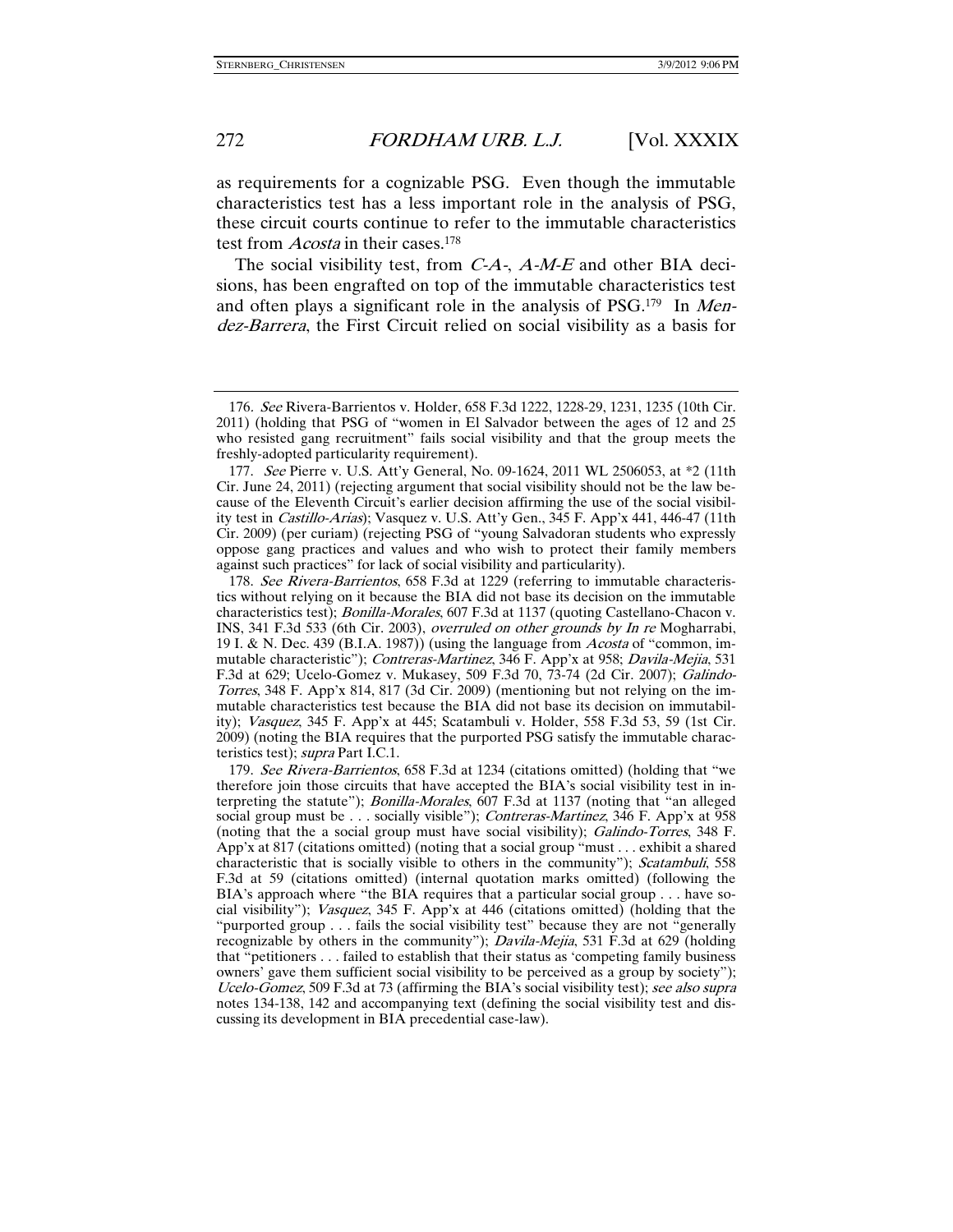rejecting the PSG.180 In this case, the First Circuit held that "young women recruited by gang members who resist such recruitment" did not constitute a PSG for lack of social visibility.181 The court explained that to satisfy social visibility, a group "must be generally recognized in the community as a cohesive group."182 In discussing social visibility, the court highlighted that "[t]he petitioner failed to provide even a scintilla of evidence to this effect. By the same token, she failed to pinpoint any group characteristics that render members of the putative group socially visible in El Salvador."183

The additional requirement of particularity also plays an important role in the analysis of PSG.<sup>184</sup> In *Ucelo-Gomez*, the Second Circuit held that "affluent Guatemalans" could not be a cognizable PSG for lack of particularity.185 The court discussed the BIA's observation that if affluence in Guatemala were defined as not living in poverty, then twenty percent of the population would be considered affluent.186 The court noted that:

[T]he BIA must not mean that a group's size can itself be a sound reason for finding a lack of particularity. Instead, we interpret the BIA's observation as merely illustrating how "the concept of wealth

185. *Ucelo-Gomez*, 509 F.3d at 72-74 (holding that "affluent Guatemalans" were not a PSG for lack of social visibility and particularity).

 <sup>180.</sup> See Mendez-Barrera v. Holder, 602 F.3d 21, 26-27 (1st Cir. 2010).

<sup>181.</sup> See id. (holding that young men who resisted gang membership did not constitute a PSG based on lack of social visibility and particularity).

<sup>182.</sup> *Id.* at 26 (citations omitted).

 <sup>183.</sup> Id.

 <sup>184.</sup> See Rivera-Barrientos, 658 F.3d at 1231 (holding that "we therefore defer to the BIA's formulation of 'particular social group' as requiring the group be defined with particularity"); Lizama v. Holder, 629 F.3d 440, 447 (4th Cir. 2011); Bermudez-Botero v. Holder, 375 F. App'x 314, 316 (4th Cir. 2010) (noting that particularity is a required criterion for a cognizable PSG); Bonilla-Morales, 607 F.3d at 1137 (noting that "[a]n alleged social group must be . . . particular"); Contreras-Martinez, 346 F. App'x at 958-59 (noting that a social group cannot be "inchoate," "diffuse," or indeterminate); Galindo-Torres, 348 F. App'x at 817 (citations omitted) (noting that a social group must "be defined with sufficient particularity"); Scatambuli, 558 F.3d at 59 (citations omitted) (internal quotation marks omitted) (following the BIA's approach where "the BIA requires that a particular social group . . . be defined with sufficient particularity to avoid indeterminacy"); Vasquez, 345 F. App'x at 446 (citations omitted) (concluding that the "proposed group lacks particularity . . . because its members 'make up a potentially large and diffuse segment of society'"); Davila-Mejia, 531 F.3d at 629 (concluding that petitioners failed to establish that the social group was sufficiently particular); *Ucelo-Gomez*, 509 F.3d at 73 (affirming the BIA's particularity requirement); see also supra notes 163-164 and accompanying text.

<sup>186.</sup> See id. at 73 (citing In re A-M-E-, 24 I. & N. Dec. at 76 n.8).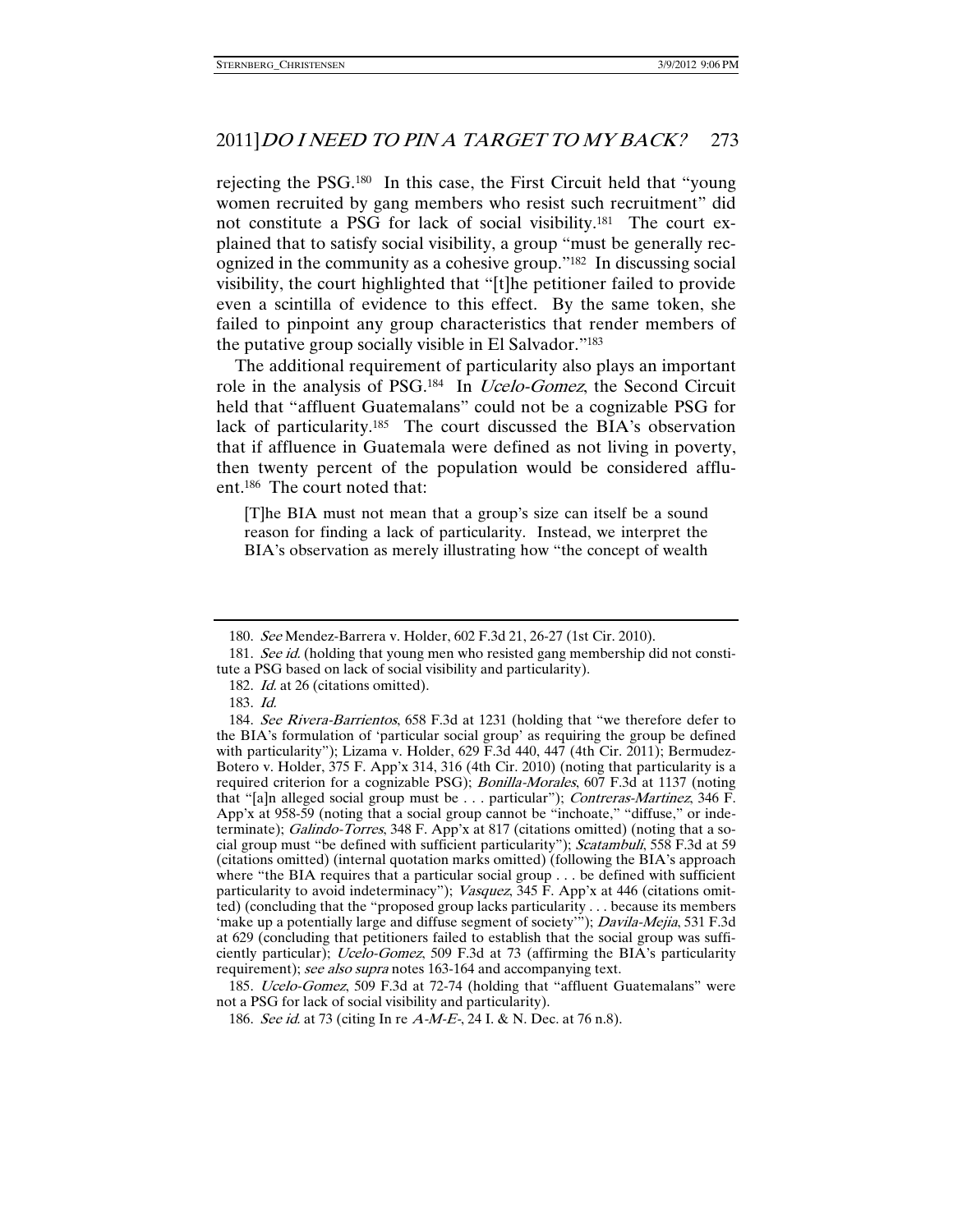is so indeterminate"—the purported social group could vary from one to twenty percent of the total population.187

The court then explained that "[t]his indeterminacy is a relevant consideration in light of In re  $C-A$ -'s concerns about groups that are 'too loosely defined to meet the requirement of particularity.'"188 An important rationale underlying the approach of the circuit courts that follow the BIA is the application of *Chevron* deference to the BIA's definition of PSG, which will be discussed further at the end of Part II.189

# B. Third and Seventh Circuits: Immutable Characteristics and Rejection of Social Visibility and Particularity

Continuing to adhere to the immutable characteristics test, the dissenting circuits have rejected the social visibility test and the particularity requirement.<sup>190</sup> In *Gatimi v. Holder*, the Seventh Circuit rejected the BIA's social visibility test.<sup>191</sup> The Court held that "defectors" from the Mungiki" constitute a PSG.192 Distinguishing the present case from the Supreme Court's Gonzales v. Thomas, which directed the circuit courts to give deference to the BIA's definition of PSG, the Seventh Circuit contrasted the prior silence of the BIA on the PSG at issue in Thomas with the inconsistent use of social visibility in past BIA decisions.193 Chevron deference does not apply where the agency's ruling is inconsistent with past decisions.194 Judge Posner as-

 191. See Gatimi, 578 F.3d at 615-16; see also Eugenia Pyntikova, Seventh Circuit Decision in Gatimi v. Holder Rejects Social Visibility as Necessary Criterion for Membership in a "Particular Social Group", 24 GEO. IMMIGR. L.J. 101, 101-05 (2009).

 <sup>187.</sup> Id. at 73 n.2 (citing In re A-M-E-, 24 I. & N. Dec. at 76).

 <sup>188.</sup> See id. (citing In re C-A-, 23 I. & N. Dec. 951, 957 (B.I.A. 2006), aff'd sub nom. Castillo-Arias v. Att'y Gen., 446 F.3d 1190 (11th Cir. 2006)).

<sup>189.</sup> See infra Part II.D.1 (explaining the role of *Chevron* deference in the approaches of the circuit courts).

 <sup>190.</sup> See Valdiviezo-Galdamez v. Att'y Gen., No. 08-4564, 2011 U.S. App. LEXIS 22565, at \*67 (3d Cir. Nov. 8, 2011) (rejecting social visibility and particularity); Benitez Ramos v. Holder, 589 F.3d 426, 431 (7th Cir. 2009) (rejecting the particularity requirement); Gatimi v. Holder, 578 F.3d 611, 615-16 (7th Cir. 2009) (rejecting the social visibility test).

<sup>192.</sup> See Gatimi, 578 F.3d at 616. The Mungiki is a violent Kenyan political and religious group that compels the wives of members and defectors to undergo female genital mutilation.

 <sup>193.</sup> See id. at 615-16 (citing Gonzales v. Thomas, 547 U.S. 183 (2006) (per curiam)) (discussing whether a family could be a PSG).

<sup>194.</sup> See Harris & Weibel, *supra* note 40, at 11 (explaining that *Chevron* does not apply to an agency's inconsistent approach (citing Chevron USA v. Natural Res. Def.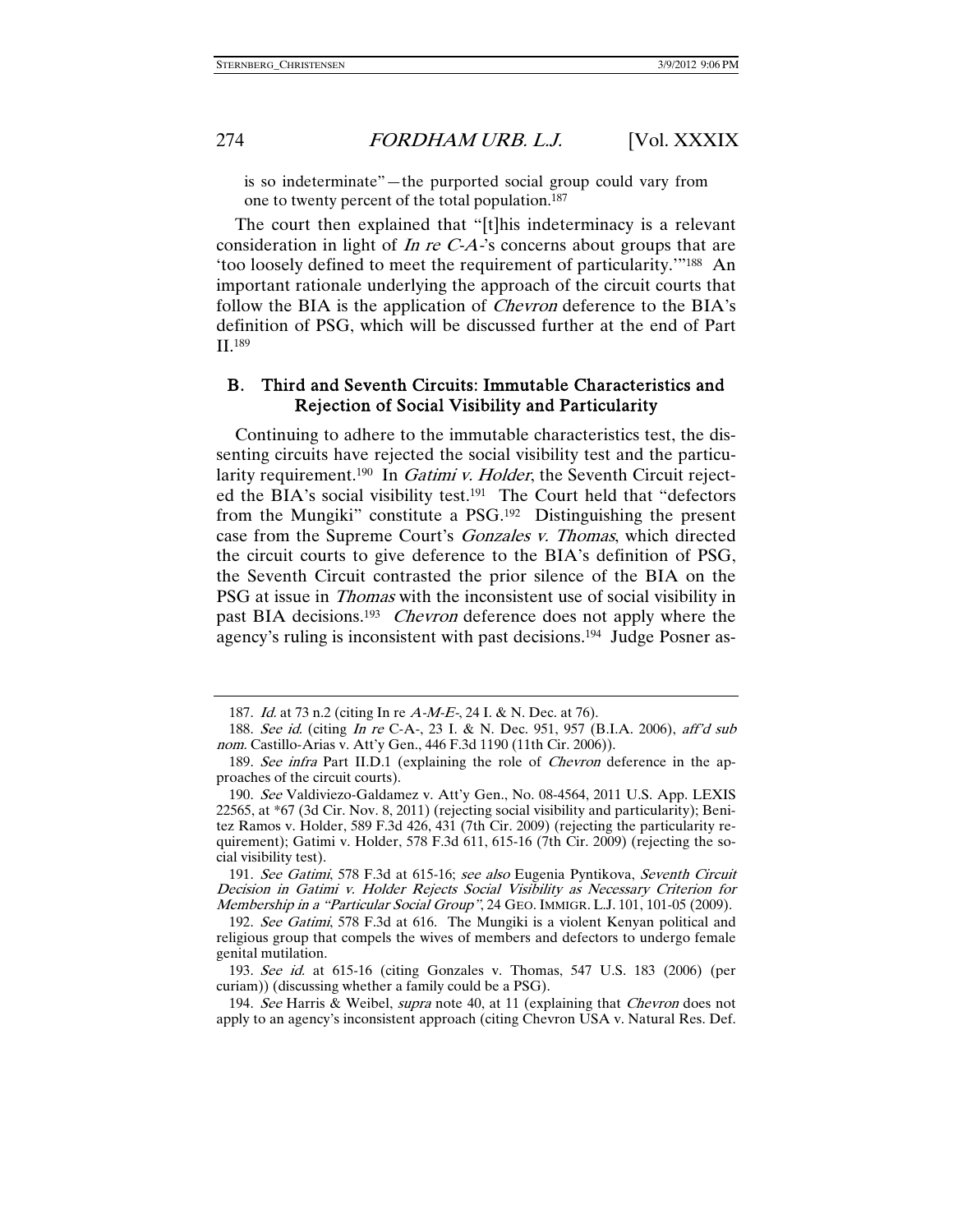serted that social visibility "makes no sense" and that the BIA has not even tried to explain the reasoning behind social visibility.195 Additionally, social visibility would lead to perverse results because "[i]f you are a member of a group that has been targeted for . . . persecution, you will take pains to avoid being socially visible."196 The court continued by noting that "[t]he only way, on the Board's view, that the Mungiki defectors can qualify as members of a particular social group is by *pinning a target to their backs* with the legend 'I am a Mungiki defector."<sup>197</sup> Later, in *Benitez Ramos v. Holder*, the Seventh Circuit affirmed the rejection of the social visibility test.198 Furthermore, in the dicta of Benitez Ramos, the Seventh Circuit rejected the particularity requirement.199

Following the Seventh Circuit's lead, the Third Circuit also rejected social visibility and particularity.<sup>200</sup> In *Valdiviezo-Galdamez*, the Third Circuit rejected social visibility for largely the same reasons that the Seventh Circuit's *Gatimi* rejected this BIA test.<sup>201</sup> Quoting heavily from *Gatimi*, Chief Judge McKee indicated his circuit's approval of the Seventh Circuit's approach.<sup>202</sup> Additionally, the Third Circuit rejected the particularity requirement in the following way:

[W]e are hard-pressed to discern any difference between the requirement of "particularity" and the discredited requirement of "social visibility." Indeed, they appear to be different articulations of the same concept and the government's attempt to distinguish the two oscillates between confusion and obfuscation . . . . "Particularity" appears to be little more than a reworked definition of "social visibility" . . . . <sup>203</sup>

Based on this understanding of particularity as a reformulation of social visibility, the court rejected particularity for the same reasons it rejected social visibility.204 Specifically, McKee described particularity as "unreasonable" because it is inconsistent with earlier BIA deci-

198. See 589 F.3d 426, 430 (7th Cir. 2009).

Council, Inc., 467 U.S. 837 (1984))); Marouf, supra note 47, at 68 (citing Nat'l Cable & Telecomms. Ass'n v. Brand X Internet Servs., 545 U.S. 967, 981 (2005)).

 <sup>195.</sup> See Gatimi, 578 F.3d at 615.

 <sup>196.</sup> See id.

 <sup>197.</sup> Id. at 616 (emphasis added).

 <sup>199.</sup> See id. at 431.

 <sup>200.</sup> See Valdiviezo-Galdamez v. Att'y Gen., No. 08-4564, 2011 U.S. App. LEXIS 22565, at \*67 (3d Cir. Nov. 8, 2011).

<sup>201.</sup> Compare id. at \*53-\*64, with Gatimi, 578 F.3d at 615-16.

 <sup>202.</sup> See Valdiviezo-Galdamez, 2011 U.S. App. LEXIS 22565, at \*56-\*60.

 <sup>203.</sup> Id. at \*66-\*67.

 <sup>204.</sup> See id.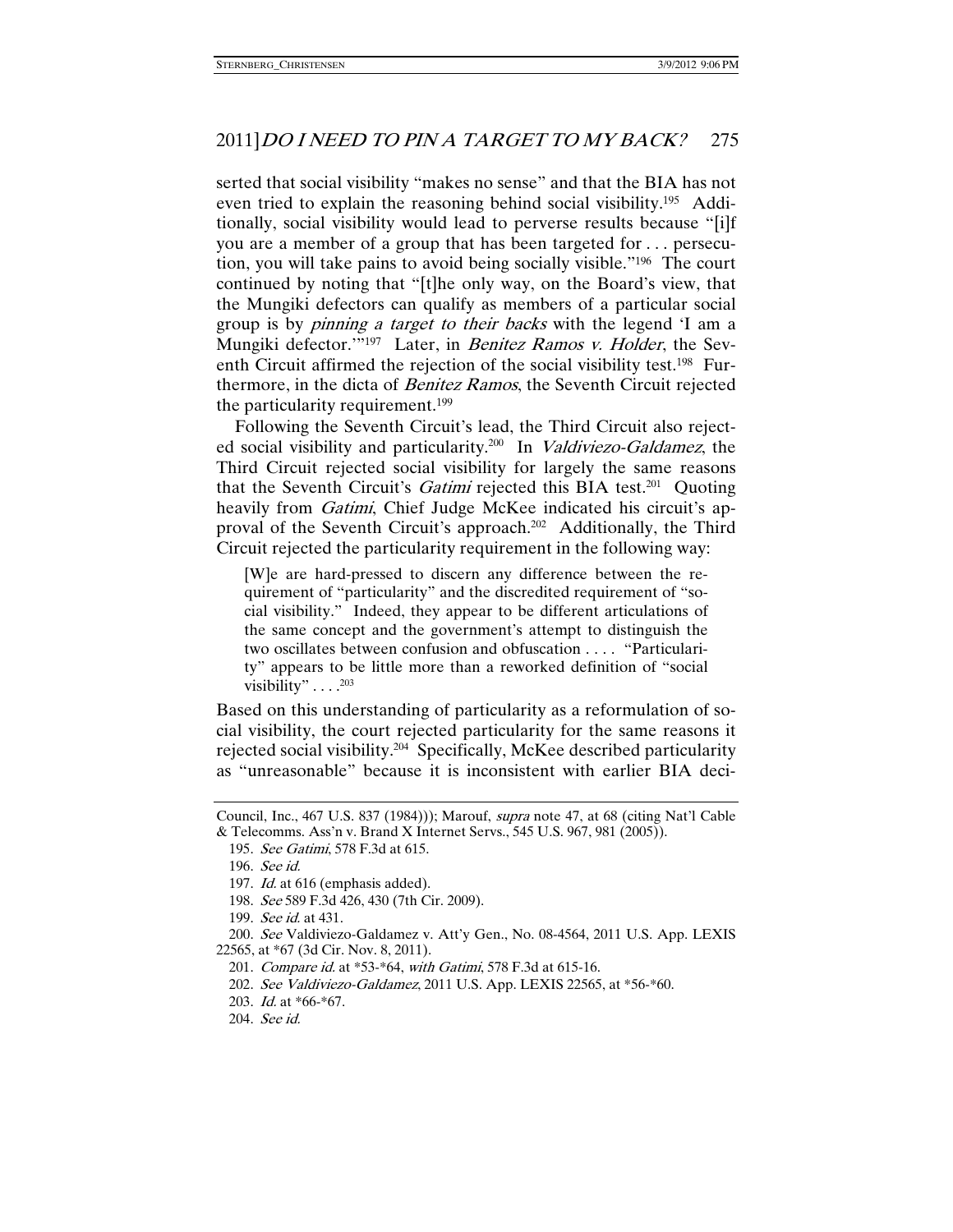sions.<sup>205</sup> Based on the inconsistency of these tests with prior BIA decisions, the Third Circuit held that social visibility and particularity are not entitled to Chevron deference, and declined to follow the BIA's approach.<sup>206</sup>

# C. Ninth Circuit: Voluntary Association or Innate Characteristics Test, or the Application of Chevron Deference

In defining PSG, the Ninth Circuit has a dual approach that depends on the facts of the case.207 When the BIA has decided a precedential case about a very similar group, the Ninth Circuit gives Chevron deference to the BIA's approach to defining PSG.<sup>208</sup> When the BIA has not ruled about a very similar group in a precedential decision, the Ninth Circuit uses its own two-alternatives test.209 The Ninth Circuit's two-alternatives test for PSG requires voluntary association or innate characteristics.210 According to the Ninth Circuit, "[a] 'particular social group' is one united by a voluntary association, including a former association, or by an innate characteristic that is so fundamental to the identities or consciences of its members that members either cannot or should not be required to change it."211 This two-alternatives test comes from Ninth Circuit precedent.212

In *Perdomo v. Holder*, a case about a group that the BIA had not previously ruled on in a precedential decision, the Ninth Circuit used

 <sup>205.</sup> See id. at \*67.

 <sup>206.</sup> See id.

 <sup>207.</sup> For a recent case that does not follow this dual approach but instead seems to use a mix of the two approaches without giving a satisfying explanation of the court's methodology, see Velasco-Cervantes v. Holder, 593 F.3d 975, 978-79 (9th Cir. 2010) (holding that proposed PSG failed the two-alternatives test in part because the group did not possess social visibility and particularity, thus presenting a mixed approach of the two-alternatives test and Chevron deference). This mixed approach can be better understood by looking at Arteaga v. Mukasey, 511 F.3d 940, 944-45 (9th Cir. 2007), which the *Velasco-Cervantes* court cited as the source for the proposition that the two-alternatives test is given content by social visibility and particularity.

<sup>208.</sup> See, e.g., Barrios v. Holder, 581 F.3d 849, 855-56, 858 (9th Cir. 2010) (citing In re S-E-G-, 24 I. & N. Dec. 579, 582, 583 (B.I.A. 2008)) (determining that Chevron deference is due to the BIA's analysis of the proposed PSG of Guatemalan youths who refuse to join gangs based on the BIA's earlier precedential decision in  $\dot{S}-E-G$ , which rejected those who resist recruiting by a Salvadoran gang as a PSG); *cf. infra* notes 228-230 and accompanying text (discussing the Ninth Circuit's *Skidmore* deference to non-precedential BIA decisions).

 <sup>209.</sup> See, e.g., Perdomo v. Holder, 611 F.3d 662, 666 (9th Cir. 2010).

 <sup>210.</sup> See id.

<sup>211.</sup> Id. (quoting Hernandez-Montiel v. INS, 225 F.3d 1084, 1093 (9th Cir. 2000)).

 <sup>212.</sup> See supra Part I.C.2.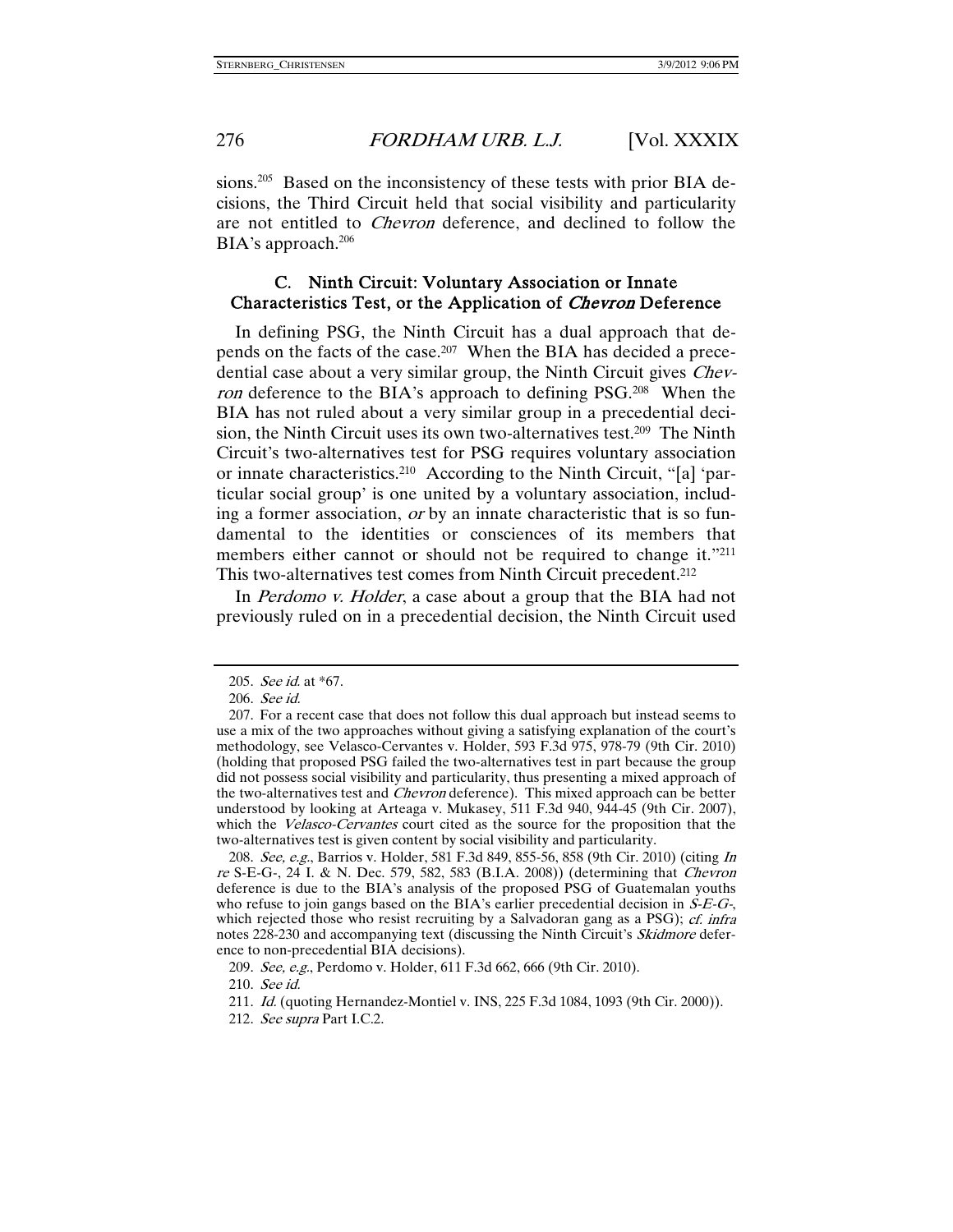its two-alternatives approach to define PSG.<sup>213</sup> Perdomo held that the BIA erred in concluding that women in Guatemala could not be a cognizable PSG.214 The Court began its analysis of PSG by noting that "[t]he BIA has not yet specifically addressed in a precedential decision whether gender by itself could form the basis of a particular social group."215 After mentioning the BIA's precedential decision in Kasinga, holding that women in a particular tribe who oppose FGM constitute a PSG,216 the court explained that "[w]hether females in a particular country, without any other defining characteristics, could constitute a protected social group remains an unresolved question for the BIA."217 Then the court reviewed the development of its own two-alternatives test and case law on gender.218 Finally, the court remanded the case back to the BIA to determine whether women in Guatemala were a cognizable PSG "[b]ecause the BIA failed to apply both prongs of the *Hernandez-Montiel* definition to Perdomo's claim that women in Guatemala constitute a particular social group and because the BIA's decision is inconsistent with its own opinions in Acosta and

C-A-."219 Given that gender-based claims have been largely unsuccessful in the past,220 this Ninth Circuit decision was truly one of a few "broad-based, dramatic decisions in the past year."221

In two recent cases, the Ninth Circuit gave *Chevron* deference to the BIA's precedential decision about a similar PSG.<sup>222</sup> In  $S-E-G$ , the BIA firmly established as precedent that Salvadoran youths resisting gang membership do not constitute a PSG.223 The Ninth Cir-

221. Gerald Seipp, A Year in Review: Social Visibility Doctrine Still Alive, but Questioned, 87 No. 27 INTERPRETER RELEASES 1417, 1417 (2010).

 <sup>213.</sup> See 611 F.3d at 669.

 <sup>214.</sup> See id.

 <sup>215.</sup> Id. at 666.

<sup>216.</sup> See id. (citing In re Kasinga, 21 I. & N. Dec. 357, 366 (B.I.A. 1996)).

 <sup>217.</sup> Id.

 <sup>218.</sup> See id.

<sup>219.</sup> See id. at 669 (citations omitted).

<sup>220.</sup> See generally Siddiqui, supra note 37 (arguing that women should constitute a particular social group given the challenges that women asylum seekers face).

 <sup>222.</sup> See Ramos Barrios v. Holder, 581 F.3d 849, 855 (9th Cir. 2009) (asserting that Chevron deference be given to the BIA's analysis of the purported PSG of Guatemalan youths who refuse to join gangs); Ramos-Lopez v. Holder, 563 F.3d 855, 856 (9th Cir. 2009) (holding that Chevron deference is due to the BIA's interpretation of the alleged PSG of Salvadoran youths who refuse to join gangs).

 <sup>223.</sup> See In re S-E-G-, 24 I. & N. Dec. 579, 582-83 (B.I.A. 2008) (rejecting PSG of "Salavadoran youths who have resisted gang recruitment" for lack of social visibility and particularity).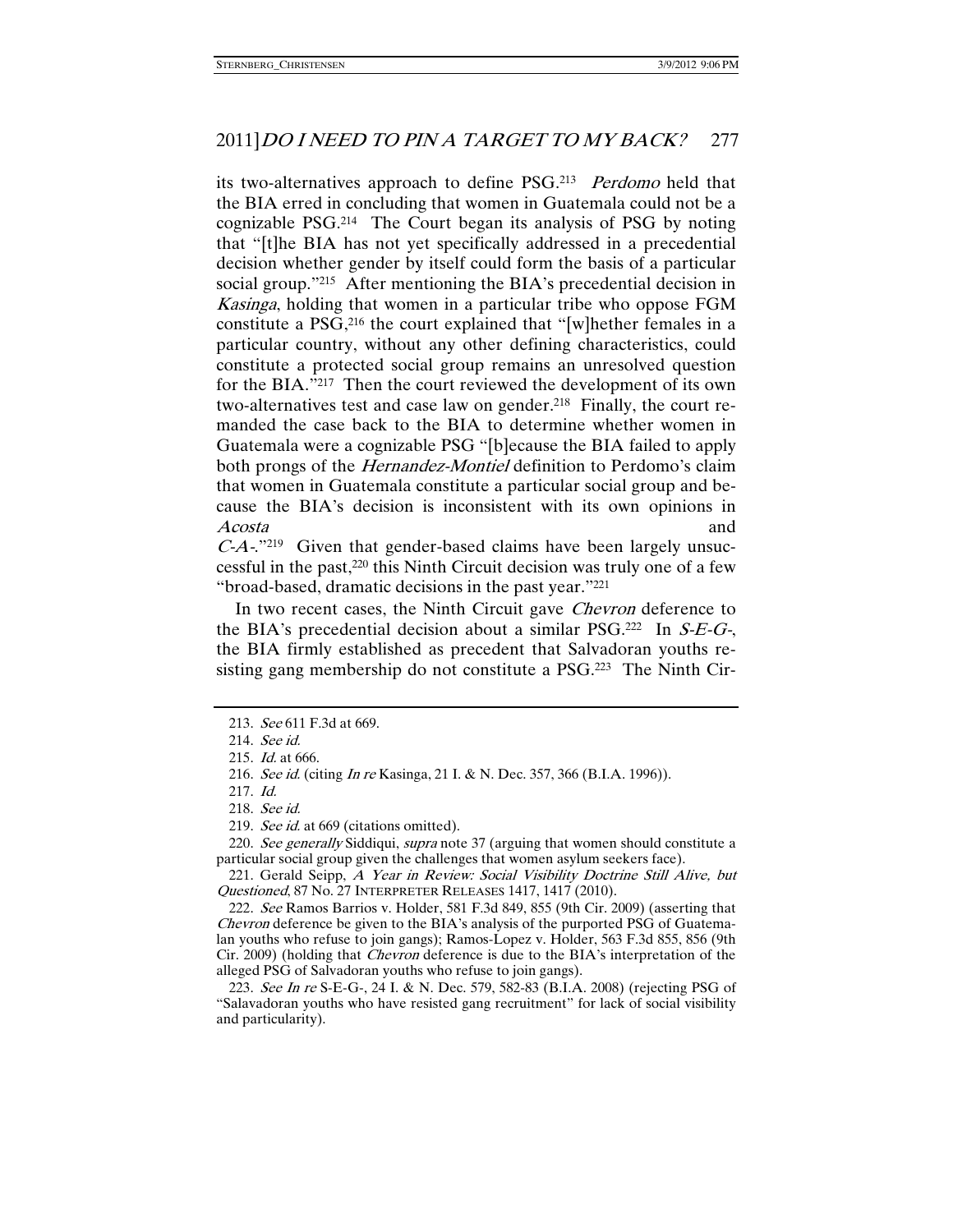cuit explained that the BIA expected the reasoning of  $S-E-G$ - to apply to other gangs in different countries.224 As a result, the Ninth Circuit gave *Chevron* deference to the BIA's approach in  $S-E-G$ - in two cases dealing with youths who resist gang membership, Ramos Barrios and Ramos-Lopez.<sup>225</sup> In these two cases, the court affirmed the BIA's analysis of PSG based on social visibility and particularity, instead of applying the Ninth Circuit's own two-alternatives test.226 The Ninth Circuit's use of Chevron deference depends on the putative PSG in a given case.<sup>227</sup>

The Ninth Circuit's deference to the BIA has an additional layer of complexity. An en banc Ninth Circuit case from March 2009 clarified that the analysis of PSG should proceed under Chevron if the BIA has already made a precedential ruling on a similar PSG.<sup>228</sup> This clarification further explains that Chevron deference is due to the BIA's interpretation of the term's definition in precedential cases, while Skidmore deference is due to the BIA's interpretation in nonprecedential decisions.229 Following this methodology, the Ninth Cir-

226. See Ramos Barrios, 581 F.3d at 855 (noting that the PSG in Ramos-Lopez was rejected for lack of social visibility and particularity, reasoning that the argument for PSG here is "indistinguishable from the argument made in *Ramos-Lopez*," and thus rejecting the PSG); Ramos-Lopez, 563 F.3d at 862 (holding that "it was reasonable for the BIA to conclude that the group was not sufficiently particular . . . [and] that the groups lacked social visibility").

227. See supra notes 207-209, 222-226 and accompanying text.

 228. See Ramos-Lopez, 563 F.3d at 858, 860 n.4 (citing Chevron U.S.A., Inc. v. Natural Res. Def. Council, Inc., 467 U.S. 837 (1984); Marmolejo-Campos v. Holder, 558 F.3d 903, 908-12 (9th Cir. 2009); Santos-Lemus v. Mukasey, 542 F.3d 738 (9th Cir. 2008)) (noting that the Ninth Circuit's March 2009 en banc decision in Marmolejo-Campos "clarified the method by which we determine the degree of deference owed to BIA decisions" and holding that "the BIA's determination, in a published disposition, that a group is or is not a 'particular social group'" was due *Chevron* deference).

229. See Marmolejo-Campos, 558 F.3d at 909-11 (internal quotation marks omitted) (citations omitted) (noting that "[u]nder *Skidmore*, the measure of deference afforded to the agency varies depend[ing] upon the thoroughness evident in its consideration, the validity of its reasoning, its consistency with earlier and later pronouncements, and all those factors which give it power to persuade, if lacking power to control" and that the Ninth Circuit accords Chevron deference to precedential BIA decisions and *Skidmore* deference to nonprecedential BIA decisions); see also Ramos-Lopez, 563 F.3d at 860 n.4 (citations omitted) (internal quotation marks omit-

<sup>224.</sup> See Ramos Barrios, 581 F.3d at 855 n.4 (noting that "[t]he BIA's reasoning in *Matter of S-E-G-* is no less applicable to the Mara 13 (or an equivalent gang) in Guatemala [than in El Salvador]"); Ramos-Lopez, 563 F.3d at 860.

<sup>225.</sup> See Ramos Barrios, 581 F.3d at 856, 858-60 (asserting that Chevron deference be given to the BIA's analysis of the purported PSG of Guatemalan youths who refuse to join gangs); Ramos-Lopez, 563 F.3d at 860 (holding that *Chevron* deference is due to the BIA's interpretation of the alleged PSG of Salvadoran youths who refuse to join gangs).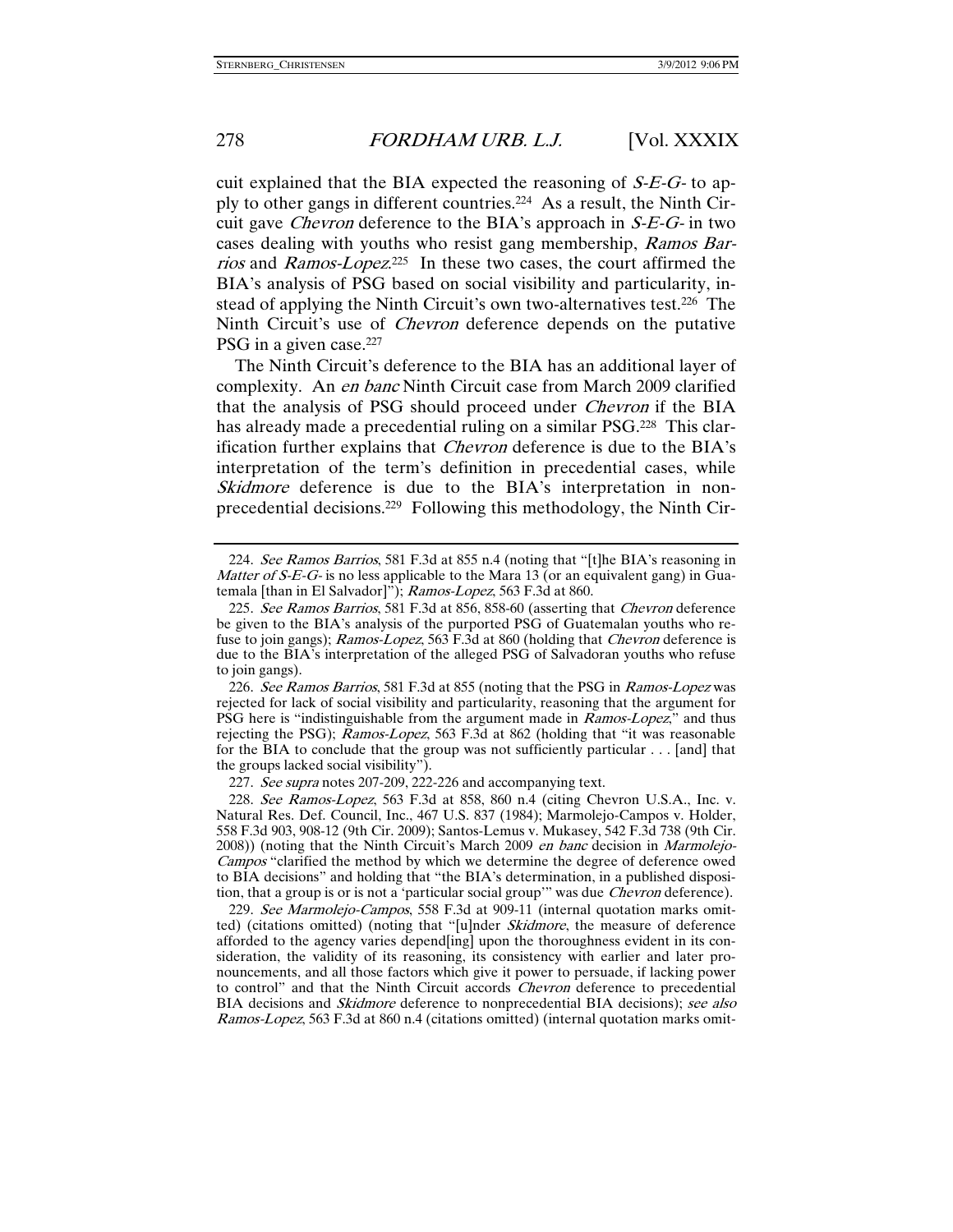cuit gave *Skidmore* deference to a non-precedential BIA decision in a recent case.230 The analysis in this section focuses on Ninth Circuit cases that come after this analytical clarification.231

# D. Justifications and Criticisms of the Different Approaches to Defining Particular Social Group

The approaches of the circuit courts that follow the BIA, the dissenting circuits, and the Ninth Circuit each have strengths and weaknesses.232 This Section explores the justifications and criticisms of each approach through several lenses, including Chevron deference,233 social visibility,234 and the Ninth Circuit's two-alternatives test. $235$ 

231. Id.

ted) ("We first had occasion to consider the BIA's decision in In re  $S-E-G$ - in Santos-Lemus v. Mukasey. We did not analyze the BIA's decision under the Chevron framework, noting instead that the BIA's decision was not binding on us. We decided Santos-Lemus, however, before our en banc decision in Marmolejo-Campos, in which we clarified the method by which we determine the degree of deference owed to BIA decisions. Thus, to the extent *Santos-Lemus* is inconsistent with *Marmolejo-*Campos, the later en banc decision must control."). The BIA's precedential decisions are published while the BIA's nonprecedential decisions are unpublished. See Marmolejo-Campos, 558 F.3d at 908-12.

 <sup>230.</sup> See Soriano v. Holder, 569 F.3d 1162, 1164 n.1 (9th Cir. 2009) (citations omitted) (internal quotation marks omitted) ("When, as here, the BIA's decision is an unpublished decision by one member of the BIA, we give *Skidmore* deference to the BIA's interpretation of the governing statutes and regulations, recognizing that, while not controlling upon the courts by reason of their authority, [these interpretations] do constitute a body of experience.") Soriano further explained that some analysis of the alleged PSG beyond *Chevron* deference was necessary because the BIA had ruled in a precedential decision on "noncriminal drug informants working against the Cali drug cartel who act out of a sense of civic duty and moral responsibility," Id. at 1165, which was distinguishable from the group at hand of "criminal government informant[s] who neither act[] from altruistic motives nor turn[] in participants in a *drug cartel*," and subsequently finding that the group does not constitute a PSG for lack of innate characteristics under the two-alternatives test. Id.

<sup>232.</sup> See supra Part II.A (characterizing the approach of the circuit courts that follow the BIA by the use of immutable characteristics, social visibility, and particularity); supra Part II.B (explaining that the Third and Seventh Circuits use the immutable characteristics test and reject both social visibility and particularity); *supra* Part II.C (showing that the Ninth Circuit's approach entails the two-alternatives test, comprised of innate characteristics or voluntary association, or the application of Chevron deference).

<sup>233.</sup> See supra notes 76-88 and accompanying text.

<sup>234.</sup> See supra notes 134-38 and accompanying text.

 <sup>235.</sup> See supra Part I.C.2.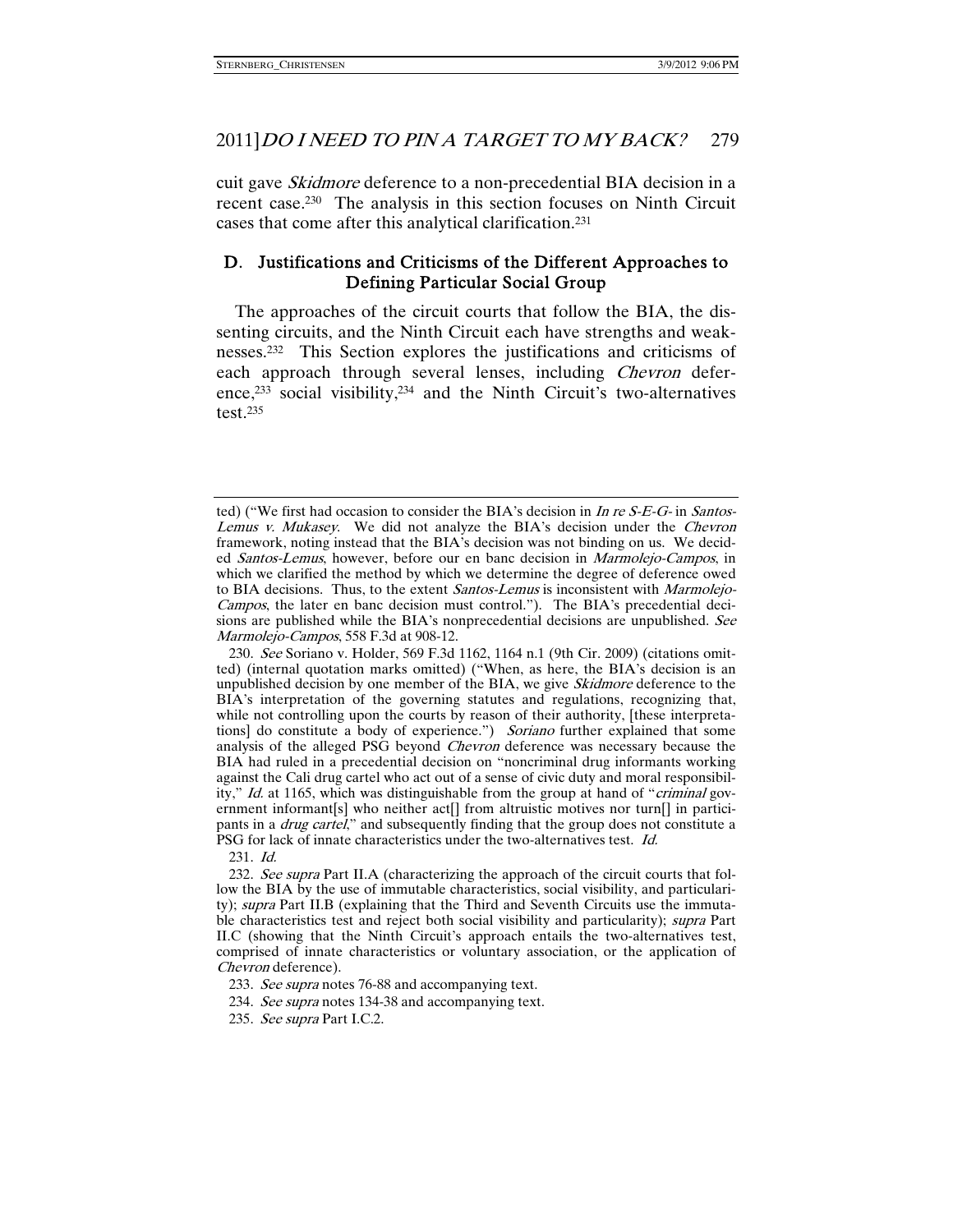### 1. The Application of Chevron Deference

Chevron deference plays a crucial role in all three approaches to defining PSG. The circuit courts following the BIA justify their adoption of the BIA's approach to defining PSG with the Chevron doctrine.236 Chevron deference plays an important role here because, according to the Supreme Court, "judicial deference to the Executive Branch is especially appropriate in the immigration context"237 and in the context of defining PSG.238 Given that PSG is not defined in the INA,239 circuit courts must decide whether the immigration agency's interpretation of PSG is a permissible construction of the INA.240 When these circuit courts find that the BIA's construction of the statute is reasonable, they give Chevron deference to the BIA's interpretation of PSG in the INA.241 Generally, the circuit courts following

 237. INS v. Aguirre-Aguirre, 526 U.S. 415, 425 (1999) (citing INS v. Abudu, 485 U.S. 94, 110 (1988)).

239. See supra note 53 and accompanying text.

 240. See Chevron U.S.A., Inc. v. Natural Res. Def. Council, Inc., 467 U.S. 837, 842- 43 (1984); see also supra notes 76-88 and accompanying text.

 241. See Bermudez-Botero, 375 F. App'x at 316 (noting that "this court will defer to the Board's 'reasonable interpretation' of the term" (quoting *Chevron*, 467 U.S. at 843-44)); Al-Ghorbani, 585 F.3d at 991 (citations omitted) (internal quotation marks omitted) (noting that "substantial deference is given to the BIA's interpretation of

 <sup>236.</sup> See Rivera-Barrientos v. Holder, 658 F.3d 1222, 1226-27 (citations omitted) (10th Cir. 2011); Bermudez-Botero v. Holder, 375 F. App'x 314, 316 (4th Cir. 2010) (quoting Chevron U.S.A., Inc. v. Natural Res. Def. Council, Inc., 467 U.S. 837, 843-44 (1984)); Al-Ghorbani v. Holder, 585 F.3d 980, 991 (6th Cir. 2009); Galindo-Torres v. Att'y Gen., 348 F. App'x 814, 817 (3d Cir. 2009); Scatambuli v. Holder, 558 F.3d 53, 58 (1st Cir. 2009) (quoting Elien v. Ashcroft, 364 F.3d 392, 397 (1st Cir. 2004)); Davila-Mejia v. Mukasey, 531 F.3d 624, 627 (8th Cir. 2008); Ucelo-Gomez v. Mukasey, 509 F.3d 70, 72 (2d Cir. 2007); Castillo-Arias v. Att'y Gen., 446 F.3d 1190, 1195 (11th Cir. 2006).

 <sup>238.</sup> See Gonzales v. Thomas, 547 U.S. 183, 186-87 (2006) (requiring the Ninth Circuit Court of Appeals to remand the case to the BIA for consideration of the alien's eligibility for asylum based on membership in the PSG of a particular family, rather than considering *de novo* the question of whether the particular family constituted a PSG where the BIA had not yet considered this PSG); Gatimi v. Holder, 578 F.3d 611, 615 (7th Cir. 2009) (citing Gonzales, 547 U.S. 183) (distinguishing deference for the BIA's social visibility test from the BIA's determination of whether a particular family constitutes a PSG in *Gonzales* by noting that "[w]e are mindful of the Supreme Court's admonition to the courts of appeals . . . that the Board's definition of 'particular social group' is entitled to deference. The issue in that case was whether a family could be a particular social group, a difficult issue on which the Board had not opined; and the Court held that the Board should have an opportunity to do so. But regarding 'social visibility' as a criterion for determining 'particular social group,' the Board has been inconsistent rather than silent"). See generally Supreme Court Finds "Membership in Particular Social Group" Must First Be Determined by Agency Not Court, 83 No. 17 INTERPRETER RELEASES 769 (2006) (providing a history and overview of Gonzales).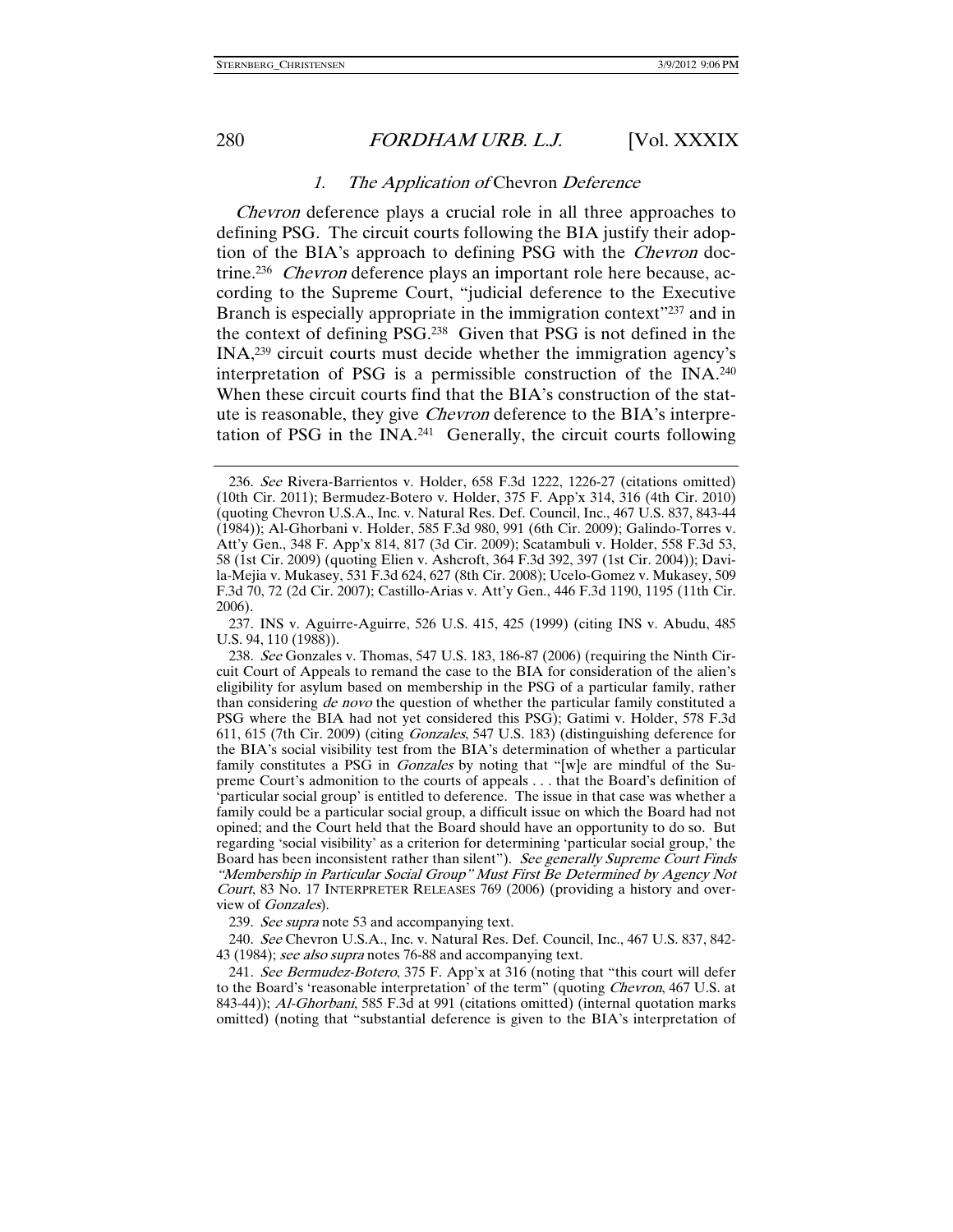the BIA apply *Chevron* deference to the BIA's interpretation of PSG, and consequently determine that immutable characteristics, social visibility, and particularity constitute a permissible statutory construction of PSG.242

To illustrate, the Eleventh Circuit applies Chevron deference to the definition of PSG in the following way. The Eleventh Circuit explains the meaning of permissible statutory construction by specifying that "[a]n agency's interpretation is deemed reasonable unless it is 'arbitrary, capricious, or clearly contrary to law.'"243 In Castillo-Arias, the Eleventh Circuit framed the analysis by declaring, "we must follow the BIA's determination that noncriminal informants working against the Cali cartel are not a social group under the INA unless the interpretation is unreasonable, i.e., arbitrary, capricious, or clearly contrary to law."244 Then, the court determined that the BIA's tests used to define PSG and their application to the facts were reasonable.<sup>245</sup> Consequently, the Eleventh Circuit and the other circuits that follow the BIA justify their recent adoption of the social visibility and particularity tests (in addition to the older immutable characteristics test) using *Chevron*.<sup>246</sup>

In contrast, the dissenting circuits do not apply *Chevron* deference to the BIA's construction of PSG.247 By way of rejecting the ap-

the INA" and that "[t]he BIA's interpretation of the statute and regulations will be upheld unless the interpretation is arbitrary, capricious, or manifestly contrary to the statute"); Galindo-Torres, 348 F. App'x at 817 (citations omitted) (explaining that because of the ambiguity of the statutory phrase "particular social group," the court has generally given deference to the BIA's interpretation); *Scatambuli*, 558 F.3d at 58 (quoting *Elien*, 364 F.3d at 397) (asserting that "[w]hen a statute is silent or ambiguous, therefore, we uphold the implementing agency's statutory interpretation, provided it is 'reasonable' and consistent with the statute"); Davila-Mejia, 531 F.3d at 627 (noting that the court accords "substantial deference to the BIA's interpretation of the statutes . . . it administers"); Ucelo-Gomez, 509 F.3d at 72 (analyzing whether the "BIA's construction [of social group] was a reasonable interpretation of the statute"); Castillo-Arias, 446 F.3d at 1195-96 (citations omitted) (discussing the application of Chevron deference to the BIA's interpretation of PSG "unless the interpretation is unreasonable, i.e., arbitrary, capricious, or clearly contrary to the law").

 <sup>242.</sup> See Chevron, 467 U.S. at 842-43; supra notes 76-88 and accompanying text; supra note 236.

 <sup>243.</sup> Castillo-Arias, 446 F.3d at 1195 (citing Alabama Power Co. v. Fed. Energy Regulatory Comm'n, 22 F.3d 270, 272 (11th Cir. 1994)); cf. supra Part II.C. (discussing the Ninth Circuit's application of *Chevron* based on whether the BIA has already ruled on a very similar group to the alleged PSG in the case at hand).

 <sup>244.</sup> Castillo-Arias, 446 F.3d at 1196.

 <sup>245.</sup> See id. at 1196-99.

<sup>246.</sup> See supra note 236.

<sup>247.</sup> See supra notes 193-194, 206 and accompanying text.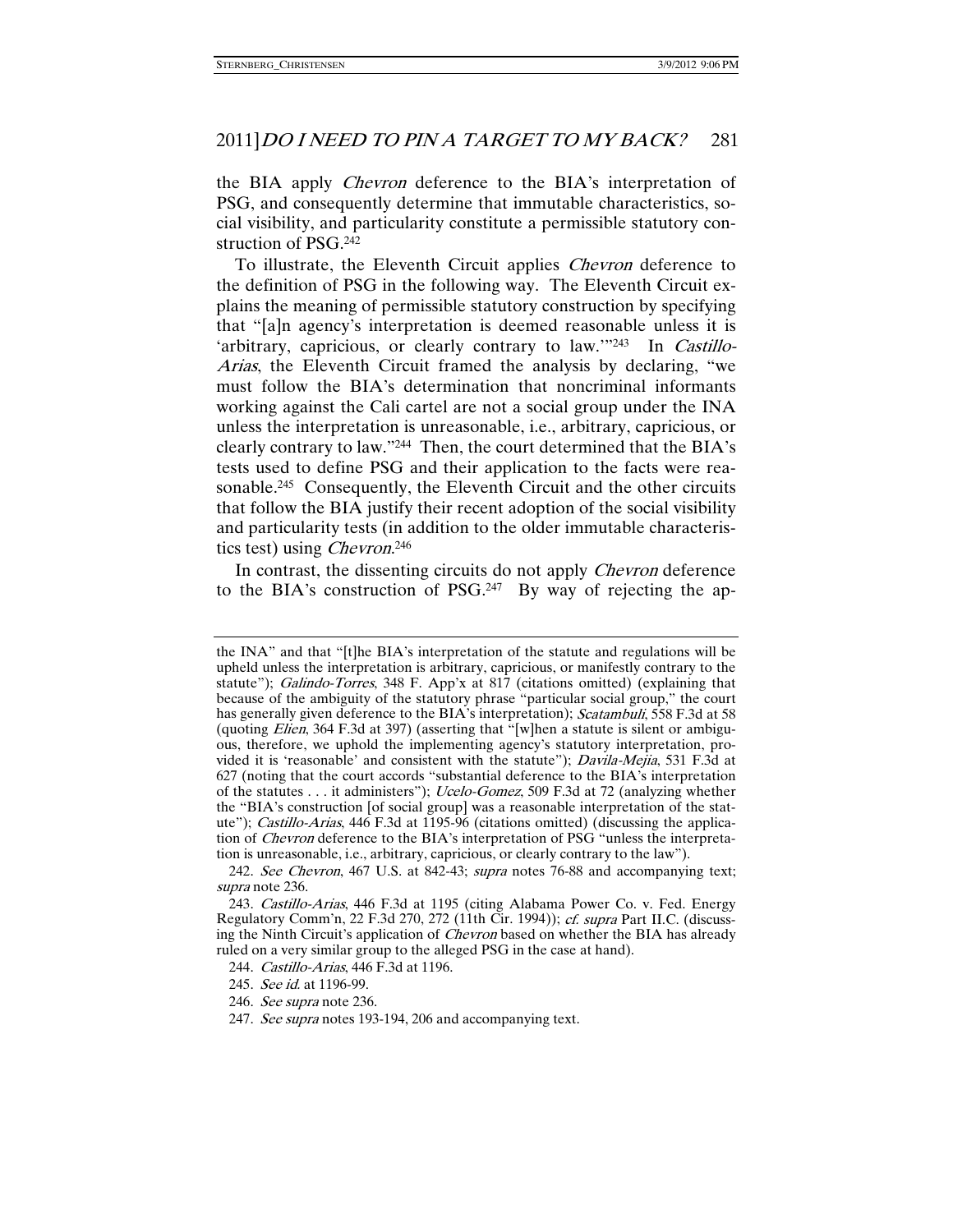proach of the BIA (that the majority of circuits follow), the Seventh Circuit's Gatimi v. Holder stated that Chevron should not apply because of the inconsistent use of social visibility in past BIA decisions.<sup>248</sup> Referring to this inconsistency, Judge Posner, in *Gatimi*, explains that the BIA "has found groups to be 'particular social groups' without reference to social visibility, as well as, in this and other cases, refusing to classify socially invisible groups as particular social groups but without repudiating the other line of cases."249 Furthermore, "[w]hen an administrative agency's decisions are inconsistent, a court cannot pick one of the inconsistent lines and defer to that one," and "[s]uch picking and choosing would condone arbitrariness and usurp the agency's responsibilities."250 As a result, the Seventh Circuit did not adhere to the BIA's definition of PSG because Chevron deference does not apply where the BIA's prior rulings are inconsistent.251 For similar reasons, the Third Circuit also rejected the BIA's approach after concluding that it was not entitled to *Chevron* deference.252

As the discussion above highlights, the finding that *Chevron* applies or does not apply to the definition of PSG is critical. The determination that Chevron deference is due to the BIA's definition of PSG leads courts to follow the BIA's approach by adopting immutable characteristics, social visibility, and particularity.253 On the other hand, the determination not to give *Chevron* deference to the BIA can lead a court, such as the Seventh Circuit here, to reject the social visibility and particularity components of the BIA's definition of PSG.<sup>254</sup> If *Chevron* deference applies, then *Chevron* serves as a justification for the approach of the deferential circuit courts that follow the BIA,255 and as a criticism of the allegedly non-deferential dissent-

 <sup>248.</sup> See Gatimi v. Holder, 578 F.3d 611, 615-16 (7th Cir. 2009) (citing Gonzales v. Thomas, 547 U.S. 183 (2006)) (discussing whether a family could be a PSG).

<sup>249.</sup> Id. (internal citations omitted).

<sup>250.</sup> Id. at 616 (internal citations omitted).

<sup>251.</sup> See Harris & Weibel, *supra* note 40, at 12 (internal quotation marks omitted) (claiming that "[u]nlike Matter of C-A-, where social visibility was treated as a relevant factor, in  $S\overrightarrow{E}-G$ , the BIA concluded that the proposed social group fails the social visibility test. This lack of clarity on whether social visibility is a factor or a requirement indicates a lack of consistency, so under *Chevron*, Circuit courts should not afford the BIA deference in this inconsistent approach."); *supra* notes 193-194 and accompanying text.

<sup>252.</sup> See supra note 206 and accompanying text.

<sup>253.</sup> See supra notes 242, 246 and accompanying text.

<sup>254.</sup> See supra note 251 and accompanying text.

<sup>255.</sup> See supra notes 236-242 and accompanying text.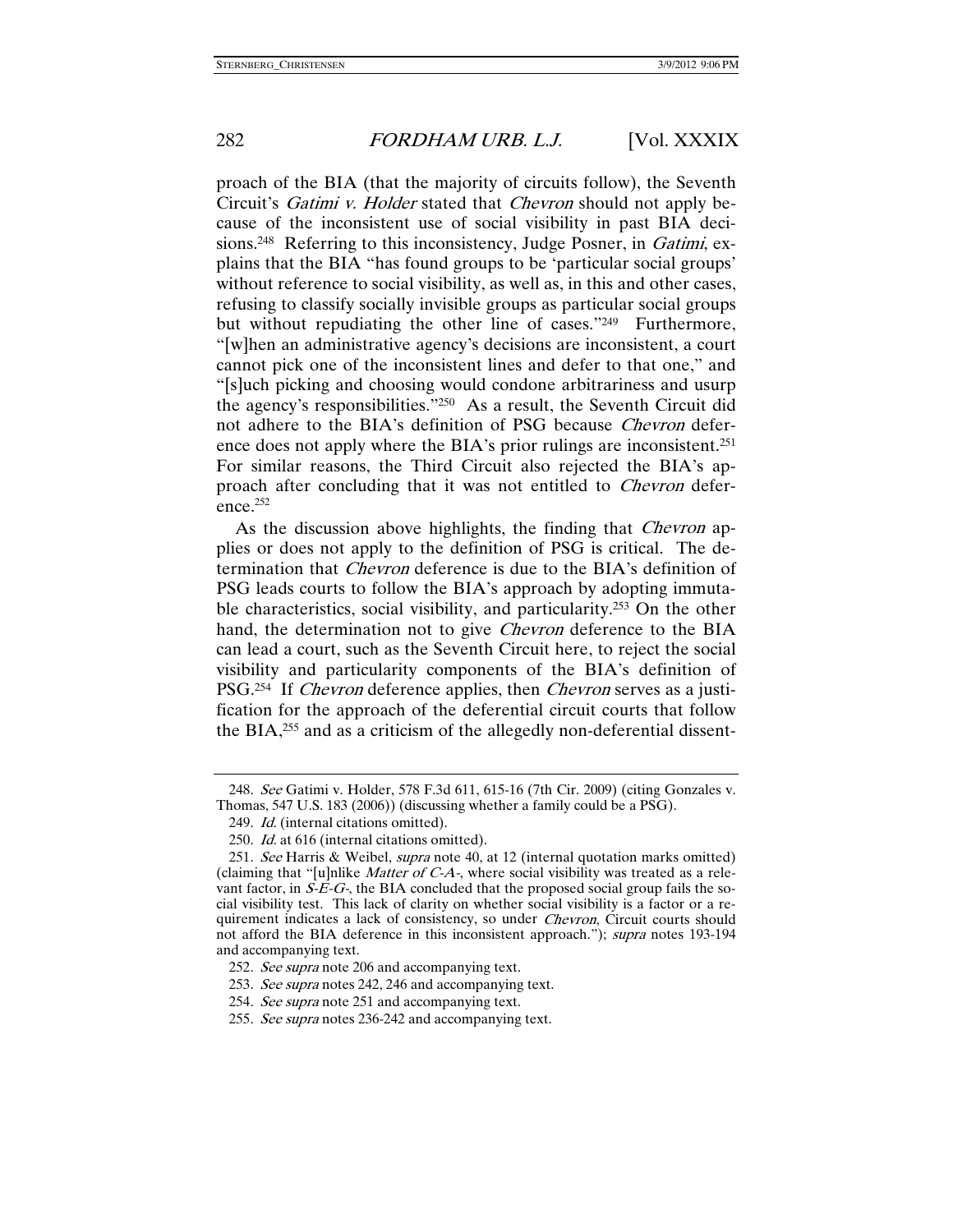ing circuits' approach.256 If Chevron deference does not apply, then lack of deference justifies the dissenting circuits' approach,<sup>257</sup> and serves as a basis for criticizing the deferential circuit courts following the BIA.258

Finally, the Ninth Circuit applies *Chevron* deference in a different way. The Ninth Circuit gives *Chevron* deference to the BIA's precedential decisions about very similar groups, and uses the BIA's approach to defining PSG in these instances.259 Otherwise, the Ninth Circuit applies its two-alternatives test.260 This use of Chevron deference depends on the purported PSG in the case at hand.<sup>261</sup> For example, the Ninth Circuit rationalizes following BIA decisions about groups resisting gangs by relying on the doctrine of *Chevron* deference.<sup>262</sup> The Ninth Circuit's application of *Chevron* differs from that of the circuit courts that follow the BIA and the dissenting circuits, which respectively give and refuse to give *Chevron* deference to the BIA's definition of PSG, regardless of the facts of the case.<sup>263</sup> If the Ninth Circuit's fact-specific application of Chevron is appropriate, then this serves as both a justification for the Ninth Circuit's approach and as a criticism of the other two approaches.264 If the fact-specific application is improper, however, this serves as a criticism of the Ninth Circuit's approach.265

- 257. See supra notes 193-194, 206, 247-252 and accompanying text.
- 258. See supra note 251 and accompanying text.
- 259. See supra note 208.
- 260. See, e.g., Perdomo v. Holder, 611 F.3d 662, 666 (9th Cir. 2010).
- 261. See supra notes 207-209, 222-226 and accompanying text.

<sup>256.</sup> See, e.g., Hernandez-Montiel v. INS, 225 F.3d 1084, 1093 (9th Cir. 2000), overruled on other grounds by Thomas v. Gonzales, 409 F.3d 1177 (9th Cir. 2005), vacated, Gonzales v. Thomas, 547 U.S. 183 (2006). For a similar argument criticizing another circuit court's lack of deference to the BIA under the Chevron doctrine, see James H. Martin, Note, The Ninth Circuit's Review of Administrative Questions of Law in the Immigration Context: How the Court in Hernandez-Montiel v. INS Ignored Chevron and Failed to Bring Harmony to "Particular Social Group" Analysis, 10 GEO. MASON L. REV. 159, 172-82 (2001).

 <sup>262.</sup> See Ramos Barrios v. Holder, 581 F.3d 849, 855 (9th Cir. 2009) (asserting that Chevron deference should be granted to the BIA's analysis of the purported PSG of Guatemalan youths who refuse to join gangs); Ramos-Lopez v. Holder, 563 F.3d 855, 856 (9th Cir. 2009) (citing *Chevron*, 467 U.S. 837) (holding that *Chevron* deference is due to the BIA's interpretation of the alleged PSG of Salvadoran youths who refuse to join gangs); see also supra notes 76-88 and accompanying text.

 <sup>263.</sup> Compare supra notes 259-262 and accompanying text, with supra notes 236- 242 and accompanying text, and supra notes 247-252 and accompanying text.

 <sup>264.</sup> See supra note 263.

 <sup>265.</sup> See supra note 263.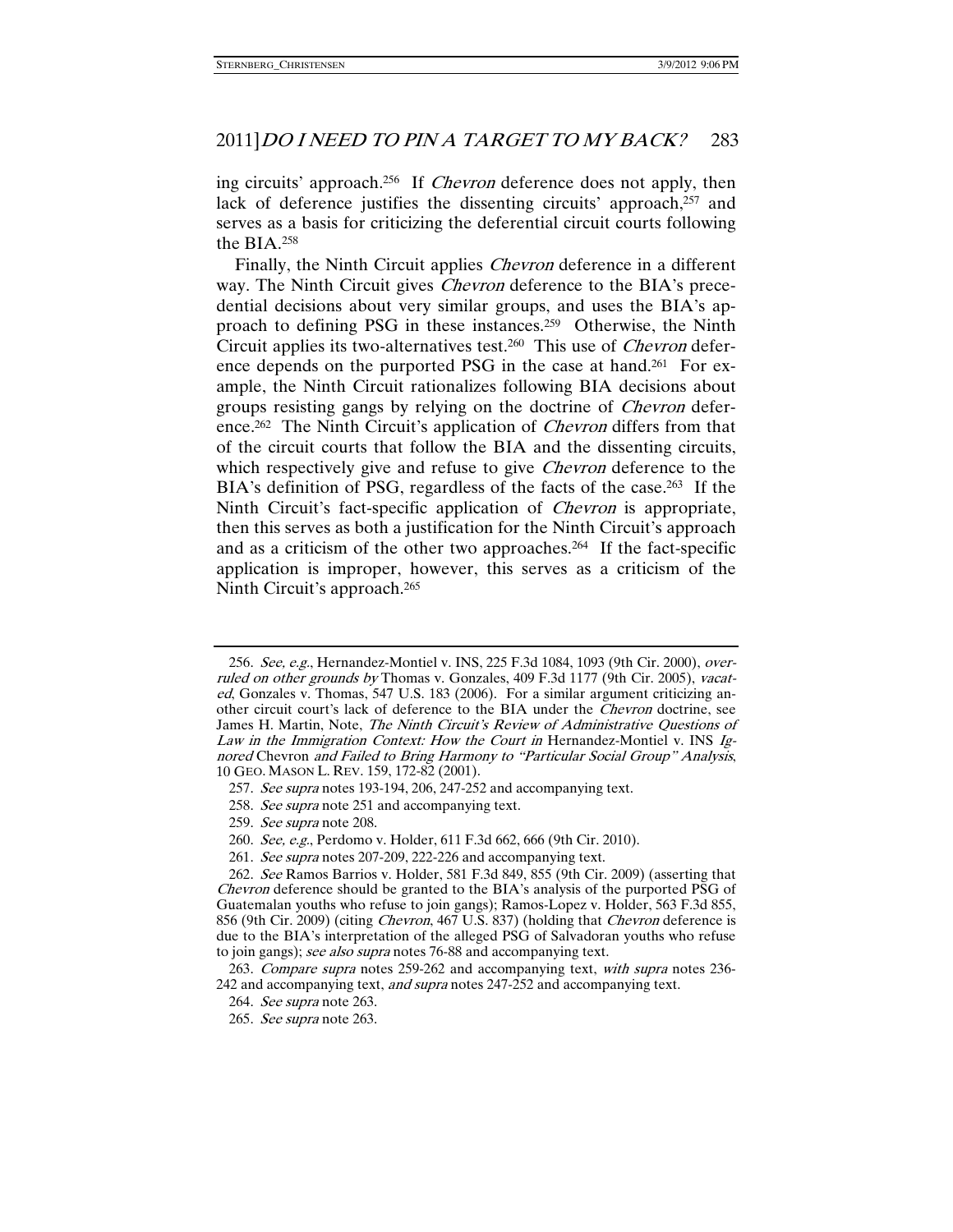### 2. Social Visibility: Strengths and Weaknesses

In addition to Chevron, an examination of the strengths and weaknesses of the social visibility test sheds light on the overall justifications and criticisms of the three different approaches to defining PSG. Some commentators praise the addition of social visibility to the analysis of social group. For example, a commentator noted that adding social visibility to the analysis of PSG "appears to be on more solid ground," and can find support both in Second Circuit precedent and the UNHCR Guidelines.266 Commentators also praise the social perception approach, which serves as the foundation for the social visibility test,267 by highlighting the adaptability of the approach to changing and developing social contexts.268 Other strengths of social perception include "the fluidity of [the] approach [which] is a pragmatic recognition of the absence of a completely settled and authoritative set of external standards of reference," and that "the scope of judicial discretion is greater than under the *ejusdem generis* approach, thus enabling judges to take account of the political and cultural specificity of circumstances in the applicant's country of origin."269

Other commentators, however, have voiced criticism of the social visibility test.270 First, the social visibility test would change the results in some well-respected, older cases.<sup>271</sup> The use of social visibility might jeopardize important precedent and thus harm the ability of

 <sup>266.</sup> See, e.g., Martin, Major Developments in Asylum Law over the Past Year, supra note 151 (referencing the UNHCR Guidelines and Second Circuit precedent as support for the assertion that the addition of social visibility to the analysis of social group "appears to be on more solid ground"). For an argument that social visibility does not really draw support from the UNHCR Guidelines, see *supra* notes 153-60 and accompanying text.

<sup>267.</sup> See supra notes 153-60 and accompanying text.

 <sup>268.</sup> See Aleinikoff, supra note 34, at 299-300.

<sup>269.</sup> See Hathaway & Foster, *supra* note 30, at 484.

<sup>270.</sup> See infra notes 271-284 and accompanying text. For an argument that social visibility needs clarification, see Melissa J. Hernandez Pimentel, Note, The Invisible Refugee: Examining the Board of Immigration Appeals' "Social Visibility" Doctrine, 76 MO. L. REV. 575, 597 (2011) ("The continuing discrepancies of the social visibility doctrine will only lead to a greater divide until the BIA clarifies the social visibility doctrine or until the Supreme Court ultimately decides the doctrine's fate.").

<sup>271.</sup> See, e.g., Marouf, supra note 47, at 65 (citing In re C-A-, 23 I. & N. Dec. 951, 957 (B.I.A. 2006), aff'd sub nom. Castillo-Arias v. Att'y Gen., 446 F.3d 1190 (11th Cir. 2006); In re Fauziya Kasinga, 21 I. & N. Dec. 357, 365-66 (B.I.A. 1996)) (arguing that *Kasinga* and other BIA decisions that preceded In re  $C-A$ - and the social visibility test would come out differently under the new BIA approach adopting social visibility as a criterion for social group).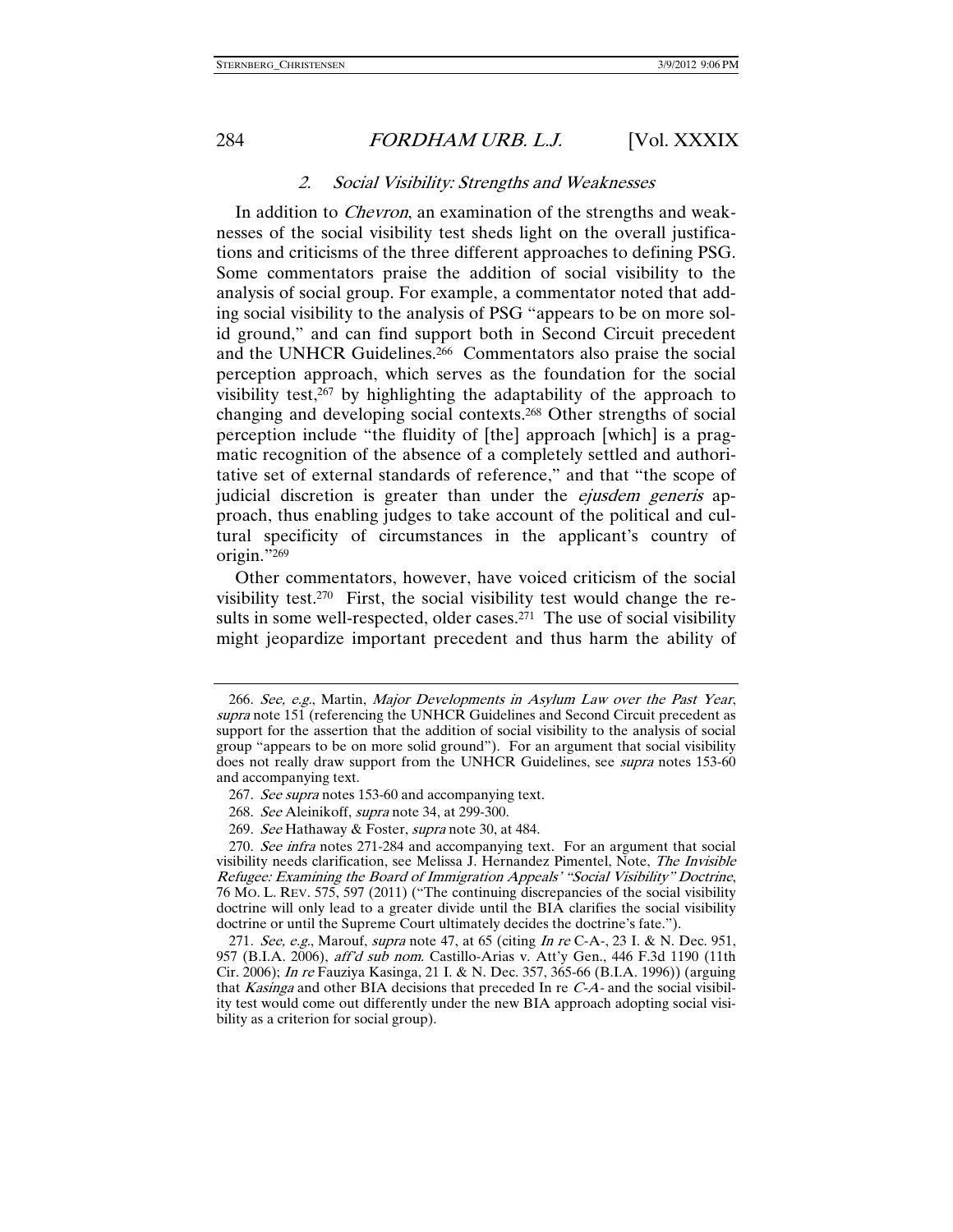asylum applicants to obtain asylum on the ground of a PSG based on opposition to  $FGM<sub>1</sub><sup>272</sup>$  a PSG of Cuban homosexuals,<sup>273</sup> and a PSG based on the past experience of working as Salvadoran policemen.274 While the BIA claimed that it had been using social visibility all along,275 the facts in these cases suggest that these PSGs would have failed under the social visibility test.276 Other commentators note that the fate of many claims involving gender and sexual orientation might be negatively impacted by the social visibility test.<sup>277</sup>

Second, the social visibility test is difficult to apply. One commentator explains that "the 'social visibility' test will be inherently difficult to apply.278 Because this approach seems mostly subjective and sociological in nature, not based on legal norms and principles like the 'protected characteristic' approach, it poses unique evidentiary challenges and likely will result in inconsistent and incoherent deci-

277. See Harris & Weibel, *supra* note 40, at 23-25 (citations omitted) (discussing the negative impact that social visibility will likely have on claims by women who oppose and suffer domestic violence because domestic violence often occurs in private; noting the negative impact that social visibility is likely to have on claims based on sexual orientation because social stigma often leads asylum applicants to hide their sexual orientation in their country of origin).

<sup>272.</sup> See Kasinga, 21 I. & N. Dec. at 365 (holding that young Togolese women who have not had FGM and who oppose the practice constitute a PSG); see also Deborah E. Anker, Boundaries in the Field of Human Rights: Refugee Law, Gender, and the Human Rights Paradigm, 15 HARV. HUM. RTS. J. 133, 146 (2002) (citing Kasinga, 21 I. & N. Dec. 357) (discussing Kasinga and then concluding that "because of the cultural relativist conundrum, the continued failure to take women's rights seriously and the complexity of the state responsibility question, gender asylum law is one of the few areas where the question of FGS ["female genital surgery"] as a human rights violation is confronted").

<sup>273.</sup> See In re Toboso-Alfonso, 20 I. & N. Dec. 819, 820-23 (B.I.A. 1990) (holding that homosexuals known to the Cuban government constitute a PSG).

<sup>274.</sup> Cf. In re Fuentes, 19 I. & N. Dec. 658, 662 (B.I.A. 1988) (recognizing that former Salvadoran policemen might constitute a PSG in subsequent cases).

<sup>275.</sup> See In re C-A-, 23 I. & N. Dec. at 960.

<sup>276.</sup> See Gatimi v. Holder, 578 F.3d 611, 615 (7th Cir. 2009); Marouf, supra note 47, at 64-65 (noting that "[t]he BIA's decision in *Kasinga*, for example, contains no information indicating that young women who oppose female genital cutting are publicly vocal about their opinion, or that anyone outside their families has reason to know whether or not they have undergone the practice" and that "the UNHCR points out that 'the general population of Cuba would not recognize homosexuals [regarding Toboso-Alfonso], nor would average Salvadorans necessarily recognize former members of the national police [referring to Fuentes], nor would a typical Togolese tribal member inevitably be aware of women who opposed female genital mutilation but had not been subjected to the practice' [referring to  $Kasinga\tilde{I}$ ]; Brief for U.N. High Comm'r for Refugees as Amicus Curiae Supporting Claimants at 8, Thomas, No. A75-597-0331-034/-035/-036 (B.I.A. Dec. 27, 2007); see also Danielle L.C. Beach, 09-12 IMMIGR. BRIEFINGS 1 (Dec. 2009).

<sup>278.</sup> See Marouf, supra note 47, at 71-78.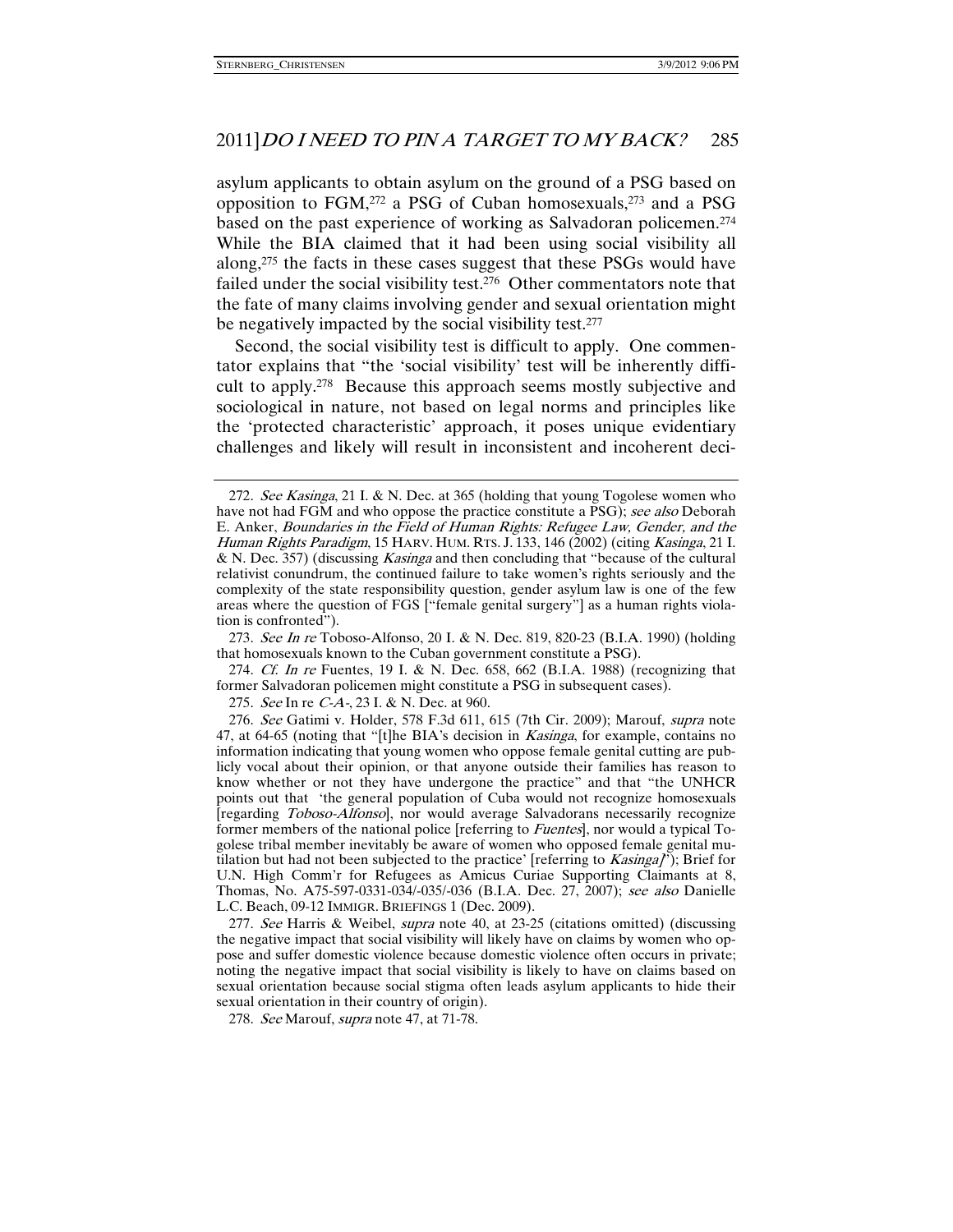sions."279 The way the BIA explains the social visibility test leaves many questions unanswered, such as whether the test focuses on actual visibility "in the literal sense or in the 'external criterion' sense", which would subject a group without a literally visible characteristic to different treatment, "or even[ ]whether it understands the difference."280 This lack of clarity on how to apply social visibility and what the test means contributes to inconsistent results.281 Additionally, social visibility arguably leads to the strange outcome where a group that tries to remain unnoticed to avoid persecution cannot obtain asylum based on PSG.282 As discussed earlier, the BIA's interpretation of social visibility substantially differs from the UNHCR's Guidelines, even though the BIA's adoption of the social visibility test purported to rely on these Guidelines.283 Finally, "[b]ecause social visibility is often not a black or white issue, making it a requirement for a valid social group will lead to inconsistent and unreliable results."284

# 3. The Ninth Circuit's Innate Characteristics or Voluntary Association Test

In addition to *Chevron* and social visibility, it is important to examine the Ninth Circuit's two-alternatives test before evaluating the different approaches in Part III. The Ninth Circuit justifies its twoalternatives test, which requires either innate characteristics or voluntary association, by relying on Ninth Circuit precedent, which in turn partially relies on *Acosta*.<sup>285</sup> Additionally, the two-alternatives test "embraces individuals who are actually persecuted—even if they fail to qualify for asylum under the statute's other enumerated categories," and provides "a mechanism that meets the needs of those who do not fit neatly into a particular racial or religious group."286 Finally,

<sup>279.</sup> Id. at 71. The criticisms of the BIA's  $C-A$ - decision also apply as a justification of the Seventh Circuit's approach. See supra notes 152-162 and accompanying text.

 <sup>280.</sup> Benitez Ramos v. Holder, 589 F.3d 426, 430 (7th Cir. 2009).

<sup>281.</sup> See Bresnahan, supra notes 48, at 670-71.

<sup>282.</sup> See supra notes 196-197 and accompanying text.

 <sup>283.</sup> See In re C-A-, 23 I. & N. Dec. 951, 961 (B.I.A. 2006), aff'd sub nom. Castillo-Arias, 446 F.3d 1190 (11th Cir. 2006); Marouf, supra note 47, at 49 (citing In re A-M-E-, 24 I. & N. Dec. 69 (B.I.A. 2007), aff'd sub nom. Ucelo-Gomez v. Mukasey, 509 F.3d 70 (2d Cir. 2007)).

 <sup>284.</sup> Harris & Weibel, supra note 40, at 25 (citations omitted).

 <sup>285.</sup> See supra Part I.C.2.

 <sup>286.</sup> Immigration Law—Asylum—Ninth Circuit Holds That Persecuted Homosexual Mexican Man with a Female Sexual Identity Qualifies for Asylum under Par-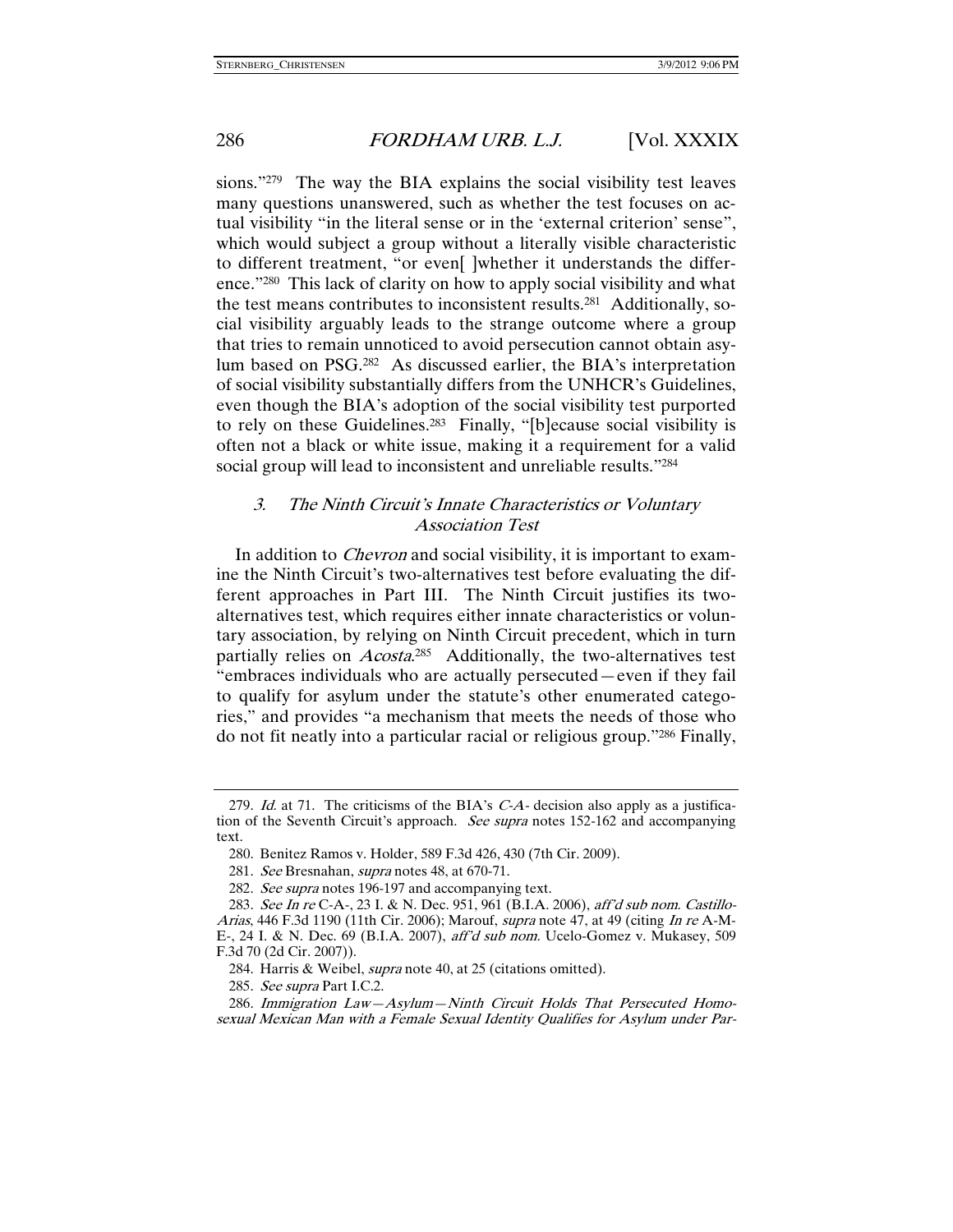the two-alternatives test comports with congressional intent in adopting the Refugee Act of 1980, and with international obligations under the 1951 Convention and 1967 Protocol.<sup>287</sup>

Courts and commentators have also criticized the two-alternatives test. The voluntary association part of the two-alternatives test has been "widely criticized," and even "[t]he Ninth Circuit . . . seems to have recognized the weakness" of the approach.<sup>288</sup> Discussing the voluntary association test, one critic claims that "[t]o the extent that Sanchez-Trujillo presents an inconsistent and unclear framework emphasizing 'voluntary associational relationship' and then providing the family as a 'protyp[e]'—its test should probably be disregarded and subsumed within the Board's approach [following the immutable characteristics test], which has been endorsed by commentators and other courts."289 In addition, the application of the two-alternatives test in Perdomo can be criticized as defying the very meaning of "particular" by defining Guatemalan women, which make up half of a country, as a PSG.290 Finally, commentators criticize the Ninth Circuit for "finding  $S-E-G$ - dispositive on the factual issue" of whether the purported PSG is socially visible in several cases, including Ramos-Lopez and Ramos Barrios.<sup>291</sup> These commentators explain that "[s]ocial visibility determinations must be based on the facts and context of a particular country,"292 and that an older Ninth Circuit case mandates that cases be determined based on the facts of the individual's case, not on the cases of others.293 As this Part demonstrated,

289. ANKER, *supra* note 288, at 382 (citations omitted).

292. Id. at 16.

ticular Social Group Standard—Hernandez-Montiel v. INS, 225 F.3d 1084 (9th Cir. 2000), 114 HARV. L. REV. 2569, 2573 (2001).

 <sup>287.</sup> See id.

<sup>288.</sup> See Aleinikoff, *supra* note 34, at 277, 278 (citations omitted) (noting the "significant tension" between the voluntary association test and the immutable characteristics test, as demonstrated by the fact that the distinct group of homosexuals, for example, has immutable characteristics but is unlikely to satisfy the voluntary association test); accord DEBORAH E. ANKER, LAW OF ASYLUM IN THE UNITED STATES 382 (3d ed. 1999) (citations omitted) (noting "the criticism leveled against Sanchez-Trujillo"); see also Hathaway & Foster, supra note 30, at 478 (asserting that there is a consensus that voluntary association is not required for a cognizable PSG).

<sup>290.</sup> See Doyle, supra note 119, at 548 (arguing that "defining a group of people who comprise about half of society (females who live as women) as a 'particular social group' would seem to defy the addition of the modified 'particular'" and that using gender as a PSG is "illogical").

<sup>291.</sup> See Harris & Weibel, *supra* note 40, at 16-17 & n.99.

<sup>293.</sup> See id. at 17 (citations omitted) (finding that an individual is "entitled to a determination" based on the factual circumstance of his own case, "not [that] of others" (quoting Kovac v. INS, 407 F.2d 102, 105 (9th Cir. 1969))).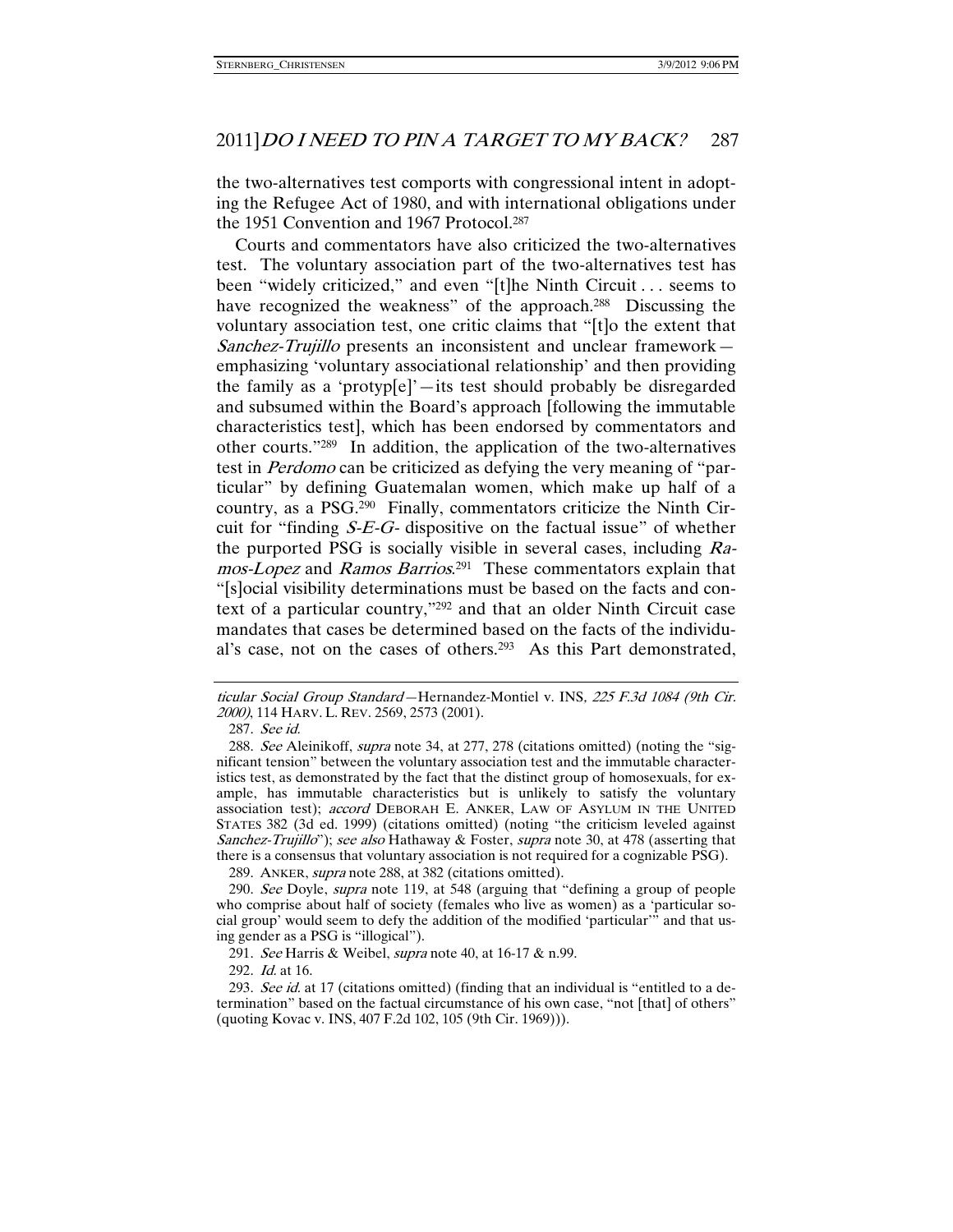there is a conflict between the circuit courts that follow the BIA, the dissenting circuits, and the Ninth Circuit about the meaning of PSG. This conflict leads to disparate outcomes in asylum cases depending on where the asylum proceedings take place.

### III. RESOLUTION: THE SEVENTH CIRCUIT'S APPROACH

After presenting the conflict regarding the definition of PSG among the circuit courts in Part II, Part III proposes the adoption of the Third and Seventh Circuits' approach as a resolution to the conflict. This Part begins by proposing that uniformity and consistency in the definition of PSG is a desirable goal, and that the Supreme Court should resolve the conflict by adopting a uniform definition of PSG. The dissenting circuits' approach to defining PSG should be adopted for the following reasons: proper application of *Chevron* deference; relative ease of application; basis in coherent statutory analysis; consistency with international obligations; and rejection of the social visibility test and particularity requirement.

### A. Uniformity and Consistency of Law, and the Supreme Court

An important argument in the debate about PSG is that the law should be uniform and consistent.<sup>294</sup> Refugee Roulette, an article about the disparities in asylum outcomes, opened with the following statement about judicial consistency in the United States:

We Americans love the idea of "equal justice under law," the words inscribed above the main entrance to the Supreme Court building. We want like cases to come out alike. We publish tens of thousands of judicial decisions and have enshrined the concept of stare decisis in order to reduce the likelihood that Jane's case, adjudicated in December 2006, will come out very differently from Joe's very similar case adjudicated in January 2007. . . . Americans don't love consistent decision making merely because we think that fairness to the parties requires that similar cases should have similar outcomes. We also like the predictability that stare decisis offers.295

Uniformity in the law is desirable because it prevents arbitrary outcomes.296 In the context of PSG, "the complexity of U.S. social group jurisprudence" begs for "additional clarity."297 Judge Posner made the following comment about the inconsistency of asylum law:

<sup>294.</sup> See Voss, *supra* note 40, at 252-53.

<sup>295.</sup> Ramji-Nogales, Schoenholtz & Schrag, supra note 40, at 299.

<sup>296.</sup> See Voss, *supra* note 40, at 252-53.

<sup>297.</sup> Harris & Weibel, *supra* note 40, at 28.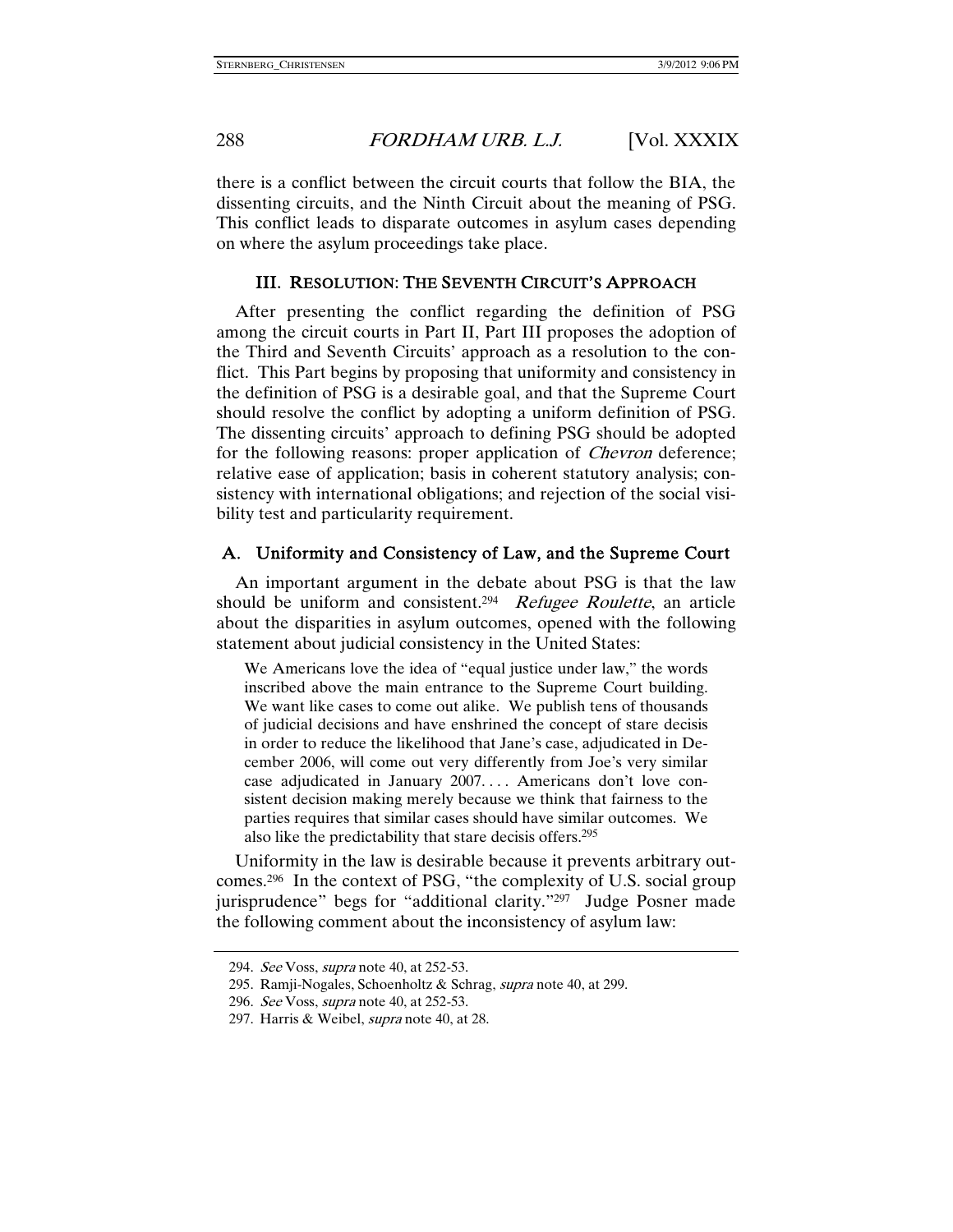[G]iven the uncertainties in the law, the difficulties in the facts, [and] the seemingly arbitrary variance among the immigration judges, the court of appeals judges are also going to be falling back on . . . personal reactions, intuitions, values, and so on .... This is supposed to be a uniform body of federal law. 298

The goal of uniformity in the law is particularly important in this context because the absence of a clear, uniform definition of PSG has led to many failed asylum applications in the United States.<sup>299</sup>

To help create uniformity in asylum law, the Supreme Court should resolve the conflict about the definition of PSG. In light of the fact that the Court has never expressly decided the meaning of PSG,300 a recent Petition for Writ of Certiorari asked the Supreme Court to resolve the circuit split over the definition of PSG.<sup>301</sup> Although the Supreme Court did not explain why the Petition was denied, the arguments of the government might shed light on the denial. The unpublished, brief case of Contreras-Martinez discusses a consistently unsuccessful type of  $PSG$ —youths who refuse to join gangs.<sup>302</sup> According to the government, this case was not a good vehicle for resolving the circuit split on how to define PSG because there is substantial agreement that refusal to join gangs should not constitute a PSG.303 If the Court accepted the government's narrow framing of the issue as whether youths who refuse to join gangs constitute a PSG,<sup>304</sup> then the case would have been easy to dismiss.<sup>305</sup> The denial

<sup>298.</sup> RAMI-NOGALES, PROPOSALS FOR REFORM, supra note 40, at 79.

<sup>299.</sup> See Heyman, Protecting Foreign Victims, supra note 40, at 120; Heyman, Challenge of Domestic Violence, supra note 121, at 771 (arguing specifically for a clearer definition of PSG and that "[u]nless consensus is reached on this issue [of the definition of PSG], asylum cannot address claims effectively based on social group membership").

 <sup>300.</sup> See Radtke, supra note 50, at 37.

 <sup>301.</sup> See Petition for Writ of Certiorari at \*10, Contreras-Martinez v. Holder, 346 F. App'x 956 (4th Cir. 2009) (No. 09-830), 2010 WL 128010; Radtke, supra note 50, at 37.

 <sup>302.</sup> See Contreras-Martinez, 346 F. App'x 956, cert. denied, 130 S. Ct. 3274 (2010); Brief for the Respondent in Opposition, supra note 50, at 8 (asserting that "no court of appeals has held that people who refuse to join a gang because they object to the gang's violent activities constitute a 'particular social group' under the INA").

 <sup>303.</sup> See Contreras-Martinez, 346 F. App'x 956; Brief for the Respondent in Opposition, *supra* note 50, at 8.

 <sup>304.</sup> See Brief for the Respondent in Opposition, supra note 50, at 9; cf. Petition for Writ of Certiorari, *supra* note 50, at 9-10. *But see* Brief for the Respondent in Opposition, supra note 50, at 10 (arguing that even assuming that there is a split on the "permissible methodology for evaluating 'particular social group' claims," the split is "lopsided and less well developed than petitioner suggests").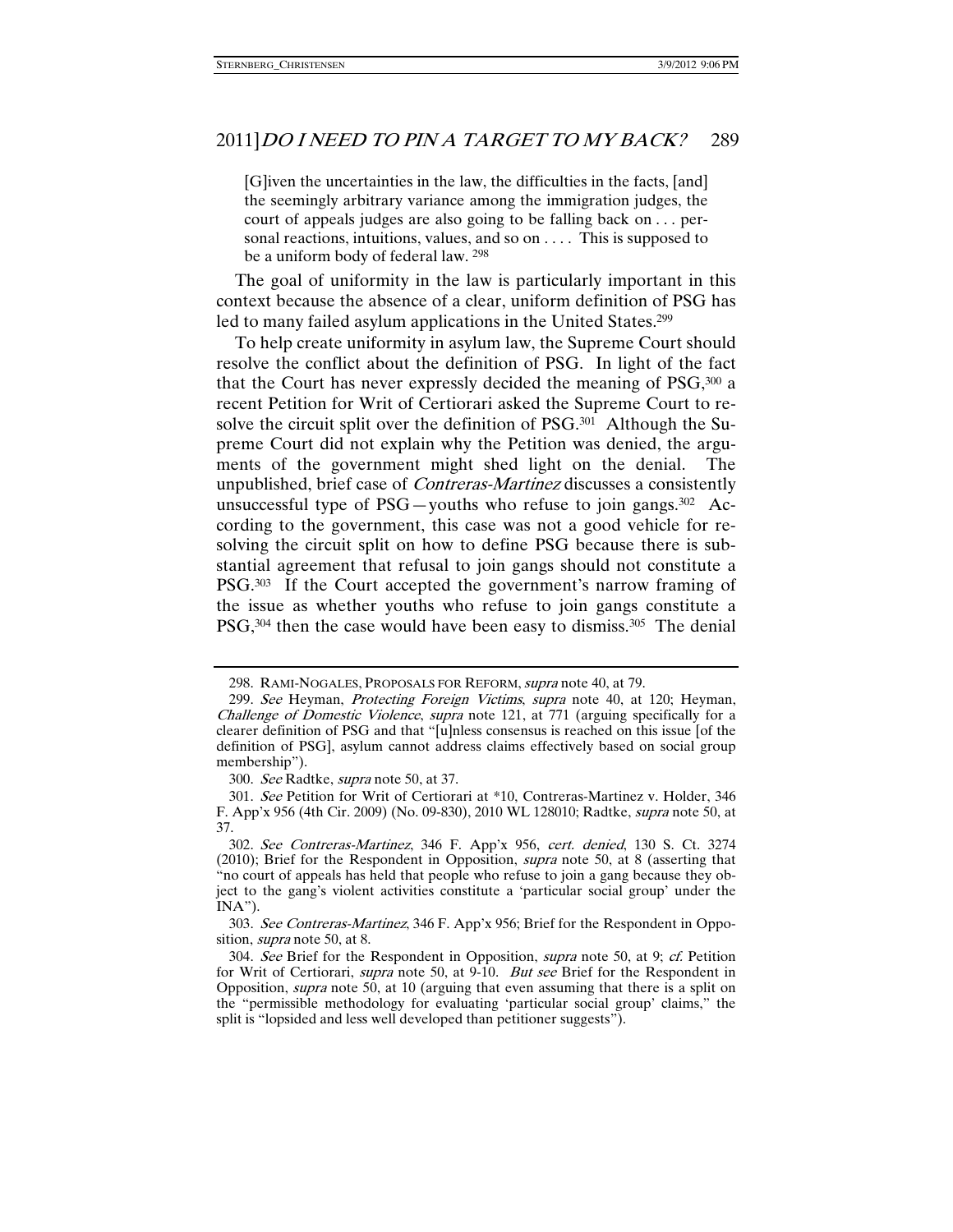of the Petition for Writ of Certiorari indicates that the case was not a good vehicle for resolving the conflict.306 The Supreme Court, therefore, should resolve the circuit split when a better case comes along.

Alternatively, Congress could amend the INA to clarify the definition of PSG.307 In the 112th Congress, bills in both the House and the Senate propose to amend the definition of PSG.308 House Bill 2185, introduced by Democratic Representative Lofgren, and Senate Bill 1202, introduced by Democratic Senator Leahy, both include the same definition of PSG.309 Both bills, entitled the Refugee Protection Act of 2011, suggest the following amendment to the INA:

For purposes of determinations under this Act, any group whose members share a characteristic that is either immutable or fundamental to identity, conscience, or the exercise of the person's human rights such that the person should not be required to change it, shall be deemed a particular social group, without any additional requirement.310

The bills are currently in Committee in both the House and Senate.311 Given the "daunting" challenge of passing immigration legisla-

 <sup>305.</sup> See Contreras-Martinez, 346 F. App'x 956; Brief for the Respondent in Opposition, *supra* note 50, at 8, (asserting that "no court of appeals has held that people who refuse to join a gang because they object to the gang's violent activities constitute a 'particular social group' under the INA").

 <sup>306.</sup> See supra notes 301-305 and accompanying text.

 <sup>307.</sup> See Harris & Weibel, supra note 40, at 28 (claiming that "clarity could be achieved . . . by amending the Refugee Act of 1980 to include a definition for social group").

 <sup>308.</sup> See Refugee Protection Act of 2011, H.R. 2185, 112th Congress, § 5(a)(D) (2011); Refugee Protection Act of 2011, S. 1202, 112th Cong. § 5(a)(D) (2011).

<sup>309.</sup> See Refugee Protection Act of 2011, H.R. 2185, 112th Congress,  $\S$  5(a)(D) (2011). The same day the Refugee Protection Act was introduced in the House, the Bill was introduced in the Senate, proposing the same language to define PSG. Refugee Protection Act of 2011, S. 1202, 112th Cong. §  $5(a)(D)$  (2011). This language came from Senator Leahy's Bill introduced the year before in the 111th Congress. See S. 3113, 111th Cong. § 5(a)(D) (2010).

 <sup>310.</sup> See H.R. 2185, 112th Congress, § 5(a)(D) (2011); S. 1202, 112th Cong. § 5(a)(D) (2011).

 <sup>311.</sup> This House of Representatives Bill has eight co-sponsors. See H.R. 2185, 112th Congress, § 5(a)(D) (2011); 157 Cong. Rec. H5150-02 (2011). In August 2011, the House Bill was referred to the Subcommittee on Immigration Policy and Enforcement. See Bill Summary & Status: 112th Congress (2011-2012) H.R. 2185, THOMAS, http://thomas.loc.gov/cgi-bin/bdquery/z?d112:h.r.2185: (last visited Sept. 12, 2011). Currently, the Senate Bill has three co-sponsors, and is in the Committee on the Judiciary. See Bill Summary & Status: 112th Congress (2011-2012) S. 2012, THOMAS, http://thomas.loc.gov/cgi-bin/bdquery/z?d112:SN01202: (last visited Sept. 12, 2011).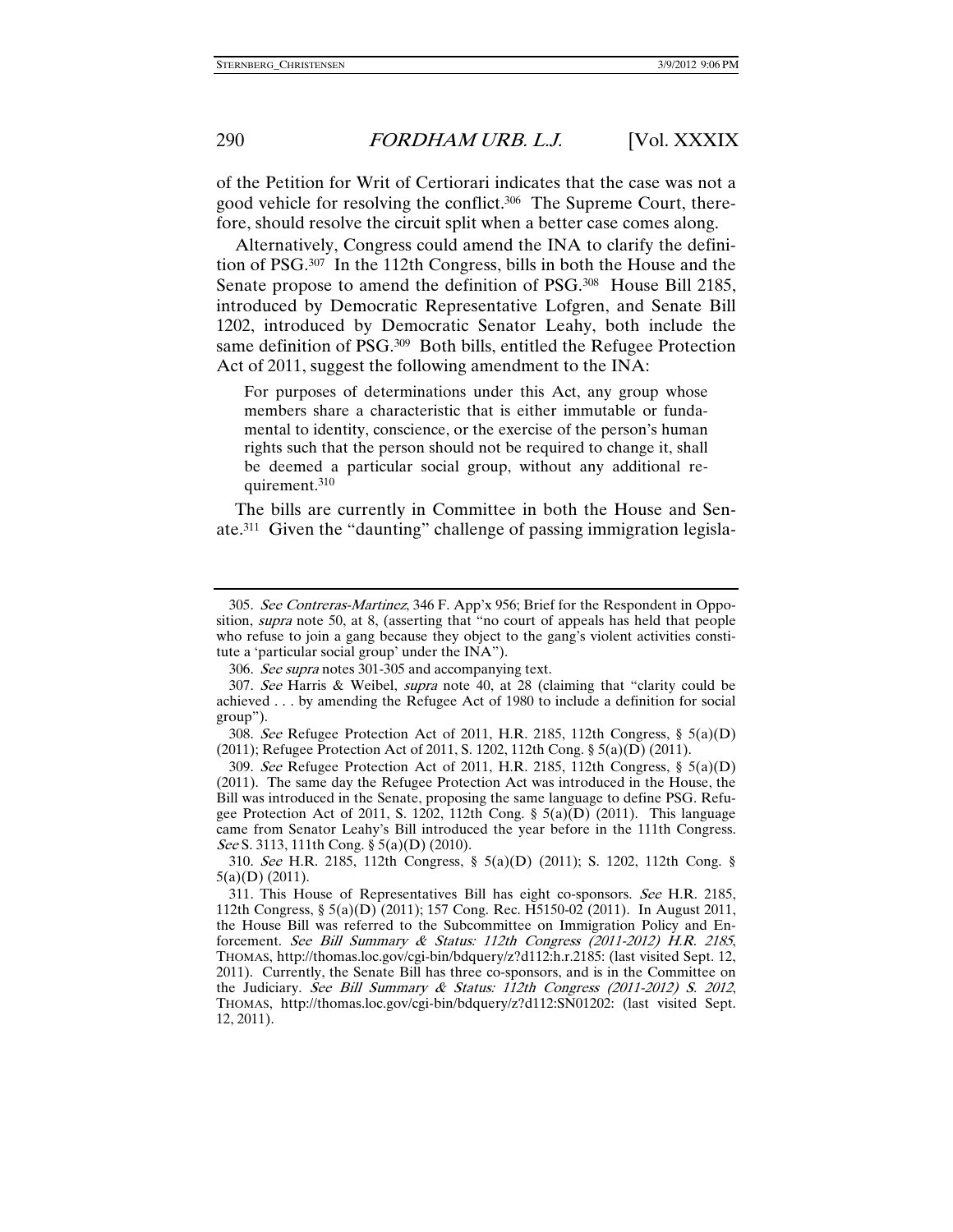tion in Congress,312 the Supreme Court's resolution of the meaning of PSG would be more efficient and effective.

# B. Adopting the Third and Seventh Circuits' Approach

The Third and Seventh Circuits' approach to defining PSG (the immutable characteristics test) should be adopted to resolve the circuit split. The dissenting circuits' approach properly applies *Chevron*, is easiest to apply, has a basis in coherent statutory analysis, comports with international obligations, and rejects the problematic social visibility test and particularity requirement. If given the opportunity to rule on the definition of PSG, the Supreme Court should adopt the approach of the Third and Seventh Circuits.313 In addition, the Fifth Circuit,314 which has not yet taken a definitive position on the issue of PSG, should adopt the approach of the dissenting circuits.

Significantly, the dissenting circuits properly apply Chevron in the context of the BIA's definition of PSG. Judge Posner's well-founded conclusion that the BIA's prior rulings on PSG were inconsistent, especially with regard to the social visibility test, led to the decision not to afford *Chevron* deference to the BIA's approach.<sup>315</sup> Based on this determination, the dissenting circuits properly rejected the social visibility test and particularity requirements.<sup>316</sup> In contrast, the circuit courts that follow the BIA improperly applied Chevron deference to the BIA's social visibility test and particularity requirement because they did not recognize that the BIA's prior rulings on PSG were inconsistent.317 The BIA's prior inconsistent decisions also undermine the Ninth Circuit's approach, which gives Chevron deference to precedential BIA cases about similar groups.318

 <sup>312.</sup> See WASEM, supra note 49, at 1 (noting that while "selected immigration issues are likely to be a major concern for the 112th Congress, . . . legislative action on such contentious issues appears daunting").

 <sup>313.</sup> See supra Part II.B.

 <sup>314.</sup> See, e.g., Bayavarpu v. Holder, 390 F. App'x 353, 353 (5th Cir. 2010) (discussing the BIA's social visibility and particularity requirements favorably, but basing its holding only on the criterion that the PSG not be defined exclusively by persecution); Orellana-Monson v. Holder, 332 F. App'x 202, 203 (5th Cir. 2009) (rejecting PSG without explaining the rationale for this holding).

 <sup>315.</sup> See supra notes 193-194, 247-251 and accompanying text. Cf. supra notes 76- 88 (providing an overview of the *Chevron* doctrine).

 <sup>316.</sup> See supra notes 193-194, 206, 247-252, 257-258 and accompanying text.

<sup>317.</sup> See supra note 258 and accompanying text; see also supra notes 236-242 and accompanying text.

 <sup>318.</sup> See supra note 265 and accompanying text.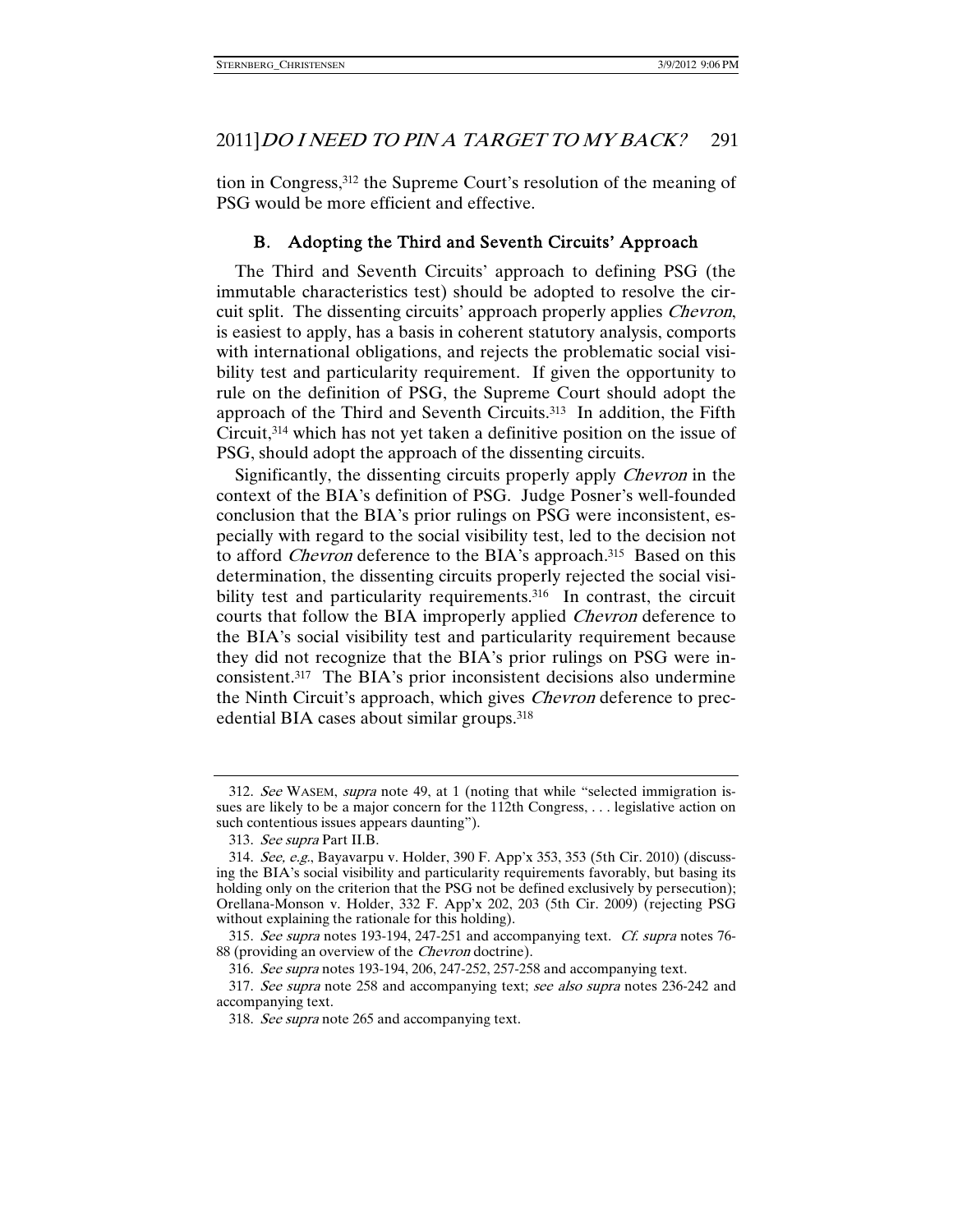The dissenting circuits' approach is also theoretically coherent.<sup>319</sup> The Third and Seventh Circuits reject the approach of C-A- and therefore avoid the questionable rationale of that decision.320 In rejecting social visibility and particularity, the dissenting circuits returned to the immutable characteristics test, which had generally been the law for twenty years.321 The protected characteristics theory, which is built on *Acosta'*s foundations, is respected and rests upon strong theoretical underpinnings.<sup>322</sup> Even assuming that the social perception theory is a more coherent theory than the protected characteristics theory, the BIA misapplied the social perception theory in C-A. 323 Therefore, even if the momentum of the social perception theory worldwide is acknowledged,324 the social visibility test significantly diverges from the theoretical framework of social perception.325 Consequently, whatever merits the social perception theory may have, it cannot fully justify the social visibility test.<sup>326</sup>

The dissenting circuits' approach is also theoretically coherent because these circuits reject particularity.327 According to the BIA, "[t]he essence of the 'particularity' requirement . . . is whether the proposed group can accurately be described in a manner sufficiently distinct that the group would be recognized, in the society in question,

 321. See In re Acosta, 19 I. & N. Dec. at 233; Harris & Weibel, supra note 40, at 23 (expressing the hope that other circuit courts follow the Seventh Circuit's rejection of social visibility and particularity and return to the original immutable characteristics test from Acosta).

 <sup>319.</sup> See infra notes 320-331 and accompanying text.

 <sup>320.</sup> See In re Acosta, 19 I. & N. Dec. 211, 233 (B.I.A. 1985), overruled on other grounds by In re Mogharrabi, 19 I. & N. Dec. 439 (B.I.A. 1987); In re C-A-, 23 I. & N. Dec. 951, 957 (B.I.A. 2006), aff'd sub nom. Castillo-Arias v. Att'y Gen., 446 F.3d 1190 (11th Cir. 2006); Marouf, *supra* note 47, at 50 (citing *In re C-A*-, 23 I. & N. Dec. 951) (arguing that adjudicators "should not give deference to the BIA's decisions in  $C-A$ - and  $\ldots$  [another BIA decision] because they do not provide a permissible interpretation of the Convention and represent a sudden, unexplained change in the way the BIA defines 'membership of a particular social group'"); *supra* notes 191, 195, 200, 271-276 and accompanying text.

 <sup>322.</sup> See supra notes 99, 118–119, 155 and accompanying text (observing that the protected characteristics approach, which is incorporated in the UNHCR Guidelines, is endorsed by many jurists, scholars, and common law jurisdictions).

 <sup>323.</sup> See supra notes 153-162 and accompanying text (explaining how the BIA's social visibility test differs from the UNHCR's social perception approach).

 <sup>324.</sup> See Hathaway & Foster, supra note 30, at 482-83 (describing how the social perception approach has been adopted by the Australian courts, has influenced U.S. national guidelines, and is sometimes relied upon by other jurisdictions).

 <sup>325.</sup> See supra notes 100, 153–162.

 <sup>326.</sup> See supra notes 100, 153–162.

 <sup>327.</sup> See supra notes 199, 203–206 and accompanying text.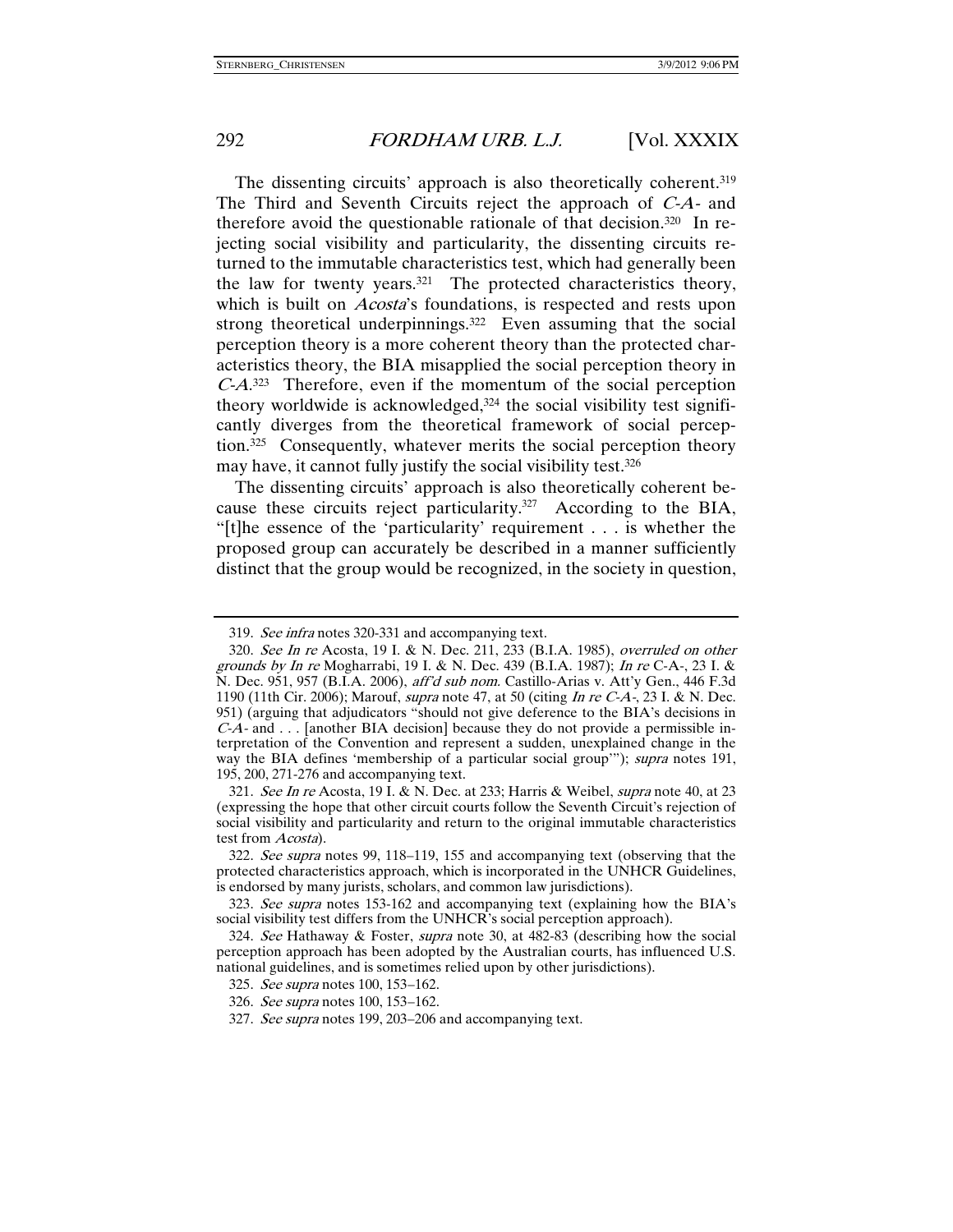as a discrete class of persons."328 As this excerpt highlights, social visibility and particularity are not distinct tests. $329$  Emphasizing this blending of the two tests, the Third Circuit concluded that particularity merely articulates the same concept underlying social visibility, and ultimately rejected the particularity requirement.<sup>330</sup> The inability to meaningfully distinguish particularity from social visibility illustrates that particularity is not a coherent legal test. $331$ 

In terms of statutory construction, the dissenting circuits' approach is the most advantageous. The *Acosta* test, which the dissenting circuits follow, does the following:

By basing the definition of "membership of a particular social group" on application of the *ejusdem generis* principle, we respect both the specific situation known to the drafters—concern for the plight of persons whose social origins put them at comparable risk to those in the other enumerated categories—and the more general commitment to grounding refugee claims in civil or political status.... Most important, the standard is sufficiently open-ended to allow for evolution in much the same way as has occurred with the four other grounds, but not so vague as to admit persons without a serious basis for claim to international protection.<sup>332</sup>

As a result, the immutable characteristics test comports with the intentions and the balance struck by the 1951 Convention.333 In addition, the immutable characteristics approach avoids the PSG as a "safety net" position,334 which makes the persecution requirement of asylum claims redundant.<sup>335</sup> Acosta's "middle ground position," followed by the dissenting circuits, also avoids making the other categories redundant.336

 <sup>328.</sup> In re S-E-G-, 24 I. & N. Dec. 579, 584 (B.I.A. 2008).

 <sup>329.</sup> See id.

 <sup>330.</sup> See supra notes 203-204 and accompanying text.

 <sup>331.</sup> See supra notes 203-204 and accompanying text.

<sup>332.</sup> See HATHAWAY, REFUGEE STATUS, supra note 34, at 161 (citations omitted).

<sup>333.</sup> See id.; Aleinikoff, supra note 34, at 285.

<sup>334.</sup> See HATHAWAY, REFUGEE STATUS, supra note 34, at 157-60 (citing Arthur C. Helton, Persecution on Account of Membership in a Social Group as a Basis for Refugee Status, 15 COLUM. HUM. RTS. L. REV. 39 (1983)).

<sup>335.</sup> See HATHAWAY, REFUGEE STATUS, supra note 34, at 156-60; Aleinikoff, supra note 34, at 285.

 <sup>336.</sup> See HATHAWAY, REFUGEE STATUS, supra note 34, at 160 (citations omitted); Aleinikoff, supra note 34, at 285.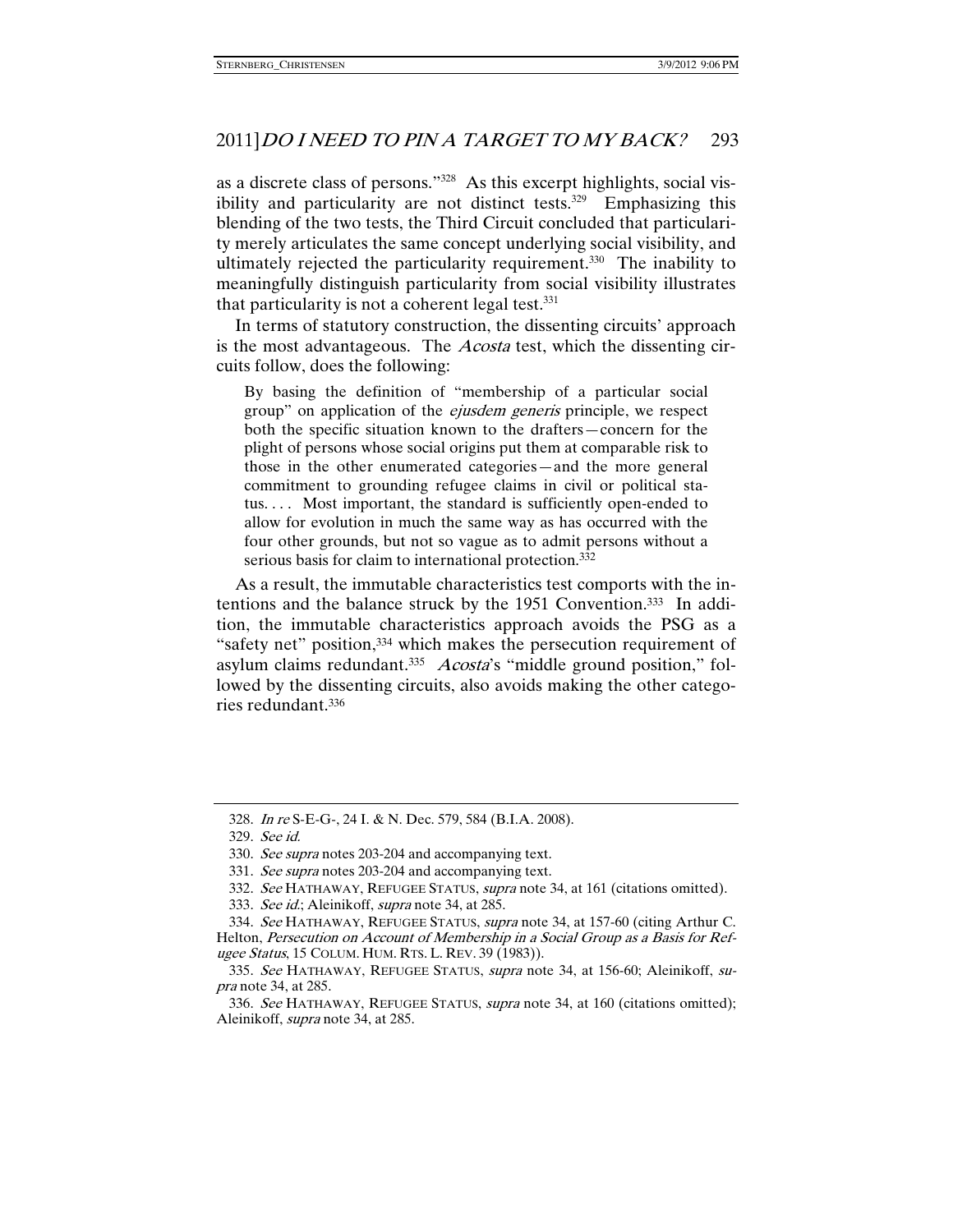U.S. asylum law should comport with international obligations by providing humanitarian protection for refugees,<sup>337</sup> and the dissenting circuits' approach adheres to these international obligations. The following highlights the relationship between PSG and the 1951 Convention:

The analysis is guided by the underlying premise that a sensible interpretation of the term [refugee] must be responsive to victims of persecution without so expanding the scope of the 1951 Convention as to impose upon States obligations to which they did not consent. In striking that delicate balance, it must be kept in mind that international refugee law bears a close relationship to international human rights law—that refugees are persons whose human rights have been violated and who merit international protection.<sup>338</sup>

The United States has clearly indicated its intention to abide by international refugee law obligations,339 and therefore should adopt the approach that best adheres to these obligations. A definition of PSG, which discards social visibility and particularity, is better aligned with the United States' international obligations based on the case law that the immutable characteristics test has generated in the past.340 By continuing the trajectory of cases that have developed claims based on gender and sexual orientation—claims which traditionally have had difficulty under asylum law—the United States would better comply with the obligations of international refugee law.341 The adoption of the dissenting circuits' test would safeguard the development of these valid and important asylum claims, and help ensure that U.S. asylum law continues to abide by international obligations.<sup>342</sup>

The dissenting circuits' approach is preferable to the approaches of both the Ninth Circuit and the circuits that follow the BIA. Critiquing the other two approaches to defining PSG highlights the strengths of the dissenting circuits' approach. The Ninth Circuit's approach is not ideal for several reasons. First, both courts and commentators

 <sup>337.</sup> See supra note 33; infra notes 338-339 and accompanying text; see also supra Part I.B.

 <sup>338.</sup> Aleinikoff, supra note 34, at 265.

<sup>339.</sup> See supra Part I.B. and accompanying text.

<sup>340.</sup> See supra Part I.B.; supra notes 271-277 and accompanying text.

 <sup>341.</sup> See Aleinikoff, supra note 34, at 309 (citations omitted); supra notes 271-277 and accompanying text (claiming that the social visibility test threatens the future of cases based on gender and sexual orientation, which developed under the immutable characteristics test); see also supra Part I.B.

 <sup>342.</sup> See Aleinikoff, supra note 34, at 309 (quoting R v. Sec'y of State for the Home Dep't, Ex parte Shah, [1997] Imm. AR 145, 153 (A.C.)); supra notes 271-277 and accompanying text; see also supra Part I.B.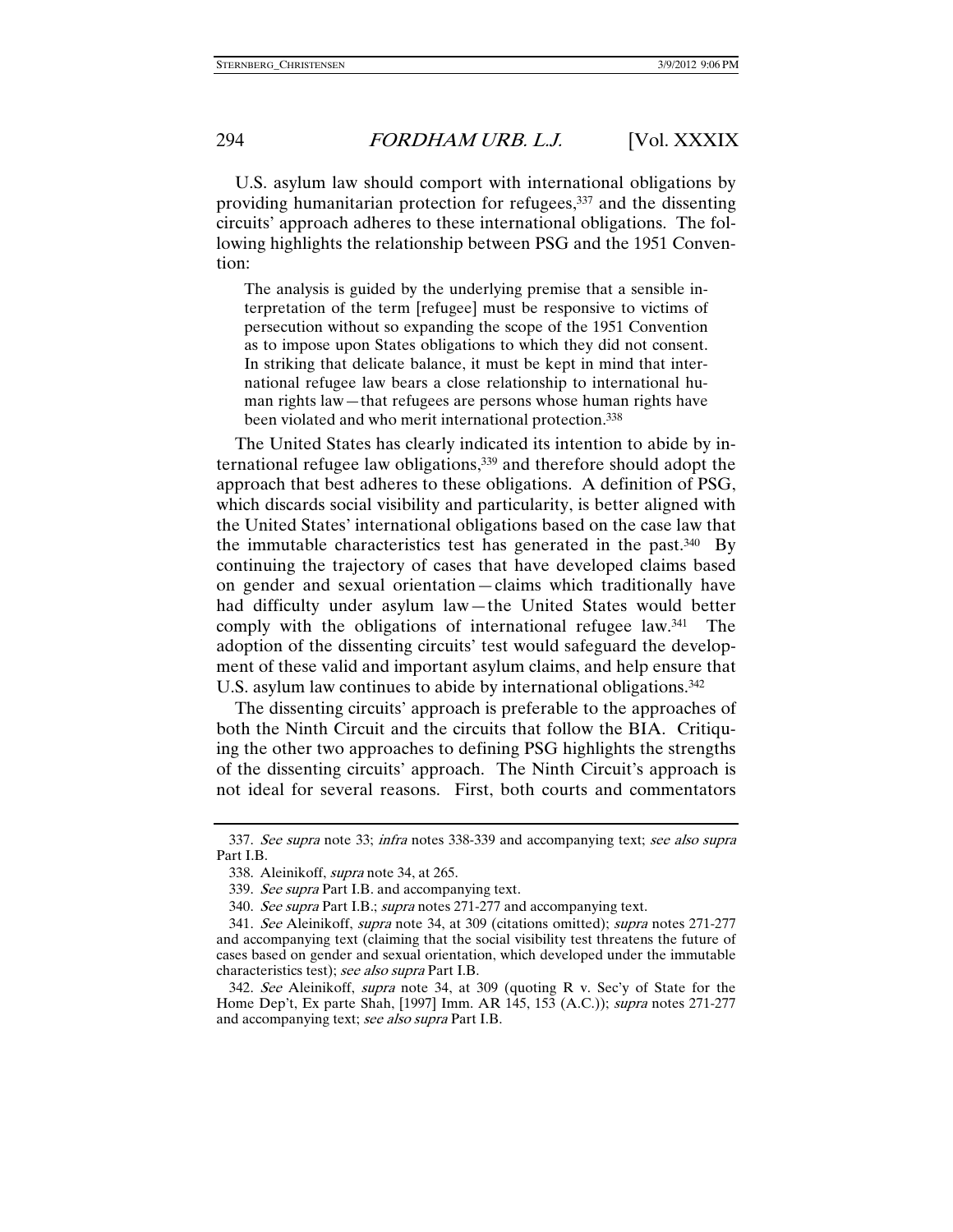criticize the voluntary association part of the Ninth Circuit's twoalternatives test as inconsistent and problematic.343 Second, the Ninth Circuit impermissibly uses the BIA's  $S-E-G$ - decision as dispositive on the factual issue of social visibility in its own cases involving youths that refused to join gangs.344 This use was improper because determinations about an applicant's PSG should be based on the facts of the specific case, not on the outcome of an unrelated case.<sup>345</sup> Finally, the overall complexity of the Ninth Circuit's approach makes it less attractive than the dissenting circuits' simpler approach.346 In an area of law already plagued by inconsistency,<sup>347</sup> the Ninth Circuit's splintered approach, which may, depending on the facts, apply the voluntary association or the innate characteristics test (and may give the BIA either Chevron deference or Skidmore deference), is not the best route to a clear, uniform body of asylum law.348

Criticism of the social visibility test, utilized by the circuits that follow the BIA, also highlights the reasons the dissenting circuits' approach is preferable. The social visibility test leads to a strange result: a group that tries to remain invisible to avoid persecution cannot obtain asylum based on PSG.349 Another criticism of this approach is that well-respected cases that crucially developed asylum law based on gender and sexual orientation would have had different outcomes under social visibility, even though the BIA claims that it was using the social visibility test all along.<sup>350</sup> In addition, the social visibility test is more difficult to apply than the immutable characteristics test.351 The immutable characteristics test's twenty years of precedent makes it easier to apply than the social visibility test, which has only been used for a few years.<sup>352</sup> Additionally, the BIA's opaque expla-

<sup>343.</sup> See supra notes 288-290 and accompanying text.

 <sup>344.</sup> See supra notes 291-293 and accompanying text.

<sup>345.</sup> See Harris & Weibel, supra note 40, at 17 (citations omitted) (finding that an individual is "entitled to a determination" based on the factual circumstance of his own case, "not [that] of others" (quoting Kovac v. INS, 407 F.2d 102, 105 (9th Cir. 1969))).

 <sup>346.</sup> Compare supra Part II.C, with supra Part II.B.

<sup>347.</sup> See supra notes 297-299 and accompanying text.

 <sup>348.</sup> See supra Part II.C.

 <sup>349.</sup> See supra notes 196-197, 282 and accompanying text.

<sup>350.</sup> See supra notes 271-277 and accompanying text.

<sup>351.</sup> See supra notes 278-279 and accompanying text.

 <sup>352.</sup> See In re Acosta, 19 I. & N. Dec. 211, 233 (B.I.A. 1985), overruled on other grounds by In re Mogharrabi, 19 I. & N. Dec. 439 (B.I.A. 1987); In re C-A-, 23 I. & N. Dec. 951, 957 (B.I.A. 2006), aff'd sub nom. Castillo-Arias v. Att'y Gen., 446 F.3d 1190 (11th Cir. 2006).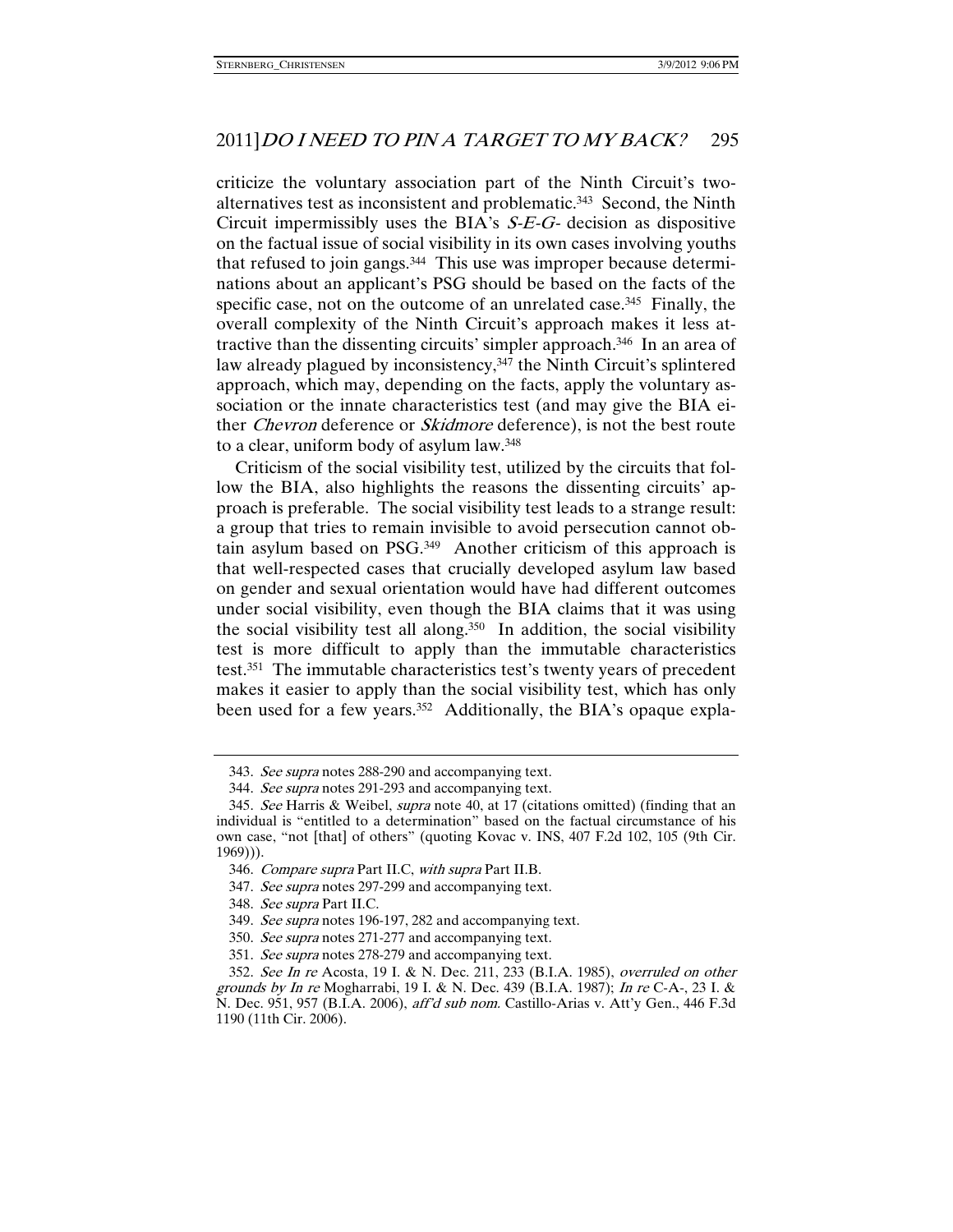nation and application of social visibility has not only contributed to inconsistent results in the past,<sup>353</sup> but will likely lead to future inconsistency and arbitrariness.<sup>354</sup>

After reviewing the criticisms of the circuits that follow the BIA and the Ninth Circuit, certain concerns about the dissenting circuits' approach should be considered. The main concerns about the Seventh Circuit's approach are its lack of Chevron deference, which has been addressed above,<sup>355</sup> and worries about opening the floodgates.<sup>356</sup> Concerns about the dissenting circuits' definition of PSG opening the floodgates of refugees are not well-founded.357 The floodgates argument has been raised at numerous points in American history and has proved to be an unsubstantiated argument.358 For example, when Kasinga held that a group that opposed FGM was a PSG, the concerns about a floodgates problem did not materialize.<sup>359</sup> When Canada greatly expanded its grounds for asylum, the country did not experience a "flood" of new asylum seekers.<sup>360</sup> Specifically, the addition of gender as an enumerated ground for asylum in Canada only increased asylum applications by two percent.361 Finally, concerns about floodgates should be alleviated by the fact that applicants still need to establish the other elements of an asylum claim.362 In sum, the Third and Seventh Circuits' approach has many advantages over the approaches of the other circuit courts.363

 <sup>353.</sup> See Benitez Ramos v. Holder, 589 F.3d 426, 430 (7th Cir. 2009); Bresnahan, supra note 48, at 670-71.

 <sup>354.</sup> See supra notes 279, 284 and accompanying text.

 <sup>355.</sup> See supra notes 315–316 and accompanying text.

 <sup>356.</sup> See supra notes 35–36 and accompanying text.

 <sup>357.</sup> See supra notes 37-38 and accompanying text.

 <sup>358.</sup> See, e.g., In re Kasinga, 21 I. & N. Dec. 357 (B.I.A. 1996); Cianciarulo & David, supra note 37, at 381.

 <sup>359.</sup> See Cianciarulo & David, supra note 37, at 381-82; Siddiqui, supra note 37, at 528.

 <sup>360.</sup> See Fletcher, supra note 37, at 129; Siddiqui, supra note 37, at 527-28.

 <sup>361.</sup> See supra note 360.

 <sup>362.</sup> See, e.g., Cianciarulo & David, supra note 37, at 380-81 (discussing how the BIA's recognition of a social group based on FGM in *Kasinga* created similar floodgate fears which never materialized and explaining how asylees have other obstacles to surpass after establishing membership in a social group); Fletcher, supra note 37, at 129 (explaining the favorable experience of Canada); Siddiqui, supra note 37, at 527-28 (explaining that the addition of gender as a basis for asylum had a negligible effect on asylum applications and describing the other elements that asylees need to prove).

 <sup>363.</sup> See supra Part III.B.